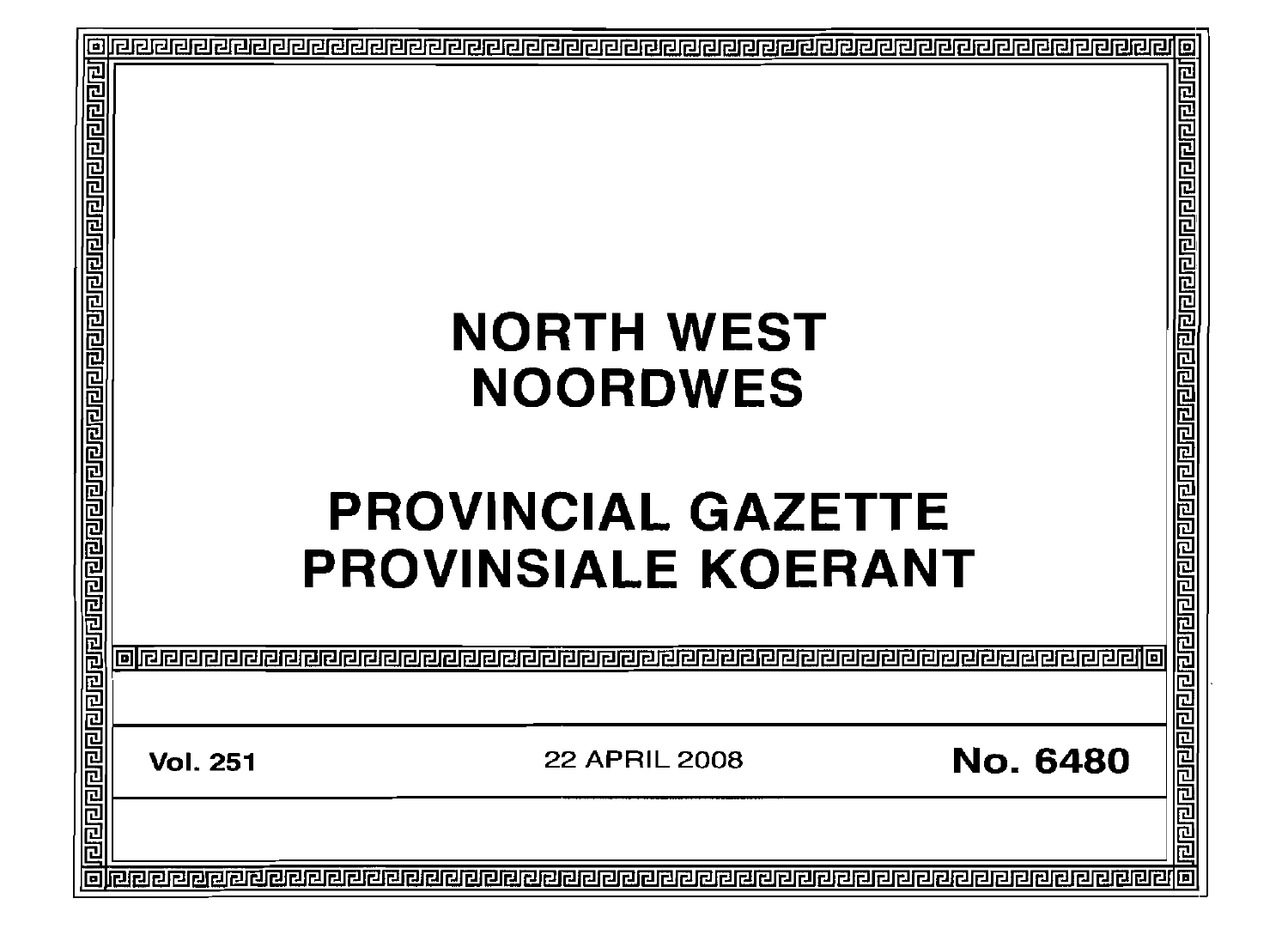# **CONTENTS**

#### No.<br>No. Page Gazette **GENERAL NOTICES** Development Facilitation Act, 1995: Establishment of land development area: Portion 1, Erf 1017, Potchefstroom 8 Town-planning and Townships Ordinance (15/1986): Amendment Scheme 387 9 do.: Rustenburg Amendment Scheme 446.......................................................... 9 do.: Rustenburg Amendment Scheme 447.......................................................... 10 212 do.: Rezoning: Erf 633, Elandsrand Ext. 4 11<br>213 do.: do.: Erf 5/607, Melodie Ext. 22 ........ 11 213 do.: do.: Erf 5/607, Melodie Ext. 22........<br>214 do.: Carletonville Amendment Scheme do.: Carletonville Amendment Scheme 145/2005 12 do.: Carletonville Amendment Scheme 144/2008 12 216 do.: Delareyville Amendment Scheme 14 13<br>217 do.: Delareyville Amendment Scheme 15 14 217 do.: Delareyville Amendment Scheme 15<br>218 do.: Swartruggens Amendment Scheme do.: Swartruggens Amendment Scheme 49............................................................ 14 do.: Swartruggens Amendment Scheme 50........................................................... 15 do.: Amendment Scheme 338 16 221 do.: Amendment Scheme 434 ................<br>222 do : Brits Amendment Scheme 1/507 222 do.: Brits Amendment Scheme 1/507 ..... 17<br>223 do.: Potchefstroom Amendment Scheme do.: Potchefstroom Amendment Scheme 18 do.: Potchefstroom Amendment Scheme 1538........................................................ 18 do.: Establishment of township: Van der Hoffpark Extension 42............................. 19 do.: do.: La Hoff Extension 3................... 20 227 do.: Mafikeng Amendment Scheme 7.....<br>228 Development Facilitation Act (67/1995): Development Facilitation Act (67/1995): Establishment of land development area: Portion 25, farm Welgegund 491 JQ ...... 21 Town-planning and Townships Ordinance (15/1986): Brits Amendment Scheme................................................... 22 do.: Rustenburg Amendment Scheme 392.......................................................... 23 do.: Rustenburg Amendment Scheme 457.......................................................... 24 do.: Rustenburg Amendment Scheme 459.......................................................... 24 do.: Potchefstroom Amendment Scheme 1541........................................................ 25 do.: Klerksdorp Amendment Scheme 404.......................................................... 26 do.: Klerksdorp Land Use Management Scheme 401 26 do.: Klerksdorp Land Use Management Scheme 405............................................ 27 do.: Klerksdorp Land Use Management Scheme *406..........* 28 do.: Klerksdorp Land Use Management Scheme 407............................................ 28 do.: Rustenburg Amendment Scheme 351.......................................................... 29 **LOCAL AUTHORITY NOTICE**

|  | 151 Town-planning and Townships Ordi-  |    |      |
|--|----------------------------------------|----|------|
|  | nance (15/1986): Local Municipality of |    |      |
|  | Madibeng: Brits Amendment Scheme       |    |      |
|  |                                        | 29 | 6480 |

# **INHOUD**

No. No. No. 8/adsy Koerant No. No.

#### **ALGEMENE KENNISGEWINGS**

| 208 | Wet op Ontwikkelingsfasilitering, 1995:<br>Stigting van grondontwikkelingsgebied: |    |      |
|-----|-----------------------------------------------------------------------------------|----|------|
| 209 | Gedeelte 1, Erf 1017, Potchefstroom IQ.<br>Ordonnansie op Dorpsbeplanning en      | 8  | 6480 |
|     | Dorpe (15/1986): Wysigingskema 387                                                | 9  | 6480 |
| 210 | do.: Rustenburg-wysigingskema 446                                                 | 10 | 6480 |
| 211 | do.: Rustenburg-wysigingskema 447                                                 | 10 | 6480 |
| 212 | do.: Hersonering: Erf 633, Elandsrand                                             |    |      |
|     |                                                                                   | 11 | 6480 |
| 213 | do.: do.: Erf 5/607, Melodie Ext 22                                               | 11 | 6480 |
| 214 | Carletonville-wysigingskema<br>do.:                                               |    |      |
|     |                                                                                   | 12 | 6480 |
| 215 | Carletonville-wysigingskema<br>do :                                               |    |      |
|     |                                                                                   | 13 | 6480 |
| 216 | do.: Delareyville-wysigingskema 14                                                | 13 | 6480 |
| 217 | do.: Delareyville-wysigingskema 15                                                | 14 | 6480 |
| 218 | do.: Swartruggens-wysigingskema 49                                                | 15 | 6480 |
| 219 | do.: Swartruggens-wysigingskema 50                                                | 15 | 6480 |
| 220 | do.: Wysigingskema 338                                                            | 16 | 6480 |
| 221 | do.: Wysigingskema 434                                                            | 17 | 6480 |
| 222 | do.: Brits-wysigingskema 1/507                                                    | 17 | 6480 |
| 223 | do.: Potchefstroom-wysigingskema 1501                                             | 18 | 6480 |
| 224 | do.: Potchefstroom-wysigingskema 1538                                             | 19 | 6480 |
| 225 | do.: Stigting van dorp: Van der Hoffpark                                          |    |      |
|     |                                                                                   | 20 | 6480 |
| 226 | do.: do.: La Hoff-uitbreiding 3                                                   | 20 | 6480 |
| 227 | do.: Mafikeng-wysigingskema 7                                                     | 21 | 6480 |
| 228 | Wet<br>op Ontwikkelingsfasilitering                                               |    |      |
|     | (67/1995): Stigting van grondontwikke-                                            |    |      |
|     | linasaebied:<br>Gedeelte 25,<br>plaas                                             |    |      |
|     |                                                                                   | 22 | 6480 |
| 230 | Ordonnansie op Dorpsbeplanning en                                                 |    |      |
|     | Dorpe (15/1986): Brits-wysigingskema                                              | 23 | 6480 |
| 231 | do.: Rustenburg-wysigingskema 392                                                 | 23 | 6480 |
| 232 | do.: Rustenburg-wysigingskema 457                                                 | 24 | 6480 |
| 233 | do.: Rustenburg-wysigingskema 459                                                 | 25 | 6480 |
| 234 | Potchefstroom - wysigingskema<br>do.:                                             |    |      |
|     |                                                                                   | 25 | 6480 |
| 235 | do.: Klerksdorp-wysigingskema 404                                                 | 26 | 6480 |
| 236 | do.: Klerksdorp - grondgebruiksbestuur-                                           |    |      |
|     |                                                                                   | 27 | 6480 |
| 237 | Klerksdorp - grondgebruiksbestuur-<br>do.: I                                      |    |      |
|     |                                                                                   | 27 | 6480 |
| 238 | do.: Klerksdorp - grondgebruiksbestuur-                                           |    |      |
|     |                                                                                   | 28 | 6480 |
| 239 | do.: Klerksdorp - grondgebruiksbestuur-                                           |    |      |
|     |                                                                                   | 29 | 6480 |
| 240 | do.: Rustenburg-wysigingskema 351                                                 | 29 | 6480 |

#### **PLAASLIKE BESTUURSKENNISGEWING**

| 151 Town-planning and Townships Ordi-  |    |      |
|----------------------------------------|----|------|
| nance (15/1986): Local Municipality of |    |      |
| Madibeng: Brits Amendment Scheme       |    |      |
|                                        | 29 | 6480 |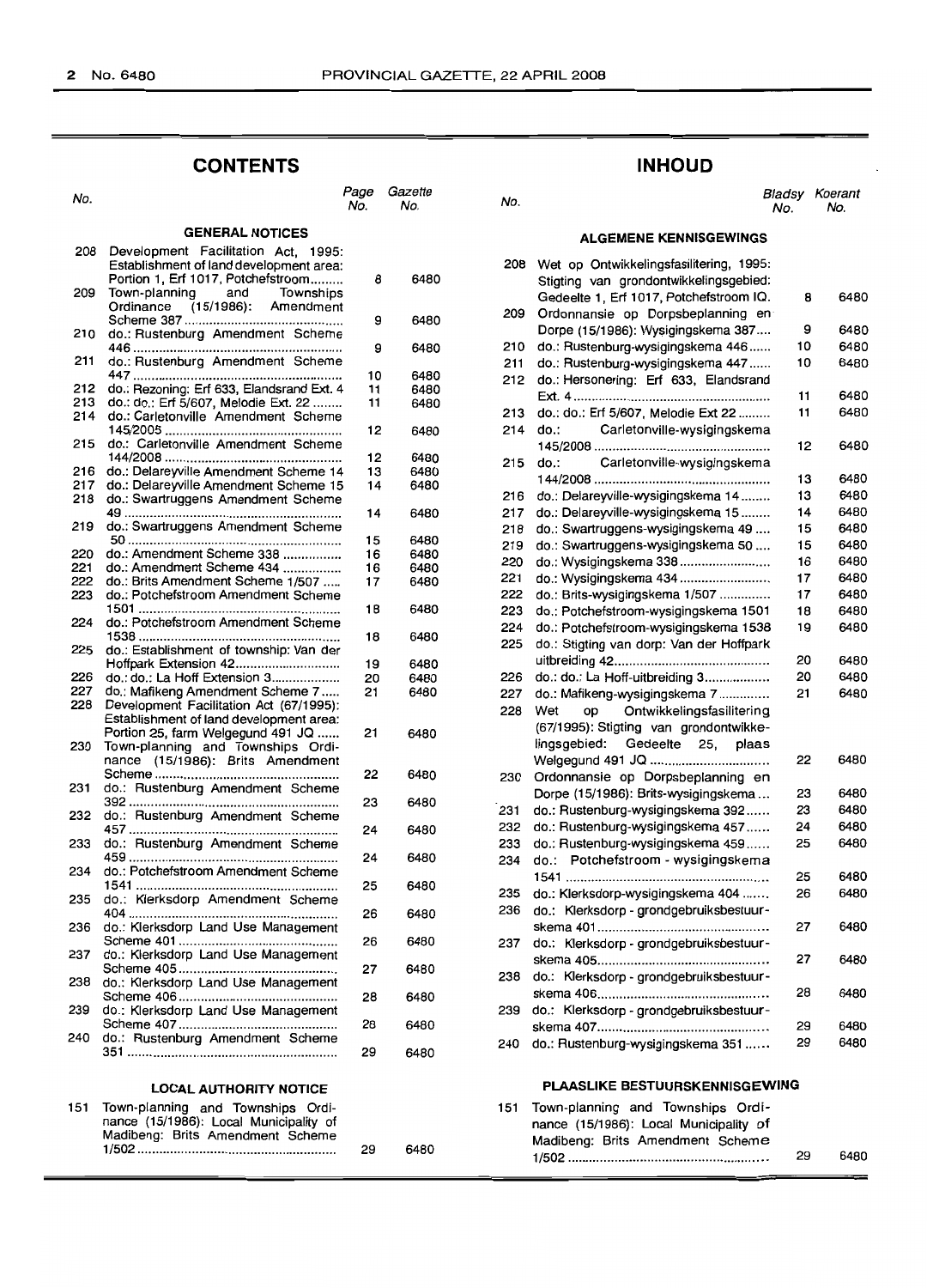| PHOVINSIALE KOEHANT, 22 APHIL 2008                                | NO. 6480                               | - 31 |  |
|-------------------------------------------------------------------|----------------------------------------|------|--|
| <b>IMPORTANT NOTICE</b>                                           |                                        |      |  |
| The                                                               |                                        |      |  |
| <b>North West Province Provincial Gazette Function</b>            |                                        |      |  |
| will be transferred to the                                        |                                        |      |  |
| <b>Government Printer in Pretoria</b>                             |                                        |      |  |
| as from 1 February 2006                                           |                                        |      |  |
| <b>NEW PARTICULARS ARE AS FOLLOWS:</b>                            |                                        |      |  |
| <b>Physical address:</b>                                          | <b>Postal address:</b>                 |      |  |
| <b>Government Printing Works</b><br>149 Bosman Street<br>Pretoria | Private Bag X85<br>Pretoria<br>0001    |      |  |
| New contact persons: Louise Fourie Tel.: (012) 334-4686           |                                        |      |  |
|                                                                   | Mrs H. Wolmarans Tel.: (012) 334-4591  |      |  |
| Fax number: (012) 323-8805                                        |                                        |      |  |
| E-mail addresses:<br>hester.wolmarans@gpw.gov.za                  |                                        |      |  |
| louis.fourie@gpw.gov.za                                           |                                        |      |  |
| <b>Contact persons for subscribers:</b>                           |                                        |      |  |
|                                                                   | Mrs S. M. Milanzi Tel.: (012) 334-4734 |      |  |
|                                                                   | Mrs J. Wehmeyer Tel.: (012) 334-4753   |      |  |

Fax.: (012) 323-9574

This phase-in period is to commence from 1 February 2006 (suggest date of advert) and notice comes into operation as from 1 February 2006.

Subscribers and all other stakeholders are advised to send their advertisements directly to the Government Printing Works, 7 days before publication date.

> In future, adverts have to be paid in advance before being published in the Gazette.

AWIE VAN ZYL Advertising Manager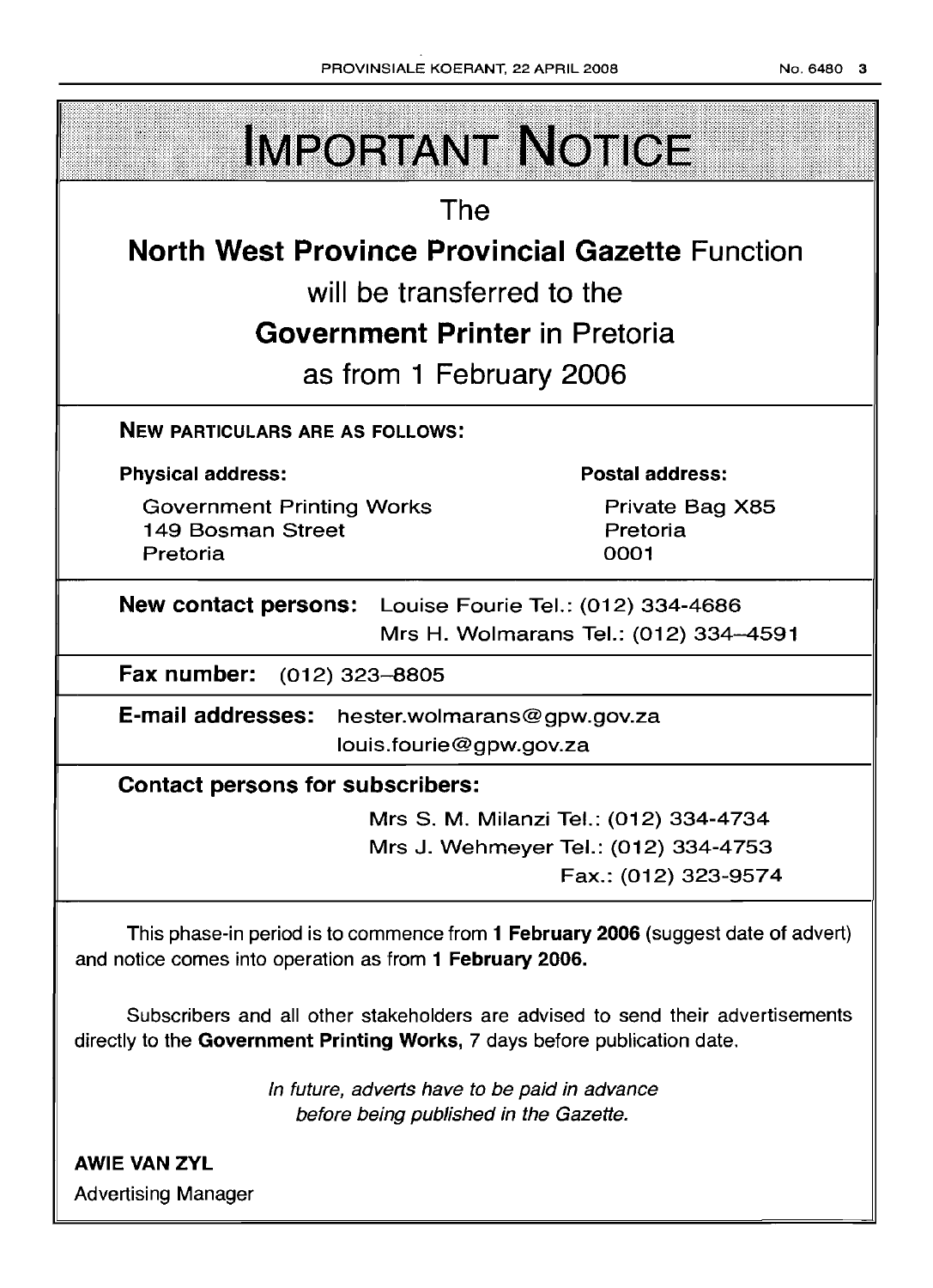| IT IS THE CLIENTS RESPONSIBILITY TO ENSURE THAT THE CORRECT AMOUNT IS PAID |
|----------------------------------------------------------------------------|
| AT THE CASHIER OR DEPOSITED INTO THE GOVERNMENT PRINTING WORKS BANK        |
| ACCOUNT AND ALSO THAT THE REQUISITION/COVERING LETTER TOGETHER WITH        |
| THE ADVERTISEMENTS AND THE PROOF OF DEPOSIT REACHES THE GOVERNMENT         |
| PRINTING WORKS IN TIME FOR INSERTION IN THE PROVINCIAL GAZETTE.            |

**No ADVERTISEMENTS WILL BE PLACED WITHOUT PRIOR PROOF OF PRE-PAYMENT.**

# 1/4 page **R 187.37** Letter Type: Arial Size: 10 Line Spacing: At: Exactly 11 pt **A PRICE INCREASE OF 8,50/0 WILL BE EFFECTIVE ON ALL TARIFFS FROM 1 MAY 2008** 1/4 page **R 374.75** Letter Type: Arial Size: 10 Line Spacing: At: Exactly 11pt 1/4 page **R 562.13** Letter Type: Arial Size: 10 Line Spacing: At: Exactly 11pt 1/4 page R **749.50** Letter Type: Arial Size: 10

Exactly 11pt SUBSCRIPTION: R 163,35 PER YEAR / R 749.50 PER PAGE = 25CM = R 30,00

Line Spacing: At: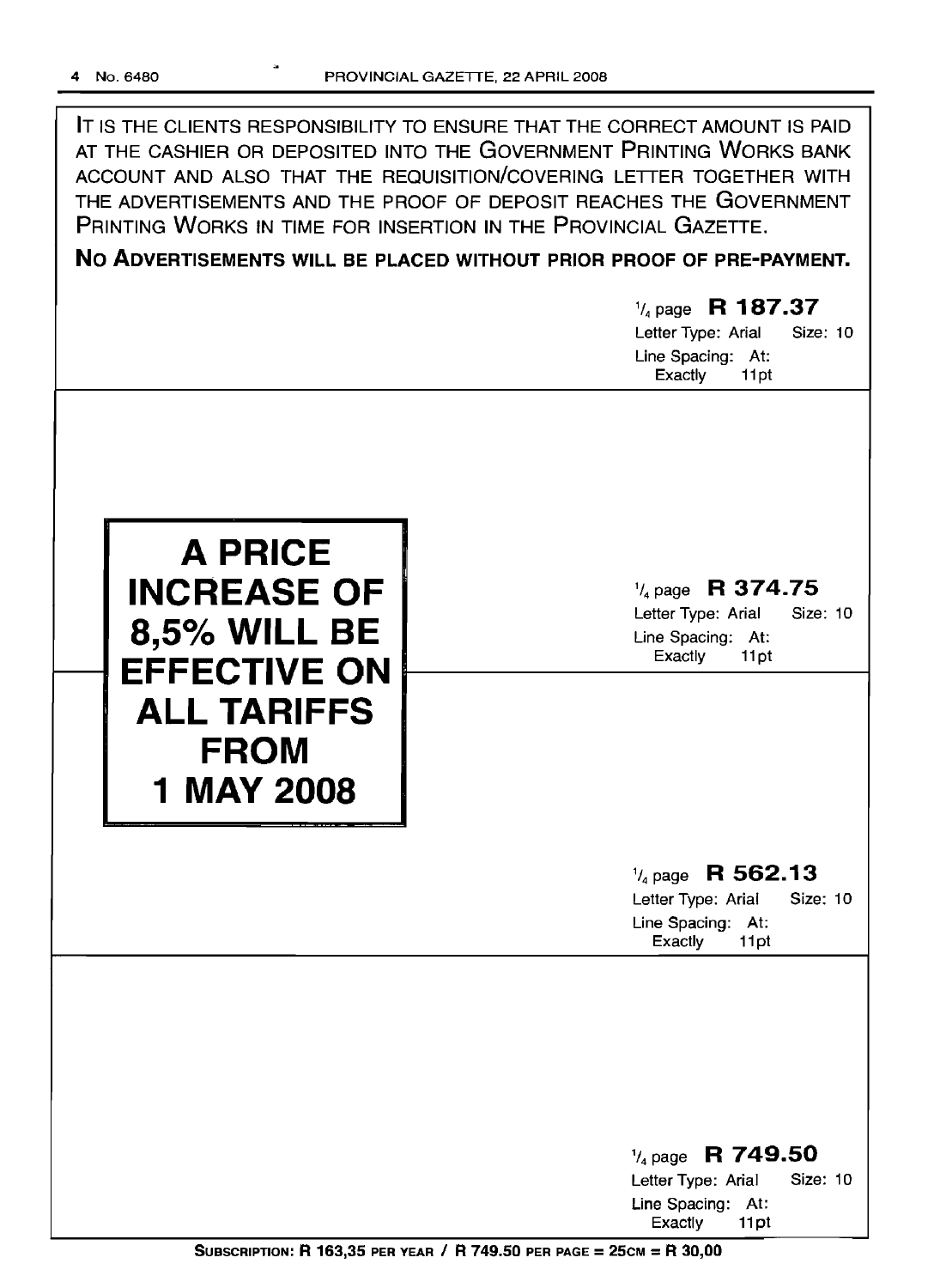

- (1) any delay in the publication of a notice or publication of such notice on any date other than that stipulated by the advertiser;
- (2) erroneous classification of a notice, or the placement of such notice in any section or under any heading other than the section or heading stipulated by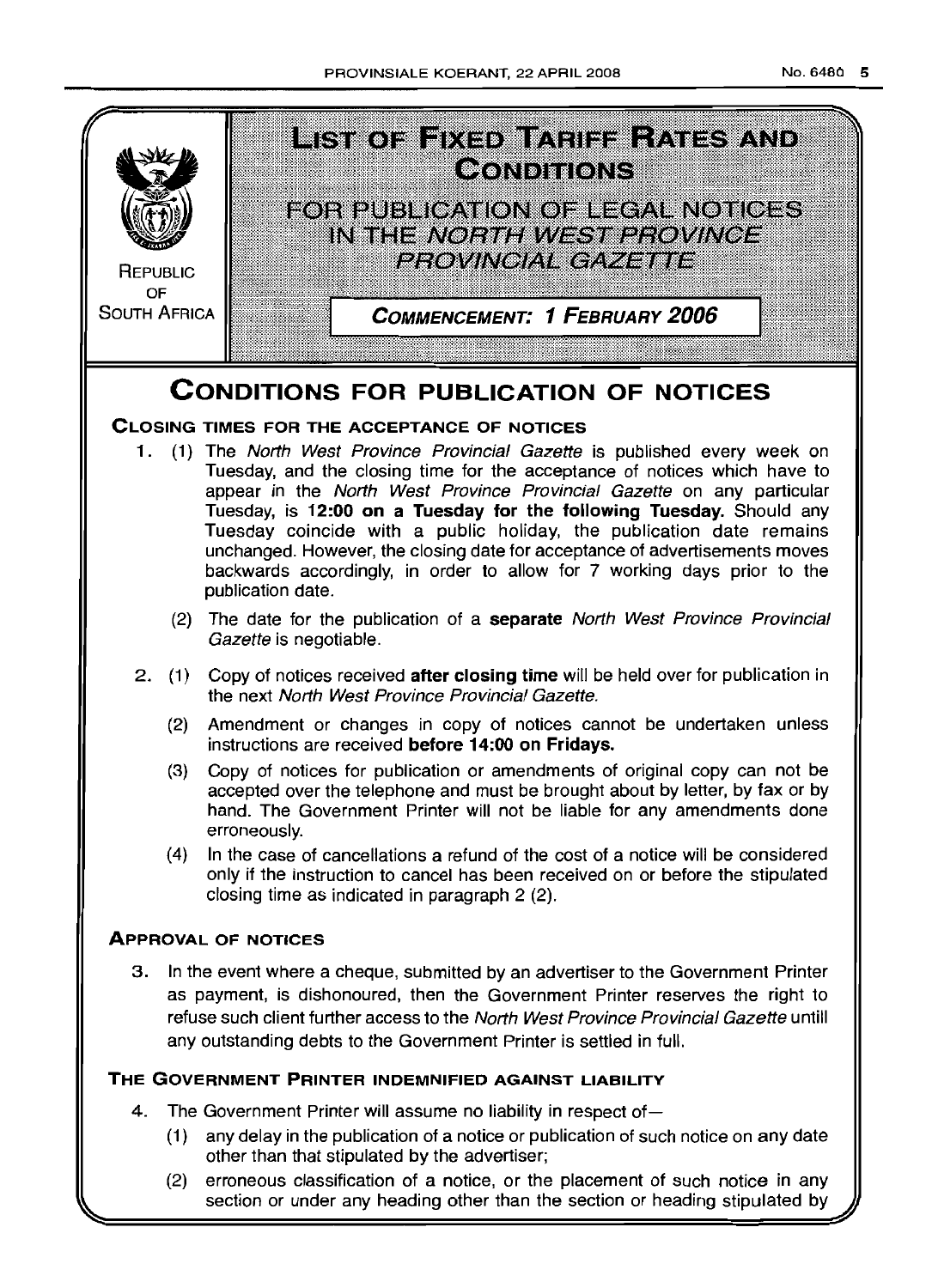- ?' (3) any editing, revision, omission, typographical errors or errors resulting from faint or indistinct copy.
- (4) The Government Printing Works is not responsible for any amendments.

# **LIABILITY OF ADVERTISER**

5. Advertisers will be held liable for any compensation and costs arising from any action which may be instituted against the Government Printer in consequence of the publication of any notice.

# **COpy**

- 6. Copy of notices must be typed on one side of the paper only and may not constitute part of any covering letter or document.
- 7. At the top of any copy, and set well apart from the notice, the following must be stated:

Where applicable

- (1) The heading under which the notice is to appear.
- (2) The cost of publication applicable to the notice, in accordance with the "Word Count Table".

# **PAYMENT OF COST**

- 9. **With effect from 1 April 2005 no notice will be accepted for publication unless the cost of the insertion(s) is prepaid in CASH or by CHEQUE or POSTAL ORDERS. It can be arranged that money can be paid into the banking account of the Government Printer, in which case the deposit slip accompanies the advertisement before publication thereof.**
- 10. (1) The cost of a notice must be calculated by the advertiser in accordance with the word count table.
	- (2) Where there is any doubt about the cost of publication of a notice, and in the case of copy, an enquiry, accompanied by the relevant copy, should be addressed to the **Advertising Section, Government Printing Works, Private Bag X85, Pretoria, 0001 [Fax: (012) 323-8805],** before publication.
- 11. Overpayment resulting from miscalculation on the part of the advertiser of the cost of publication of a notice will not be refunded, unless the advertiser furnishes adequate reasons why such miscalculation occurred. In the event of underpayments, the difference will be recovered from the advertiser, and the notice(s) will not be published until such time as the full cost of such publication has been duly paid in cash or by cheque or postal orders, or into the banking account.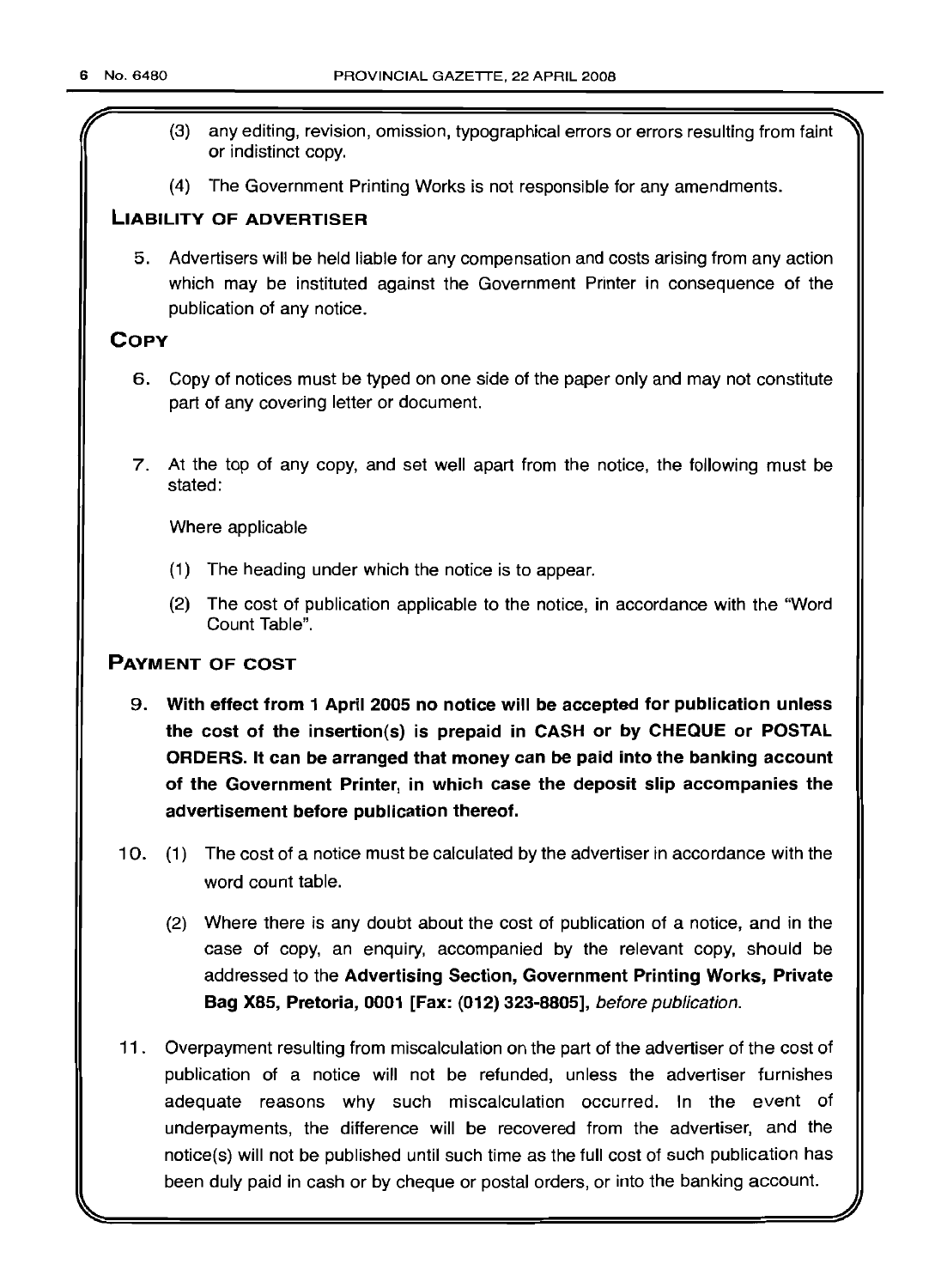- 12. In the event of a notice being cancelled, a refund will be made only if no cost regarding the placing of the notice has been incurred by the Government Printing Works.
- 13. The Government Printer reserves the right to levy an additional charge in cases where notices, the cost of which has been calculated in accordance with the Word Count Table, are subsequently found to be excessively lengthy or to contain overmuch or complicated tabulation.

# PROOF OF PUBLICATION

14. Copies of the North West Province Provincial Gazette which may be required as proof of publication, may be ordered from the Government Printer at the ruling price. The Government Printer will assume no liability for any failure to post such North West Province Provincial Gazette(s) or for any delay in despatching it/them.

# **GOVERNMENT PRINTERS BANK ACCOUNT PARTICULARS**

Bank:

ABSA

BOSMAN STREET

Account No.: 4057114016

Branch code: 632005

Reference No.: 00000050

Fax No.: (012) 323 8805 and (012) 323 0009

# Enquiries:

| Mrs. L. Fourie    | Tel.: (012) 334-4686 |
|-------------------|----------------------|
| Mrs. H. Wolmarans | Tel.: (012) 334-4591 |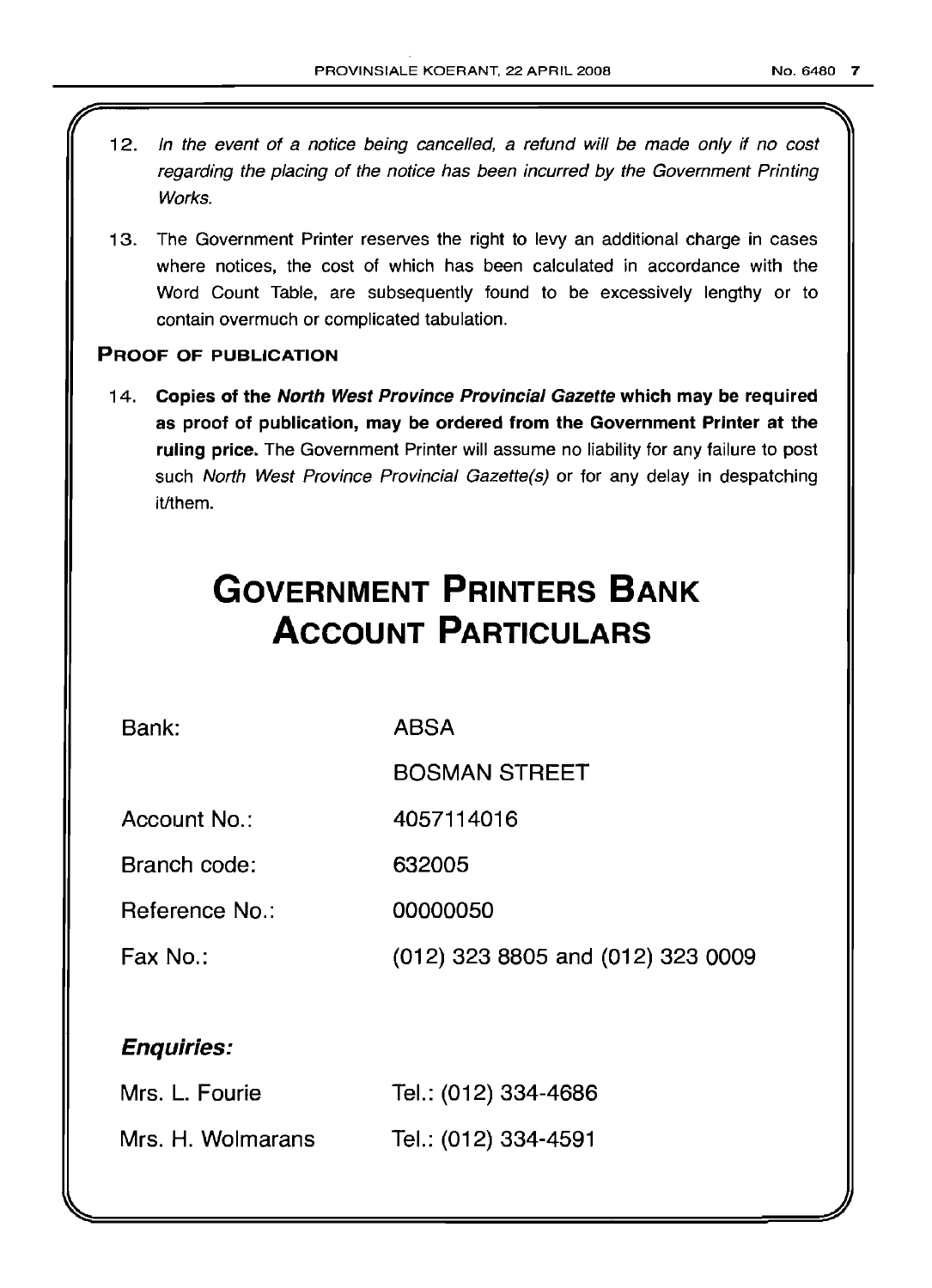# **GENERAL NOTICES • ALGEMENE KENNISGEWINGS**

# **NOTICE 208 OF 2008**

## [REGULATION 21 (10) OF THE DEVELOPMENT FACILITATION REGULATIONS IN TERMS OF THE DEVELOPMENT FACILITATION ACT, 1995]

Townscape Planning Solutions CC, P.O. Box 20831, Noorbrug, 2522, has lodged an application in terms of the Development Facilitation Act, for the establishment of a land development area on Portion 1 of Erf 1017, Potchefstroom, I.Q., North-West Province.

The development will consist of the following: The rezoning of the property from Residential 1 to Business 3 (Amendment Scheme 1413), and the consolidation of portions 1 of Erf 1017, with Remainder portion of Erf 1018. The aim is to expand the existing business use onto the mentioned portion and to create on site parking and delivery areas.

The relevant plan(s), document(s) and information are available for inspection at the North West Department of Developmental Local Government and Housing, corner of Albert Luthule and Gerrit Maritz Streets, Potchefstroom, for a period of 21 days from 15 April 2008.

The application will be considered at a tribunal hearing to be held at the North West Department of Developmental Local Government and Housing, corner of Albert Luthule and Gerrit Maritz Streets, Potchefstroom, on 13 August 2008 at 10:00, and the prehearing conference will be held at North West Department of Developmental Local Government and Housing, corner of Albert Luthule and Gerrit Maritz Streets, Potchefstroom, on 6 August 2008 at 10:00.

Any person having an interest in the application should please note:

1. You may within a period of 21 days from the date of the first publication of this notice, provide the designated officer with your written objections or representations; or

2. if your comment constitutes an objection to any aspect of the land development application, you must appear in person or through a representative before the Tribunal on the date mentioned above.

Any written objection or representation must be delivered to the Designated Officer at the Noth West Department of Developmental Local Government and Housing, corner of Albert Luthule and Gerrit Maritz Streets, Potchefstroom, and you may contact the designated officer if you have any queries on Tel: (018) 297-5011 and Fax: (018) 297-7956.

# **KENNISGEWING 208 VAN 2008**

**.-**

[REGULASIE 21 (10) VAN DIE REGULASIE OP GRONDFASILITERING INGEVOLGE DIE WET OP ONTWIKKELINGFASILITERING, 1995]

Townscape Planning Solutions CC, Posbus 20831, Noorbrug, 2522, het 'n aansoek ingedien ingevolge die Wet op Ontwikkelingsfasifitering, 1995, vir die stig van 'n grondontwikkelingsgebied te Gedeelte 1 van Erf 1017, Potchefstroom, I.Q., Noordwes Provinsie.

Die ontwikkeling sal bestaan uit die volgende: Die hersonering van erf van Residensieel 1 na Besigheid 3 (Wysigingskema No. 1413), en die konsolidasie van Gedeelte 1 van Erf 1017, met Restant Gedeelte van Erf 1018.

Daar word beoog om die bestaande besigheid op Restant Gedeelte van Erf 1018, uit te brei en voorsiening te maak vir parkering en laaisones op terrein.

Die betrokke plan(ne), dokument(e) en inligting is beskikbaar vir inspeksie te die Noordwes Departement van Plaaslike Regering en Behuising, hoek van Albert Luthule- en Gerrit Maritzstraat, Potchefstroom, vir 'n periode van 21 dae vanaf 15 April 2008.

Die aansoek sal oorweeg word tydens die tribunaalverhoor wat gehou sal word by die Noordwes Departement van Plaaslike Regering en Behuising, hoek van Albert Luthule- en Gerrit Maritzstraat, Potchefstroom, op 13 Augustus 2008 am 10:00, en die vooraf verhoorsamesprekings sal gehou word by die Noordwes Departement van Plaaslike Regering en Behuising, hoek van Albert Luthule- en Gerrit Maritzstraat, Potchefstroom, op die 6de Augustus 2008 om 10:00.

Enige persoon wat 'n belang het by die aansoek moet asseblief kennis neem:

1. U mag binne 'n periode van 21 dae vanaf die eerste publikasie van hierdie kennisgewing, die aangewese beampta skriftelik van u besware of vertoë: of

2. indien u kommentaar neerkom op 'n beswaar met betrekking tot enige aspek van die grondontwikkelingsaansoek, moet u persoonlik, voor die Tribunaal verskyn of verteenwoordig word, op die datum hierbo genoem.

Enige beswaar of vetoe moet ingedien word by die Aangewese Beampte te Noordwes Departement van Plaaslike Regering en Behuising, hoek van Albert Luthule- en Gerrit Maritzstraat, Potchefstroom, en u mag in aanraking kom met die aangewese beampte indien u enige navrae het by Tel: (018) 297-7956 en Faks: (018) 297-7956.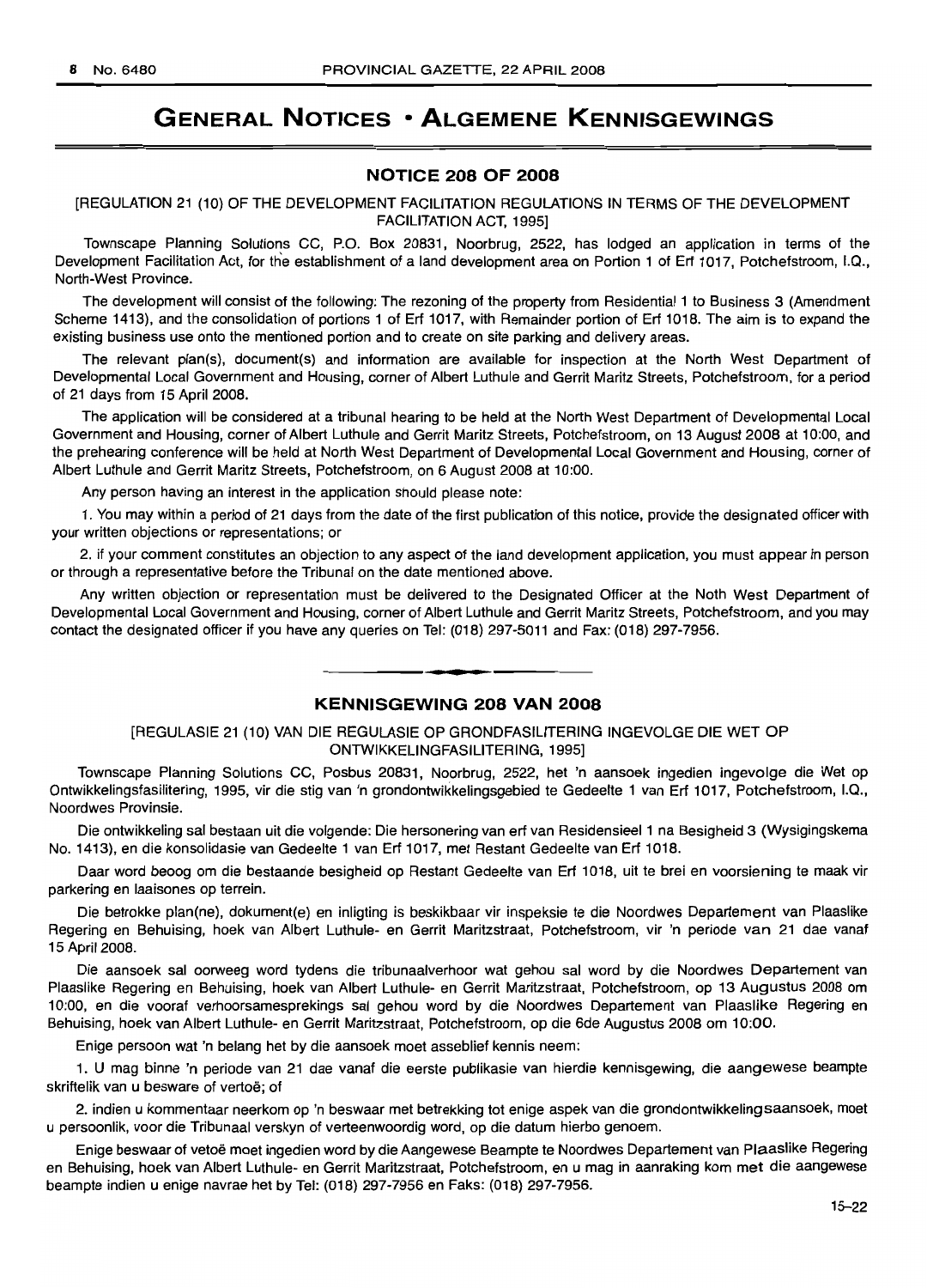#### NOTICE 209 OF 2008

NOTICE OF APPLICATION FOR THE AMENDMENT OF THE TOWN-PLANNING SCHEME IN TERMS OF SECTION 56 (1) (b) (i) OF THE TOWN-PLANNING AND TOWNSHIPS ORDINANCE, 1986 (ORDINANCE 15 OF 1986)

#### KLERKSDORP LAND USE MANAGEMENT SCHEME, 2005: AMENDMENT SCHEME 387

I, Joze Maleta, being the authorised agent of the owner of Erven 574 to 583, 590 to 615 of the Township of Ellaton, hereby give notice in terms of section 56 (1) (b) (i) of the Town-planning and Townships Ordinance, 1986, that I have applied to the City Council of Matlosana, for the amendment of the town-planning scheme, known as the Klerksdorp Land Use Management Scheme, 2005, as amended by the rezoning of Erven 574 to 583, 590 to 615 of the Township of Ellaton, whereof Erven 604 to 615 is situated adjacent to Fuller Avenue, Erf 603, is situated adjacent to Mcintyre Street, Erven 590 to 602 and 574 to 583 is situated adjacent to Adeane Avenue, Ellaton, from "Residential 1" to "Residential 2".

Particulars of the application will lie for inspection during normal office hours at the office of the Municipal Manager, Room 107, Municipal Building, Bram Fisher Street, Kleksdorp, for a period of 28 days from 15 April 2008.

Objections to or representations in respect of the application must be lodged with or made in writing to the Municipal Manager, at the above address or at P.O. Box 99, Klerksdorp, 2570, within a period of 28 days from 15 April 2008.

Address of agent: J. Maleta, P.O. Box 1372, Klerksdorp, 2570. Tel: (018) 462-1991.

# KENNISGEWING 209 VAN 2008

**I •**

KENNISGEWING VAN AANSOEK OM WYSIGING VAN DORPSBEPLANNINGSKEMA INGEVOLGE ARTIKEL 56 (1) (b) (i) VAN DIE ORDONNANSIE OP DORPSBEPLANNING EN DORPE, 1986 (ORDONNANSIE 15 VAN 1986)

#### KLERKSDORP GRONDGEBRUIK BESTUURSKEMA, 2005: WYSIGINGSKEMA 387

Ek, Joze Maleta, synde die gemagtigde agent van die eienaar van Erwe 574 tot 583, 590 tot 615, van die dorp Ellaton, gee hiermee ingevolge artikel56 (1) (b) (i) van die Ordonnansie op Dorpsbeplanning en Dorpe, 1986, kennis dat ek by die Stadsraad van Matlosana aansoek gedoen het om die wysiging van die dorpsbeplanningskema, bekend as Klerksdorp Grondgebruik Bestuurskema, 2005, soos gewysig, deur die hersonering van Erwe 574 tot 583, 590 tot 615 van die dorp Ellaton, waarvan Erwe 604 tot 615 geleë is aan Fullerlaan, Erf 603 geleë is aan McIntyrestraat, Erwe 590 tot 602 en 574 tot 583 geleë is aan Adeanelaan, Ellaton, van "Residensieel 1" na "Residensieel 2".

Besonderhede van die aansoek lê ter insae gedurende gewone kantoorure, by die kantoor van die Munisipale Bestuurder, Kamer 107, Burgersentrum, Bram Fisherstraat, Klerksdorp, vir 'n tydperk van 28 dae vanaf 15 April 2008.

Besware teen of vertoë ten opsigte van die aansoek moet binne 'n tydperk van 28 dae vanaf 15 April 2008, skriftelik by of tot die Munisipale Bestuurder, by bovermelde adres of by Posbus 99, Klerksdorp, 2570, ingedien of gerig word.

Adres van agent: J. Maleta, Posbus 1372, Klerksdorp, 2570. Tel: (018) 462-1991.

15-22

# NOTICE 210 OF 2008

NOTICE OF APPLICATION FOR AMENDMENT OF TOWN-PLANNING SCHEME IN TERMS OF SECTION 56 (1) (b) (i) OF THE TOWN-PLANNING AND TOWNSHIPS ORDINANCE, 1986 (ORDINANCE 15 OF 1986)

#### RUSTENBURG AMENDMENT SCHEME 446

I, Jan-Nolte Ekkerd, of the firm EPS, being the authorised agent of the owner of Erf 6, Waterval East, Rustenburg, hereby give notice in terms of section 56 (1) (b) (i) of the Town-planning and Townships Ordinance, 1986, that I have applied to the Rustenburg Local Municipality for the amendment of the town-planning scheme known as Rustenburg Land Use Management Scheme, 2005, by the rezoning of the property described above, situated on 2 Korokoro Street, Waterval East, Rustenburg, from "Residential 2" to "Special" for selling of new and/or used motor vehicle dealers with ancillary uses, battery, exhaust and tyre fitment and repairs, offices and "Existing Public Road".

Particulars of the application will lie for inspection during normal office hours at the office of the Municipal Manager, Room 305, at the Missionary Mpheni House, cnr, of Nelson Mandela and Beyers Naude Drives, Rustenburg, for a period of 28 days from 15 April 2008.

Objections to or representations in respect of the application must be lodged with or made in writing to the Municipal Manager, at the above address or at P.O. Box 16, Rustenburg, 0300, within a period of 28 days from 15 April 2008.

Address of owner: P/a EPS Consulting Engineers (Pty) Ltd, P.O. Box 5002, Rustenburg, 0300. Tel: (014) 597-2001. Fax: (014) 597-4956.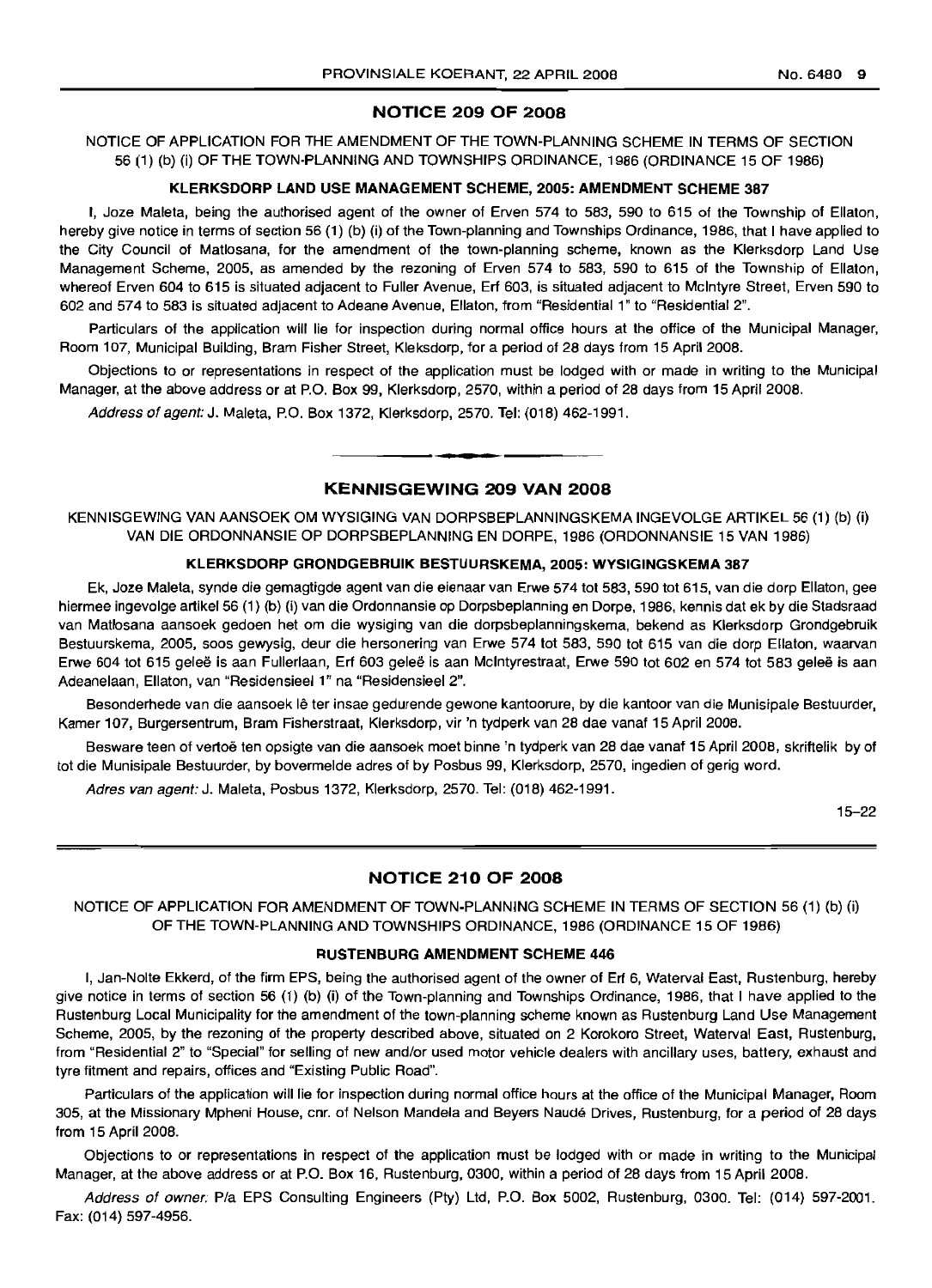# **KENNISGEWING 210 VAN 2008**

## KENNISGEWING VAN AANSOEK OM WYSIGING VAN DORPSBEPLANNINGSKEMA INGEVOLGE ARTIKEL 56 (1) (b) (i) VAN DIE ORDONNANSIE OP DORPSBEPLANNING EN DORPE (ORDONNANSIE 15 VAN 1986)

#### **RUSTENBURG-WYSIGINGSKEMA 446**

Ek, Jan-Nolte Ekkerd, van die firma EPS, synde die gemagtigde agent van die eienaar van Erf 6, Waterval East, Rustenburg, gee hiermee ingevolge artikel 56 (1) (b) (i) van die Ordonnansie op Dorpsbeplanning en Dorpe, 1986, kennis dat ek by die Rustenburg Plaaslike Munisipaliteit aansoek gedoen het om die wysiging van die dorpsbeplanningskema bekend as Rustenburg Grondgebruikbestuurskema, 2005, deur die hersonering van die eiendom hierbo beskryf, geleë te Korokorostraat 2, Waterval East, Rustenburg, vanaf "Residensieel 2" na "Spesiaal" vir nuwe en tweedehandse motorverkope met verwante gebruike, battery-, uitlaatstelsel en bande pas- en herstelwerke, kantore en "Bestaande Openbare Straat".

Besonderhede van die aansoek Ie ter insae gedurende gewone kantoorure by die kantoor van die Munisipale Bestuurder, Kamer 305, Missionary Mpheni House, h/v Nelson Mandela- en Beyers Naudérylaan, Rustenburg, vir 'n tydperk van 28 dae vanaf 15 April 2008.

Besware teen of vertoë ten opsigte van die aansoek moet binne 'n tydperk van 28 dae vanaf 15 April 2008 skriftelik by of tot die Munisipale Bestuurder by bovermelde adres of by Posbus 16, Rustenburg, 0300, ingedien of gerig word.

Adres van eienaar: P/a EPS Raadgewende Ingenieurs (Pty) Ltd, Posbus 5002, Rustenburg, 0300. Tel: (014) 597-2001. Faks: (014) 597-4956.

15-22

#### **NOTICE 211 OF 2008**

# NOTICE OF APPLICATION FOR AMENDMENT OF TOWN-PLANNING SCHEME IN TERMS OF SECTION 56 (1) (b) (i) OF THE TOWN-PLANNING AND TOWNSHIPS ORDINANCE, 1986 (ORDINANCE 15 OF 1986)

# **RUSTENBURG AMENDMENT SCHEME 447**

I, Jan-Nolte Ekkerd, of the firm EPS, being the authorised agent of the owner of Remaining Extent of Portion 1 of Erf 1320, Rustenburg, hereby give notice in terms of section 56 (1) (b) (i) of the Town-planning and Townships Ordinance, 1986, that I have applied to the Rustenburg Local Municipality for the amendment of the town-planning scheme known as Rustenburg Land Use Management Scheme, 2005, by the rezoning of the property described above, situated on 234 Beyers Naude Drive, Rustenburg, from "Residential 1" to "Special" for offices, medical consulting rooms and service enterprises.

Particulars of the application will lie for inspection during normal office hours at the office of the Municipal Manager, Room 319, at the Missionary Mpheni House, cnr, of Nelson Mandela and Beyers Naude Drives, Rustenburg, for a period of 28 days from 15 April 2008.

Objections to or representations in respect of the application must be lodged with or made in writing to the Municipal Manager, at the above address or at P.O. Box 16, Rustenburg, 0300, within a period of 28 days from 15 April 2008.

Address of owner: Clo EPS Consulting Engineers, P.O. Box 5002, Rustenburg, 0300. Tel: (014) 597-2001. Fax: (014) 597-4956.

# **• KENNISGEWING 211 VAN 2008**

KENNISGEWING VAN AANSOEK OM WYSIGING VAN DORPSBEPLANNINGSKEMA INGEVOLGE ARTIKEL 56 (1) (b) (i) VAN DIE ORDONNANSIE OP DORPSBEPLANNING EN DORPE (ORDONNANSIE 15 VAN 1986)

#### **RUSTENBURG-WYSIGINGSKEMA 447**

Ek, Jan-Nolte Ekkerd, van die firma EPS, synde die gemagtigde agent van die eienaar van Resterende Gedeelte van Gedeelte 1 van Erf 1320, Rustenburg, gee hiermee ingevolge artikel 56 (1) (b) (i) van die Ordonnansie op Dorpsbeplanning en Dorpe, 1986, kennis dat ek by die Rustenburg Plaaslike Munisipaliteit aansoek gedoen het om die wysiging van die dorpsbeplanningskema bekend as Rustenburg Grondgebruikbestuurskema, 2005, deur die hersonering van die eiendom hierbo beskryf, geleë te Beyers Naudérylaan 234, Rustenburg, vanaf "Residensieel 1" na "Spesiaal" vir kantore, mediese spreekkamers en diensbedrywe.

Besonderhede van die aansoek lê ter insae gedurende gewone kantoorure by die kantoor van die Munisipale Bestuurder, Kamer 319, Missionary Mpheni House, hlv Nelson Mandela- en Beyers Nauderylaan, Rustenburg, vir 'n tydperk van 28 dae vanaf 15 April 2008.

Besware teen of vertoë ten opsigte van die aansoek moet binne 'n tydperk van 28 dae vanaf 15 April 2008 skriftelik by of tot die Munisipale Bestuurder by bovermelde adres of by Posbus 16, Rustenburg, 0300, ingedien of gerig word.

Adres van eienaar: Pia EPS Raadgewende Ingenieurs, Posbus 5002, Rustenburg, 0300. Tel: (014) 597-2001. Faks: (014) 597-4956.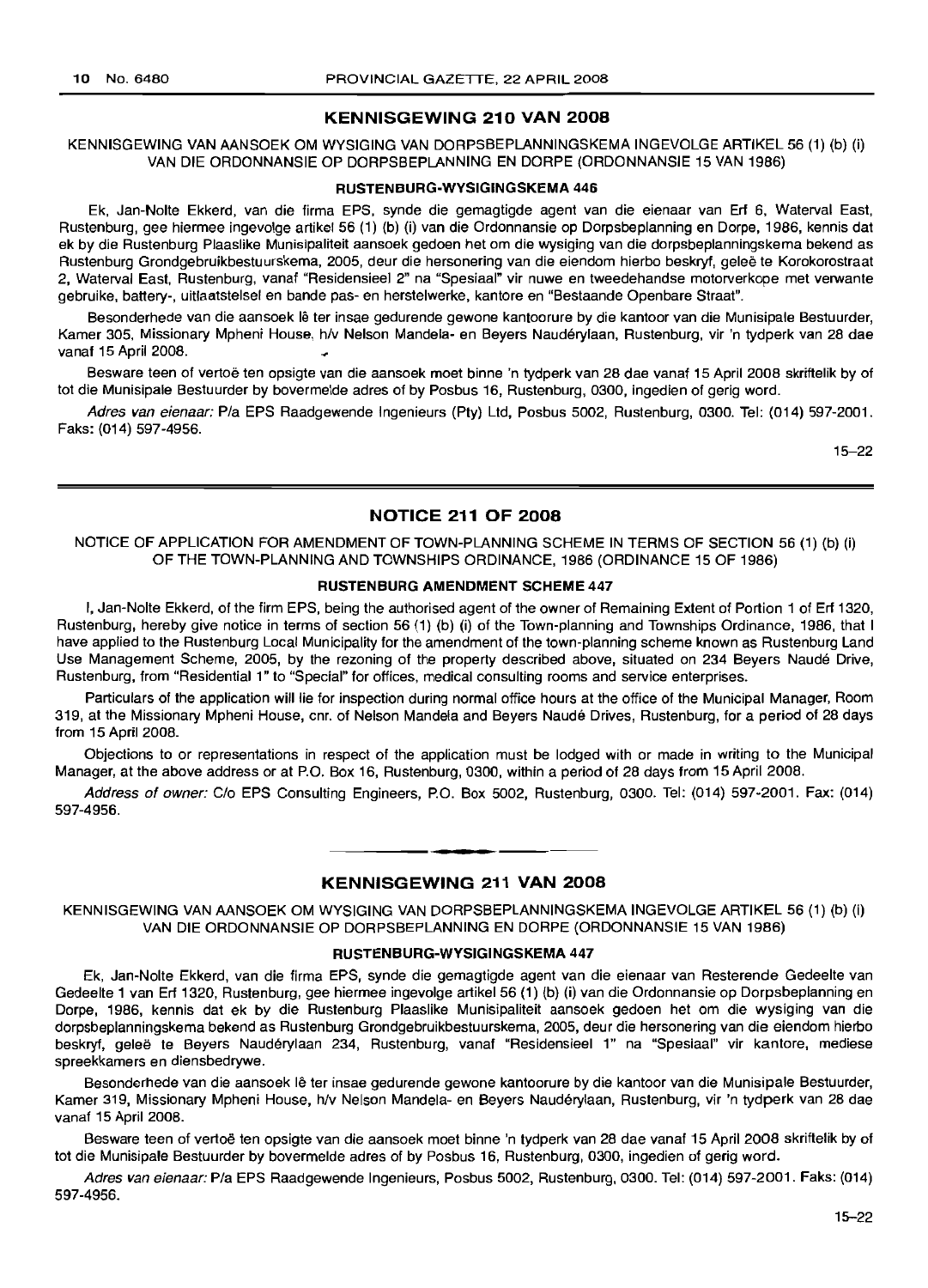# **NOTICE 212 OF 2008**

NOTICE OF APPLICATION FOR AMENDMENT OF TOWN-PLANNING SCHEME IN TERMS OF SECTION 56 (1) (b) (ii) OF THE TOWN-PLANNING AND TOWNSHIPS ORDINANCE, 1986 (ORDINANCE 15 OF 1986)

I, Mirenda Sylvia Kaywitz, being the agent of the owner of Ert 633, hereby give notice in terms of section 56 (1) (b) (ii) of the Town-planning and Townships Ordinance, 1986, that I have applied to the Local Municipality of Madibeng for the amendment of the town-planning scheme known as Brits Town-planning Scheme, 1/1958, for rezoning of the density from "one dwelling per erf" to "4 dwelling unit per erf" with not less than 400 m<sup>2</sup> per subdivided portions. The property is situated at 19 Merenskyrief Avenue, Elandsrand Ext. 4.

Particulars of the application will lie for inspection during normal office hours at the Municipal Offices, 53 Van Velden Street, Brits, for a period of 28 days from 10 April 2008.

Objections to or representations in respect of the application must be lodged with or made in writing to the Municipal Manager, at the above address or at PO Box 106, Brits, 0250, within a period of 28 days from 10 April 2008.

Address of applicant: PO Box 4846, Brits, 0250.

# **KENNISGEWING 212 VAN 2008**

**-**

KENNISGEWING VAN AANSOEK OM WYSIGING VAN DORPSBEPLANNINGSKEMA INGEVOLGE ARTIKEL 56 (1) (b) (ii) VAN DIE ORDONNANSIE OP DORPSBEPLANNING EN DORPE, 1986 (ORDONNANSIE 15 VAN 1986)

Ek, Mirenda Sylvia Kaywitz, synde die gemagtigde agent van die eienaar van Ert 633, gee hiermee ingevolge artikel 56 (1) (b) (ii) van die Ordonnansie op Dorpsbeplanning en Dorpe, 1986, kennis dat ek by die Plaaslike Munisipaliteit van Madibeng aansoek gedoen het om die wysiging van die dorpsbeplanningskema bekend as Brits-dorpsbeplanningskema, 1958, deur die hersonering van die eiendom hierbo beskryf, gelee te 19 Merenskyrieflaan, Elandsrand Ext. 4. Hersonering van die digtheid vanaf "een wooneenheid per erf" na "4 wooneenhede per erf" nie minder as 400 m<sup>2</sup> per herverdeelde gedeelte.

Besonderhede van die aansoek lê ter insae gedurende gewone kantoorure by die Munisipale Kantore, 53 Van Veldenstraat, Brits, vir 'n tydperk van 28 dae vanaf 10 April 2008.

Besware of vertoë ten opsigte van die aansoek moet binne 'n tydperk van 28 dae vanaf 10 April 2008 skriftelik by of tot die Munisipale Bestuurder by bovermelde adres of by Posbus 106, Brits, 0250, ingedien word.

Adres van applikant: Posbus 4846, Brits, 0250.

15-22

# **NOTICE 213 OF 2008**

NOTICE OF APPLICATION FOR AMENDMENT OF TOWN-PLANNING SCHEME IN TERMS OF SECTION 56 (1) (b) (ii) OF THE TOWN-PLANNING AND TOWNSHIPS ORDINANCE, 1986 (ORDINANCE 15 OF 1986)

I, Tseke Mphahlele, being the owner of the agent of Ert 5/607, hereby give notice in terms of section 56 (1) (b) (ii) of the Town-planning and Townships Ordinance, 1986, that I have applied to the Local Municipality of Madibeng for the amendment of the town-planning scheme known as Hartebeespoort Town-planning Scheme, 1993, by the rezoning of the property described above, situated at 5/607 Sediba Plaza from "Special with shops, offices, places of refreshment and filling station" to "Special with offices, places of refreshment and workshop" at Melodie Ext. 22.

Particulars of the application will lie for inspection during normal office hours at the Municipal Offices, 53 Van Velden Street, Brits, for a period of 28 days from 10 April 2008.

Objections to or representations in respect of the application must be lodged with or made in writing to the Municipal Manager at the above address or at PO Box 106, Brits, 0250, within a period of 28 days from 10 April 2008.

Address of applicant: P.O. Box 4846, Brits, 0250.

# **• KENNISGEWING 213 VAN 2008**

KENNISGEWING VAN AANSOEK OM WYSIGING VAN DORPSBEPLANNINGSKEMA INGEVOLGE ARTIKEL 56 (1) (b) (ii) VAN DIE ORDONNANSIE OP DORPSBEPLANNING EN DORPE, 1986 (ORDONNANSIE 15 VAN 1986)

Ek, Tseke Mphahlele, synde die eienaar van Ert 5/607, gee hiermee ingevolge artikel 56 (1) (b) (ii) van die Ordonnansie op Dorpsbeplanning en Dorpe, 1986, kennis dat ek by die Plaaslike Munisipaliteit van Madibeng aansoek gedoen het vir die wysiging van die dorpsbeplanningskema bekend as Hartebeespoort-dorpsbeplanningskema, 1993, deur die hersonering van die eiendom hierbo beskryf, geleë te 5/607 Sediba Plaza vanaf "Spesiaal met winkels, kantore, verversingsplekke en vulstasie" na "Spesiaal met kantore, verversingsplekke en werkswinkel".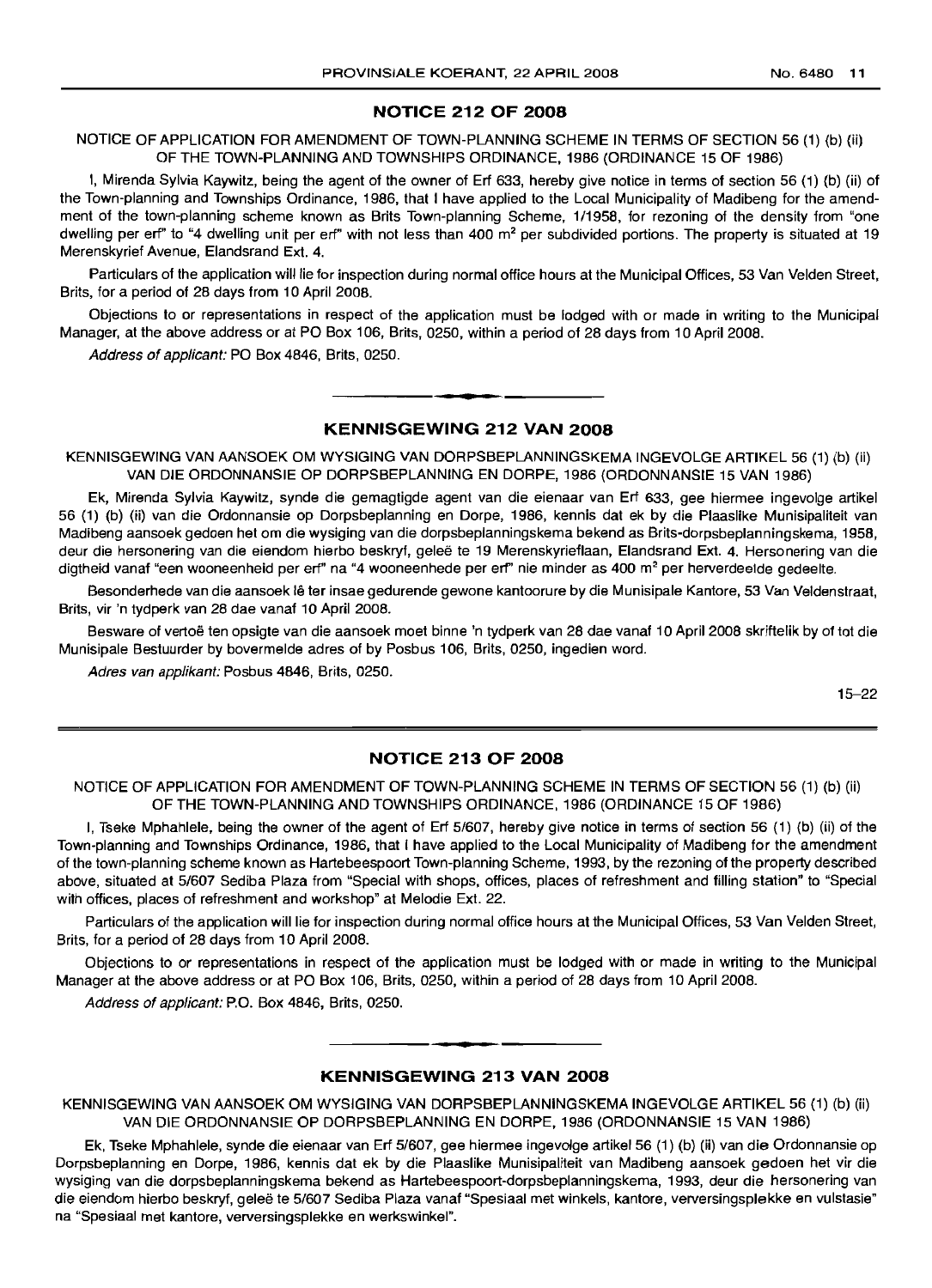Besonderhede van die aansoek Iê ter insae gedurende gewone kantoorure by die Munisipale Kantore, Van Veldenstraat 53, Brits, vir 'n tydperk van 28 dae vanaf 10 April 2008.

Besware teen of vertoë ten opsigte van die aansoek moet binne 'n tydperk van 28 dae vanaf 10 April 2008 skriftelik by of tot die Munisipale Bestuurder by bovermelde adres of by Posbus 106, Brits, 0250, ingedien of gerig word.

Adres van applikant: Posbus 4846, Brits, 0250.

15-22

# **NOTICE 214 OF 2008**

#### **CARLETONVILLE AMENDMENT SCHEME 145/2008**

NOTICE OF APPLICATION FOR AMENDMENT OF THE TOWN-PLANNING SCHEME IN TERMS OF SECTION 56 (1) (b) (i) OF **THE** TOWN-PLANNING AND TOWNSHIPS ORDINANCE, 1986 (ORDINANCE 15 OF 1986)

I, Petrus Jacobus Steyn of the firm Futurescope Town and Regional Planners CC, being the authorised agent of the owner of Erven 5304, 5305, 5306, 5307, 5308, 5309, 5310, 5311, 5292, 5293, 5294 and 5295, Carletonville Extension 16, hereby give notice in terms of section 56 (1) (b) (i) of the Town-planning and Townships Ordinance, 1986, that I have applied to the Merafong City Local Municipality, far the amendment of the town-planning scheme known as the Carletonville Town-planning Scheme, 1993, for the rezoning of the properties described above, located between Malutiberg and Soutpansberg Streets, Carletonville Extension 16, from "Residential 1" to "Residential 2" in order to erect multiple dwelling units on the property, as motivated in the application.

Particulars of the application will lie for inspection during normal office hours at the office of the Municipal Manager, PO Box 3, Carletonville, 2500, and at Futurescope, 146 Carol Street, Silverfields, Krugersdorp, for a period of 28 days from 15 April 2008.

Objections to or representations in respect of the application must be lodged with or made in writing to the Municipal Manager at the above address ar at Futurescope, PO Box 1372, Rant en Dal, 1751, within a period of 28 days from 15 April 2008.

#### **KENNISGEWING 214 VAN 2008**

• **\_ a**

#### **CARLETONVILLE-WYSIGINGSKEMA 145/2008**

KENNISGEWING VAN AANSOEK OM WYSIGING VAN DIE DORPSBEPLANNINGSKEMA INGEVOLGE ARTIKEL 56 (1) (b) (i) VAN DIE ORDONNANSIE OP DORPSBEPLANNING EN DORPE, 1986 (ORDONNANSIE 15 VAN 1986)

Ek, Petrus Jacobus Steyn van die firma Futurescope Stads- en Streekbeplanners BK, synde die gemagtigde agent van die eienaar van Erwe 5304, 5305, 5306, 5307, 5308, 5309, 5310, 5311, 5292, 5293, 5294 en 5295, Carletonville Uitbreiding 16, gee hiermee ingevolge artikel 56 (1) (b) (i) van die Ordonnansie op Dorpsbeplanning en Darpe, 1986, kennis dat ek by die Merafong Stad Plaaslike Munisipaliteit, aansoek gedoen het om die wysiging van die dorpsbeplanningskema bekend as Carletonville-stadsbeplanningskema, 1993, deur die hersonering van die eiendom hierbo beskryf, welke eiendomme geleë is tussen Malutiberg- en Soutpansbergstraat, Carletonville Uitbreiding 16, van "Residensieel 1" na "Residensieel 2" ten einde meerdere wooneenhede, soos in die aansoek gemotiveer, op te rig.

Besonderhede van die aansoek lê ter insae gedurende gewone kantoorure by die kantoor van die Munisipale Bestuurder, Posbus 3, Carletonville, 2500, en by Futurescope, Carolstraat 146, Silverfields, Krugersdorp, vir 'n tydperk van 28 dae vanaf 15 April 2008.

Besware teen of vertoë ten opsigte van die aansoek moet binne 'n tydperk van 28 dae vanaf 15 April 2008 skriftelik by of tot die Munisipale Bestuurder by bovermelde adres of by Futurescope, Posbus 1372, Rant en Dal, 1751, ingedien ward.

15-22

#### **NOTICE 215 OF 2008**

#### **CARLETONVILLE AMENDMENT SCHEME 144/2008**

NOTICE OF APPLICATION FOR AMENDMENT OF THE TOWN-PLANNING SCHEME IN TERMS OF SECTION 56 (1) (b) (i) OF THE TOWN-PLANNING AND TOWNSHIPS ORDINANCE, 1986 (ORDINANCE 15 OF 1986)

I, Petrus Jacobus Steyn of the firm Futurescope Town and Regional Planners CC, being the authorised agent of the owner of Erven 5078, 5079, 5080, 5081, 5082, 5083, 5084, 5085 and 5086, Carletonville Extension 16, hereby give notice in terms of section 56 (1) (b) (i) of the Town-planning and Townships Ordinance, 1986, that I have applied to the Merafong City Local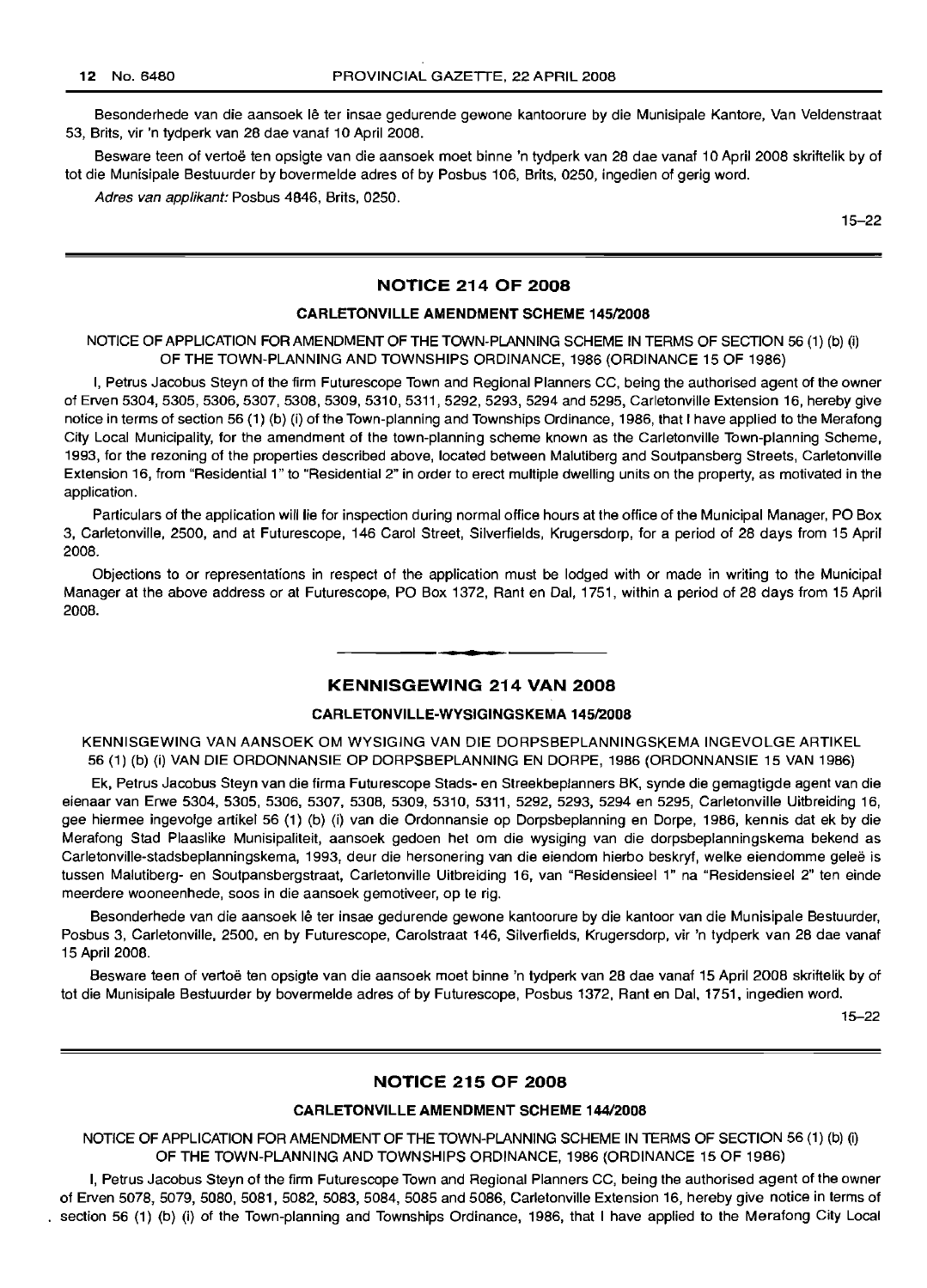Municipality, for the amendment of the town-planning scheme known as the Carletonville Town-planning Scheme, 1993, for the rezoning of the properties described above, situated on Magaliesberg Street, Carletonville Extension 16, from "Residential 1" to "Residential 2" in order to erect multiple dwelling units on the property, as motivated in the application.

Particulars of the application will lie for inspection during normal office hours at the office of the Municipal Manager, PO Box 3, Carletonville, 2500, and at Futurescope, 146 Carol Street, Silverfields, Krugersdorp, for a period of 28 days from 15 April 2008.

Objections to or representations in respect of the application must be lodged with or made in writing to the Municipal Manager at the above address or at Futurescope, PO Box 1372, Rant en Dal, 1751, within a period of 28 days from 15 April 2008.

# **KENNISGEWING 215 VAN 2008**

**• •**

#### **CARLETONVILLE-WYSIGINGSKEMA 144/2008**

KENNISGEWING VAN AANSOEK OM WYSIGING VAN DIE DORPSBEPLANNINGSKEMA INGEVOLGE ARTIKEL 56 (1) (b) (i) VAN DIE ORDONNANSIE OP DORPSBEPLANNING EN DORPE, 1986 (ORDONNANSIE 15 VAN 1986)

Ek, Petrus Jacobus Steyn van die firma Futurescope Stads- en Streekbeplanners BK, synde die gemagtigde agent van die eienaar van Erwe 5078, 5079, 5080, 5081, 5082, 5083, 5084, 5085 en 5086, Carletonville Uitbreiding 16, gee hiermee ingevolge artikel 56 (1) (b) (i) van die Ordonnansie op Dorpsbeplanning en Dorpe, 1986, kennis dat ek by die Merafong Stad Plaaslike Munisipaliteit, aansoek gedoen het om die wysiging van die dorpsbeplanningskema bekend as die Carletonvillestadsbeplanningskema, 1993, deur die hersonering van die eiendom hierbo beskryf, welke eiendomme gelee is op Magaliesbergstraat, Carletonville Uitbreiding 16, van "Residensieel 1" na "Residensieel 2" ten einde meerdere wooneenhede, soos in die aansoek gemotiveer, op te rig.

Besonderhede van die aansoek lê ter insae gedurende gewone kantoorure by die kantoor van die Munisipale Bestuurder, Posbus 3, Carletonville, 2500, en by Futurescope, Carolstraat 146, Silverfields, Krugersdorp, vir 'n tydperk van 28 dae vanaf 15 April 2008.

Besware teen of vertoë ten opsigte van die aansoek moet binne 'n tydperk van 28 dae vanaf 15 April 2008 skriftelik by of tot die Munisipale Bestuurder by bovermelde adres of by Futurescope, Posbus 1372, Rant en Dal, 1751, ingedien word.

15-22

# **NOTICE 216 OF 2008**

NOTICE OF APPLICATION FOR AMENDMENT OF TOWN-PLANNING SCHEME IN TERMS OF SECTION 56 (1) (b) (i) OF THE TOWN-PLANNING AND TOWNSHIPS ORDINANCE, 1986 (ORDINANCE 15 OF 1986)

#### **DELAREYVILLE AMENDMENT SCHEME 14**

Maxim Planning Solutions, being the authorised agent of the owners of Erven 248 and 249, Delareyville, hereby gives notice in terms of section 56 (1) (b) (i) of the Town-planning and Townships Ordinance, 1986, that we have applied to the Tswaing Local Municipality, for the amendment of the town-planning scheme known as Delareyville Town-planning Scheme, 1998, as amended, by the rezoning of Erven 248 and 249, Delareyville, situated adjacent to Visser Street, between Pancroft, Buiten and Louw Streets, from "Residential 1" to "Residential 2" [ten (10) dwelling units each].

Particulars of the application will lie for inspection during normal office hours at the office of the Municipal Manager, Tswaing Municipal Offices, General Delarey Street, Delareyville, for the period of 28 days from 18 April 2008.

Objections to or representations in respect of the application must be lodged with or made in writing to the Municipal Manager, Tswaing Local Municipality at the above address or posted to P.O. Box 24, Delareyville, 2770, within a period of 28 days from 18 April 2008.

Address of authorised agent: Maxim Planning Solutions, 56 Archbishop Desmond Tutu Street, Klerksdorp; P.O. Box 10681, Klerksdorp, 2570, Tel: (018) 462-1756. (2/1096).

# **• KENNISGEWING 216 VAN 2008**

KENNISGEWING VAN AANSOEK OM WYSIGING VAN DORPSBEPLANNINGSKEMA INGEVOLGE ARTIKEL 56 (1) (b) (i) VAN DIE ORDONNANSIE OP DORPSBEPLANNING EN DORPE, 1986 (ORDONNANSIE 15 VAN 1986)

#### **DELAREYVILLE-WYSIGINGSKEMA 14**

Maxim Planning Solutions, synde die gemagtigde agent van die eienaars van Erwe 248 en 249, Delareyville, gee hiermee ingevolge artikel 56 (1) (b) (i) van die Ordonnansie op Dorpsbeplanning en Dorpe, 1986, kennis dat ons by die Tswaing Plaaslike Munisipaliteit, aansoek gedoen het om die wysiging van die Delareyville-dorpsbeplanningskema, 1998, 5005 gewysig, deur die hersonering van Erwe 248 en 249, Delareyville, geleë aanliggend tot Visserstraat tussen Pancroft-, Buiten- en Louwstraat, vanaf "ResidensieeI1" na "ResidensieeI2" [tien (10) wooneenhede elk].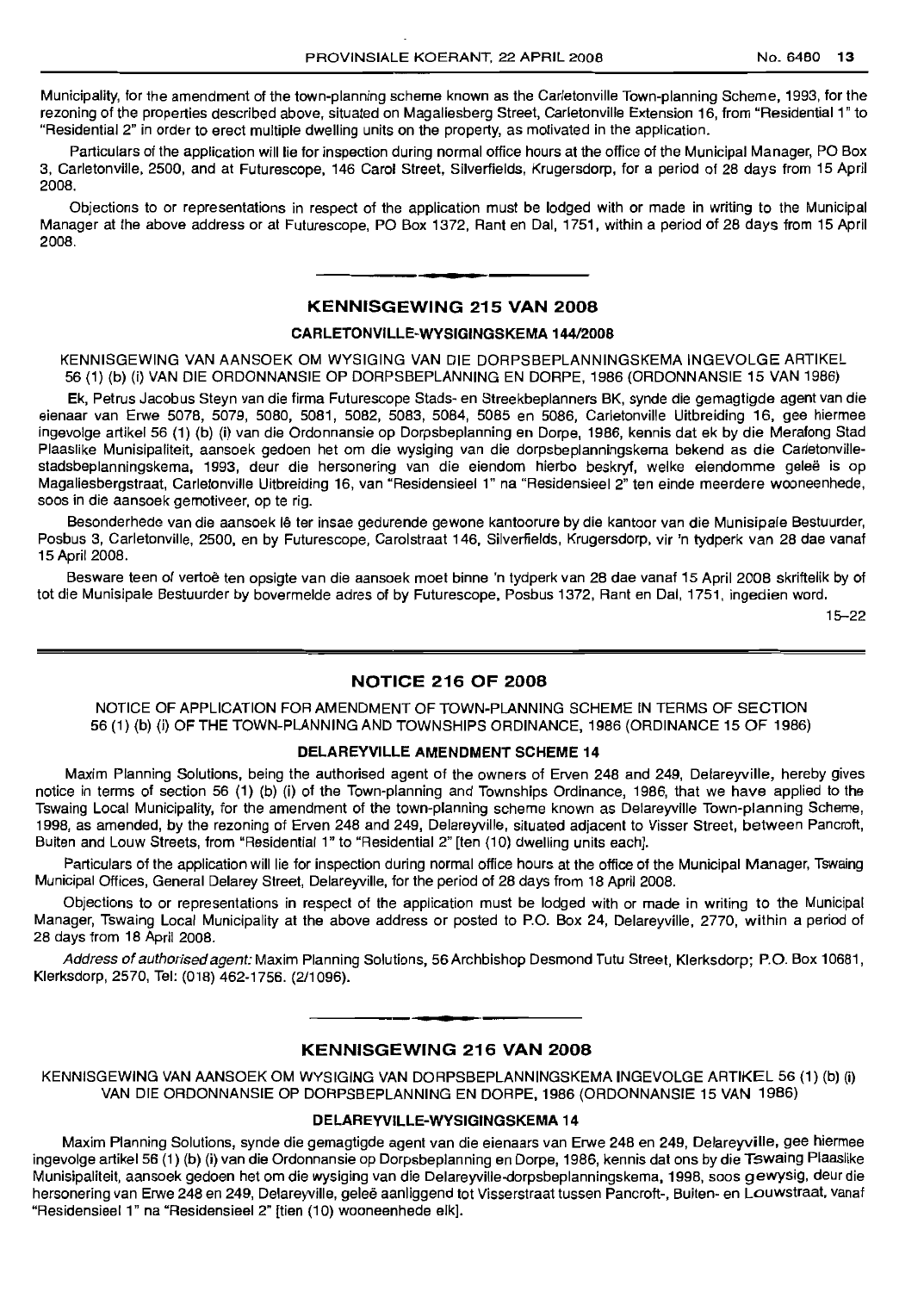Besonderhede van die aansoek lê ter insae gedurende gewone kantoorure by die kantoor van die Munisipale Bestuurder, Tswaing Munisipale Kantore, Generaal Delareystraat, Delareyville, vir 'n tydperk van 28 dae vanaf 18 April 2008.

Besware teen of vertoë ten opsigte van die aansoek moet binne 'n tydperk van 28 dae vanaf 18 April 2008 skriftelik by of tot die Munisipale Bestuurder, Tswaing Plaaslike Munisipaliteit by bovermelde adres of by Posbus 24, Delareyville, 2770, ingedien of gerig word.

Adres van gemagtigde agent: Maxim Planning Solutions, Archbishop Desmond Tutustraat 56, Klerksdorp; Posbus 10681, Klerksdorp, 2570. Tel: (018) 462-1756. (211096).

15-22

#### **NOTICE 217 OF 2008**

#### NOTICE OF APPLICATION FOR AMENDMENT OF TOWN-PLANNING SCHEME IN TERMS OF SECTION 56 (1) (b) (i) OF THE TOWN-PLANNING AND TOWNSHIPS ORDINANCE, 1986 (ORDINANCE 15 OF 1986)

#### **DELAREYVILLE AMENDMENT SCHEME 15**

Maxim Planning Solutions, being the authorised agent of the owner of Erf 294, Delareyville Extension 1, hereby gives notice in terms of section 56 (1) (b) (i) of the Town-planning and Townships Ordinance, 1986, that we have applied to the Tswaing Local Municipality, for the amendment of the town-planning scheme known as Delareyville Town-planning Scheme, 1998, as amended, by the rezoning of Erf 294, Delareyville Extension 1, situated on the corner of Pancroft and East Streets, between Venter and Mark Streets, from "Residential 1" to "Residential 2" [ten (10) dwelling units].

Particulars of the application will lie for inspection during normal office hours at the office of the Municipal Manager, Tswaing Municipal Offices, General Delarey Street, Delareyville, for the period of 28 days from 18 April 2008.

Objections to or representations in respect of the application must be lodged with or made in writing to the Municipal Manager, Tswaing Local Municipality at the above address or posted to P.O. Box 24, Delareyville, 2770, within a period of 28 days from 18 April 2008.

Address of authorised agent: Maxim Planning Solutions, 56 Archbishop Desmond Tutu Street, Klerksdorp; P.O. Box 10681, Klerksdorp, 2570, Tel: (018) 462-1756. (2/1097).

## **KENNISGEWING 217 VAN 2008**

**• •**

KENNISGEWING VAN AANSOEK OM WYSIGING VAN DORPSBEPLANNINGSKEMA INGEVOLGE ARTIKEL 56 (1) (b) (i) VAN DIE ORDONNANSIE OP DORPSBEPLANNING EN DORPE, 1986 (ORDONNANSIE 15 VAN 1986)

#### **DELAREYVILLE-WYSIGINGSKEMA 15**

Maxim Planning Solutions, synde die gemagtigde agent van die eienaar van Erf 294, Delareyville Uitbreiding 1, gee hiermee ingevolge artikel 56 (1) (b) (i) van die Ordonnansie op Dorpsbeplanning en Dorpe, 1986, kennis dat ons by die Tswaing Plaaslike Munisipaliteit, aansoek gedoen het om die wysiging van die Delareyville-dorpsbeplanningskema, 1998, soos gewysig, deur die hersonering van Erf 294, Delareyville Uitbreiding 1, gelee op die hoek van Pancroft- en Oosstraat, tussen Venter- en Markstraat, vanaf "Residensieel 1" na "Residensieel 2" [tien (10) wooneenhede].

Besonderhede van die aansoek Ie ter insae gedurende gewone kantoorure by die kantoor van die Munisipale Bestuurder, Tswaing Munisipale Kantore, Generaal Delareystraat, Delareyville, vir 'n tydperk van 28 dae vanaf 18 April 2008.

Besware teen of vertoë ten opsigte van die aansoek moet binne 'n tydperk van 28 dae vanaf 18 April 2008 skriftelik by of tot die Munisipale Bestuurder, Tswaing Plaaslike Munisipaliteit by bovermelde adres of by Posbus 24, Delareyville, 2770, ingedien of gerig word.

Adres van gemagtigde agent: Maxim Planning Solutions, Archbishop Desmond Tutustraat 56, Klerksdorp; Posbus 10681, Klerksdorp, 2570. Tel: (018) 462-1756. (2/1097).

15-22

#### **NOTICE 218 OF 2008**

NOTICE OF APPLICATION FOR AMENDMENT OF TOWN-PLANNING SCHEME IN TERMS OF SECTION 56 (1) (b) (i) OF THE TOWN-PLANNING AND TOWNSHIPS ORDINANCE, 1986 (ORDINANCE 15 OF 1986)

#### **SWARTRUGGENS AMENDMENT SCHEME 49**

Maxim Planning Solutions, being the authorised agent of the owner of Erf 449, Rodeon, hereby gives notice in terms of section 56 (1) (b) (i) of the Town-planning and Townships Ordinance, 1986, that we have applied to the Kgetlengrivier Local Municipality, for the amendment of the town-planning scheme known as Swartruggens Town-planning Scheme, 1997, as amended, by the rezoning of Erf 449, Rodeon, situated aqjacent to Bekker Street, between Lovegrove and Gluck Streets, from "Residential 1" to "Residential 2".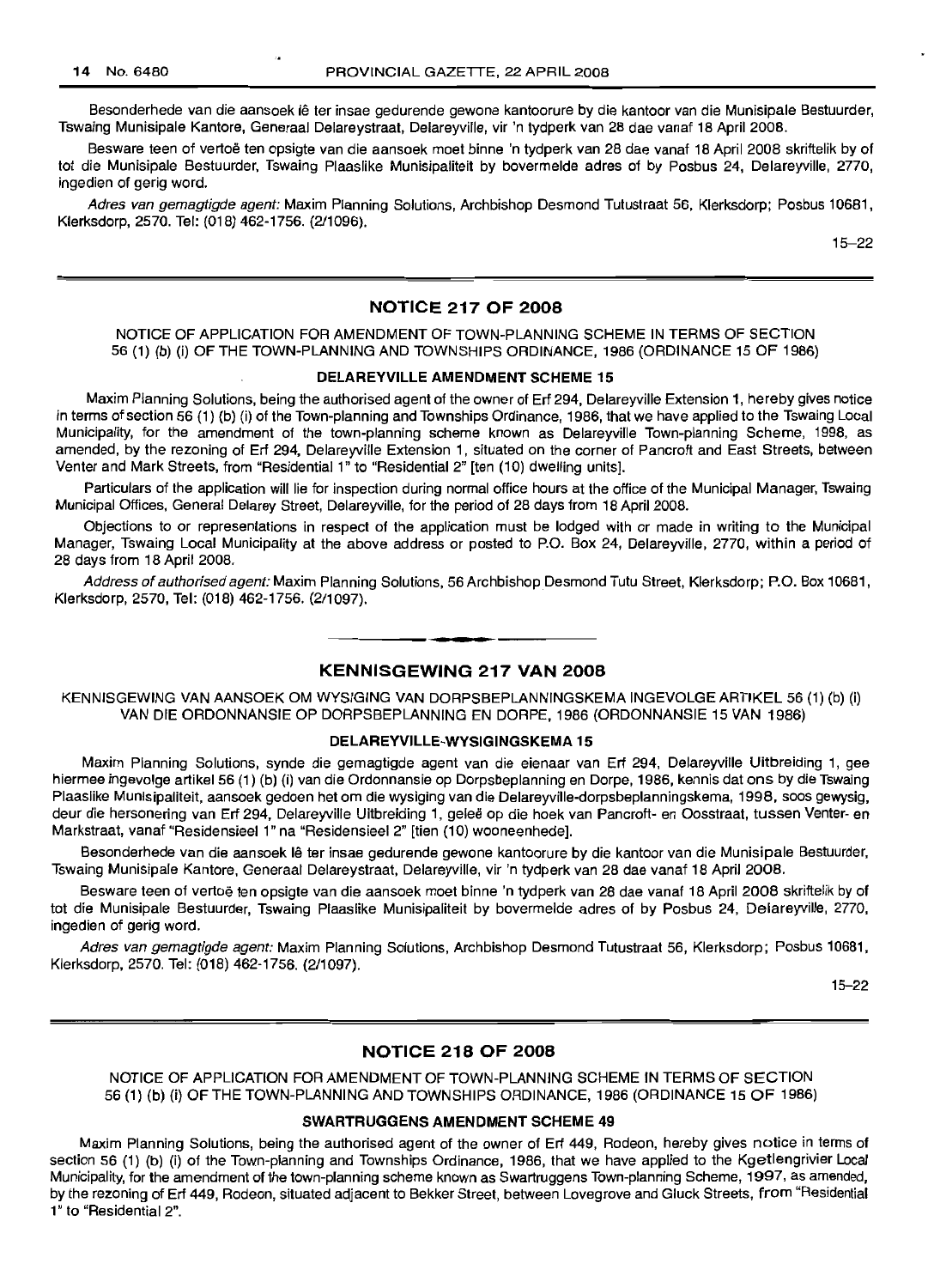Particulars of the application will lie for inspection during normal office hours at the office of the Municipal Manager, Kgetlengrivier Local Municipality, Swartruggens and Koster Municipal Offices for the period of 28 days from 15 April 2008.

Objections to or representations in respect of the application must be lodged with or made in writing to the Municipal Manager, Kgetlengrivier Local Municipality, at the above address or posted to P.O. Box 66, Koster, 0348, within a period of 28 days from 15 April 2008.

Address of authorised agent: Maxim Planning Solutions, 56 Archbishop Desmond Tutu Street, Klerksdorp; P.O. Box 10681, Klerksdorp, 2570. Tel: (018) 462-1756. (2/1099).

# **• KENNISGEWING 218 VAN 2008**

KENNISGEWING VAN AANSOEK OM WYSIGING VAN DORPSBEPLANNINGSKEMA INGEVOLGE ARTIKEL 56 (1) (b) (i) VAN DIE ORDONNANSIE OP DORPSBEPLANNING EN DORPE, 1986 (ORDONNANSIE 15 VAN 1986)

#### **SWARTRUGGENS-WVSIGINGSKEMA 49**

Maxim Planning Solutions synde die gemagtigde agent van die eienaar van Erf 449, Rodeon, gee hiermee ingevolge artikel 56 (1) (b) (i) van die Ordonnansie op Dorpsbeplanning en Dorpe, 1986, kennis dat ons by die Kgetlengrivier Plaaslike Munisipaliteit, aansoek gedoen het om die wysiging van die Swartruggens-dorpsbeplanningskema, 1997, soos gewysig, deur die hersonering van Erf 449, Rodeon, gelee aanliggend tot Bekkerstraat, tussen Lovegrove- en Gluckstraat, vanaf "Residensieel 1" na "Residensieel 2".

Besonderhede van die aansoek lê ter insae gedurende gewone kantoorure by die kantoor van die Munisipale Bestuurder, Kgetlengrivier Plaaslike Munisipaliteit, Swartruggens en Koster Munisipale Kantore vir 'n tydperk van 28 dae vanaf 15 April 2008.

Besware teen of vertoë ten opsigte van die aansoek moet binne 'n tydperk van 28 dae vanaf 15 April 2008 skriftelik by of tot die Munisipale Bestuurder, Kgetlengrivier, Plaaslike Munisipaliteit by bovermelde adres of by Posbus 66, Koster, 0348, ingedien of gerig word.

Adres van gemagtigde agent: Maxim Planning Solutions, Archbishop Desmond Tutustraat 56, Klerksdorp; Posbus 10681, Klerksdorp, 2570. Tel: (018) 462-1756. (2/1099).

15-22

#### **NOTICE 219 OF 2008**

NOTICE OF APPLICATION FOR AMENDMENT OF TOWN-PLANNING SCHEME IN TERMS OF SECTION 56 (1) (b) (i) OF THE TOWN-PLANNING AND TOWNSHIPS ORDINANCE, 1986 (ORDINANCE 15 OF 1986)

## **SWARTRUGGENS AMENDMENT SCHEME 50**

Maxim Planning Solutions, being the authorised agent of the owner of Erf 645, Rodeon, hereby gives notice in terms of section 56 (1) (b) (i) of the Town-planning and Townships Ordinance, 1986, that we have applied to the Kgetlengrivier Local Municipality for the amendment of the town-planning scheme known as Swartruggens Town-planning Scheme, 1997, as amended, by the rezoning of Erf 645, Rodeon, situated adjacent to Dardanellen Street, between Postma, De Clerk and Dempers Streets, from "Residential 1" to "Residential 2".

Particulars of the application will lie for inspection during normal office hours at the office of the Municipal Manager, Kgetlengrivier Local Municipality, Swartruggens and Koster Municipal Offices for the period of 28 days from 15 April 2008.

Objections to or representations in respect of the application must be lodged with or made in writing to the Municipal Manager, Kgetlengrivier Local Municipality at the above address or posted to P.O. Box 66, Koster, 0348, within a period of 28 days from 15 April 2008.

Address of authorised agent: Maxim Planning Solutions, 56 Archbishop Desmond Tutu Street, Klerksdorp; P.O. Box 10681, Klerksdorp, 2570. Tel: (018) 462-1756. (2/1100).

.**- .**

## **KENNISGEWING 219 VAN 2008**

KENNISGEWING VAN AANSOEK OM WYSIGING VAN DORPSBEPLANNINGSKEMA INGEVOLGE ARTIKEL 56 (1) (b) (i) VAN DIE ORDONNANSIE OP DORPSBEPLANNING EN DORPE, 1986 (ORDONNANSIE 15 VAN 1986)

#### **SWARTRUGGENS-WVSIGINGSKEMA 50**

Maxim Planning Solutions, synde die gemagtigde agent van die eienaar van Erf 645, Rodeon, gee hiermee ingevolge artikel 56 (1) (b) (i) van die Ordonnansie op Dorpsbeplanning en Dorpe, 1986, kennis dat ons by die Kgetlengrivier Plaaslike Munisipaliteit aansoek gedoen het om die wysiging van die Swartruggens-dorpsbeplanningskema, 1997, soos gewysig, deur die hersonering van Erf 645, Rodeon, geleë aanliggend tot Dardanellenstraat, tussen Postma-, De Clerk- en Demperstraat, vanaf "Residensieel 1" na "Residensieel 2".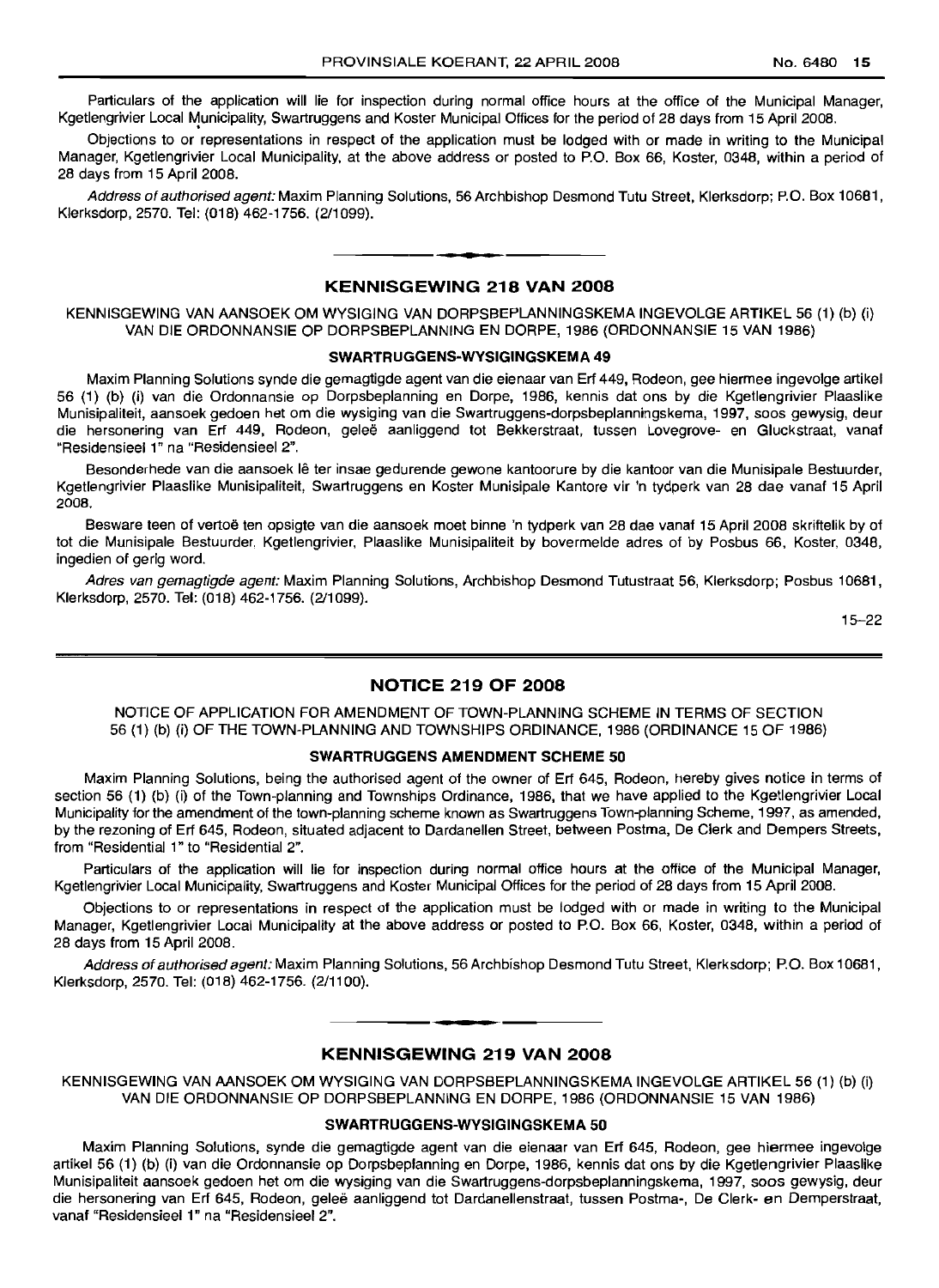Besonderhede van die aansoek lê ter insae gedurende gewone kantoorure by die kantoor van die Munisipale Bestuurder, Kgetlengrivier Plaaslike Munisipaliteit, Swartruggens en Koster Munisipale Kantore vir 'n tydperk van 28 dae vanaf 15 April 2008.

Besware teen of vertoë ten opsigte van die aansoek moet binne 'n tydperk van 28 dae vanaf 15 April 2008 skriftelik by of tot die Munisipale Bestuurder, Kgetlengrivier Plaaslike Munisipaliteit by bovermelde adres of by Posbus 66, Koster, 0348, ingedien of gerig word.

Adres van gemagtigde agent: Maxim Planning Solutions, Archbishop Desmond Tutustraat 56, Klerksdorp; Posbus 10681, Klerksdorp, 2570. Tel: (018) 462-1756. (2/1100).

15-22

# **NOTICE 220 OF 2008**

#### NOTICE OF APPLICATION FOR AMENDMENT OF TOWN-PLANNING SCHEME IN TERMS OF SECTION 56 (1) (b) (i) OF THE TOWN-PLANNING AND TOWNSHIPS ORDINANCE, 1986 (ORDINANCE 15 OF 1986)

#### **MADIBENG LAND USE MANAGEMENT SCHEME-AMENDMENT SCHEME 338**

Maxim Planning Solutions, being the authorised agent of the owner of Portion 18 of the farm Syferfontein No. 438 JQ, situated approximately 4 km north east of Hartbeespoort Dam, hereby gives notice in terms of section 56 (1) (b) (i) of the Townplanning and Townships Ordinance, 1986, that we have applied to the Madibeng Local Municipality for the amendment of the town-planning scheme known as Hartbeespoort Town-planning Scheme, 1993, by the rezoning of the property described above from "Special" for the purposes of a health clinic, to "Special" for the purposes of a health resort.

Particulars of the application will lie for inspection during normal office hours at the office of the Director: Planning and Development, 4th Floor, Civic Centre, Van Velden Street, Brits, for the period of 28 days from 15 April 2008.

Objections to or representations in respect of the application must be lodged with or made in writing to the Municipal Manager, at the above address or at P.O. Box 106, Brits, 0250, within a period of 28 days from 15 April 2008.

Address of authorised agent: Maxim Planning Solutions, 37 Von Wielligh Street, Rustenburg, PO Box 21114, Proteapark, 0305. Tel: (014) 592-9489. (2/1101).

# **• KENNISGEWING 220 VAN 2008**

KENNISGEWING VAN AANSOEK OM WYSIGING VAN DORPSBEPLANNINGSKEMA INGEVOLGE ARTIKEL 56 (1) (b) (i) VAN DIE ORDONNANSIE OP DORPSBEPLANNING EN DORPE, 1986 (ORDONNANSIE 15 VAN 1986)

#### **MADIBENG LAND USE MANAGEMENT SCHEME-WYSIGINGSKEMA 338**

Maxim Planning Solutions, synde die gemagtigde agent van die eienaar van Gedeelte 18 van die plaas Syferfontein No. 438 JQ, gelee ongeveer 4 km noordoos van Hartbeespoortdam, gee hiermee ingevolge artikel 56 (1) (b) (i) van die Ordonnansie op Dorpsbeplanning en Dorpe, 1986, kennis dat ons by die Madibeng Plaaslike Munisipaliteit aansoek gedoen het om die wysiging van die dorpsbeplanningskema bekend as Hartbeespoort-dorpsbeplanningskema, 1993, deur die hersonering van die eiendom hierbo beskryf vanaf "Speslaal" vir die doeleindes van 'n gesondheidskliniek, na "Spesiaal" vir die doeleindes van 'n gesondheidsoord.

Besonderhede van die aansoek lê ter insae gedurende gewone kantoorure by die kantoor van die Direkteur: Beplanning en Ontwikkeling, 4de Vloer, Burgersentrum, Van Veldenstraat, Brits, vir 'n tydperk van 28 dae vanaf 15 April 2008.

Besware teen of vertoë ten opsigte van die aansoek moet binne 'n tydperk van 28 dae vanaf 15 April 2008 skriftelik by of tot die Munisipale Bestuurder by bovermelde adres of by Posbus 106, Brits, 0250, ingedien of gerig word.

Adres van gemagtigde agent: Maxim Planning Solutions, Von Wiellighstraat 37, Rustenburg, Posbus 21114, Proteapark, 0305. Tel: (014) 592-9489. (2/1101).

15-22

#### **NOTICE 221 OF 2008**

NOTICE OF APPLICATION FOR AMENDMENT OF TOWN-PLANNING SCHEME IN TERMS OF SECTION 56 (1) (b) (i) OF THE TOWN-PLANNING AND TOWNSHIPS ORDINANCE, 1986 (ORDINANCE 15 OF 1986)

# **RUSTENBURG LAND USE MANAGEMENT SCHEME, 200S-AMENDMENT SCHEME 434**

Maxim Planning Solutions, being the authorised agent of the owner of Portion 2 of Erf 1210, Rustenburg, hereby gives notice in terms of section 56 (1) (b) (i) of the Town-planning and Townships Ordinance, 1986, that we have applied to the Rustenburg Local Municipality, for the amendment of the town-planning scheme known as Rustenburg Land Use Management Scheme, 2005, by the rezoning of the property described above, situated on 184 President Mbeki Drive from "Residential 1" to "Special" for the purpose of offices and medical consulting rooms.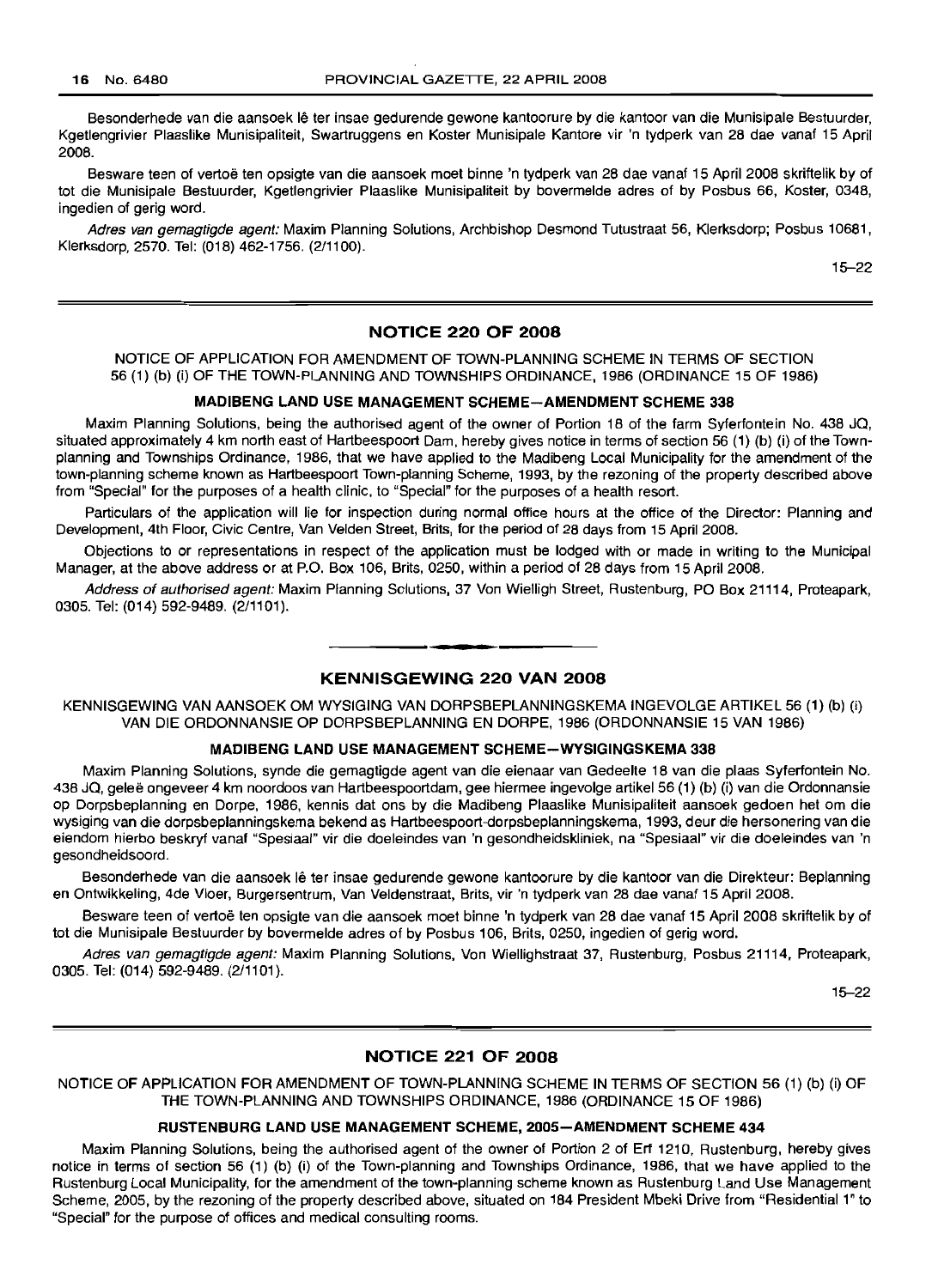Particulars of the application will lie for inspection during normal office hours at the office of the Director: Planning and Development, Room 313, Missionary Mpheni House, c/o Beyers Naude and Nelson Mandela Drives, Rustenburg, for the period of 28 days from 15 April 2008.

Objections to or representations in respect of the application must be lodged with or made in writing to the Municipal Manager, at the above address or at P.O. Box 16, Rustenburg, 0300, within a period of 28 days from 15 April 2008.

Address of authorised agent: Maxim Planning Solutions, 37 Von Wielligh Street, Rustenburg, P.O. Box 21114, Proteapark, 0305. Tel: (014) 592-9489. (2/1095)

# **• KENNISGEWING 221 VAN 2008**

KENNISGEWING VAN AANSOEK OM WYSIGING VAN DORPSBEPLANNINGSKEMA INGEVOLGE ARTIKEL 56 (1) (b) (i) VAN DIE ORDONNANSIE OP DORPSBEPLANNING EN DORPE, 1986 (ORDONNANSIE 15 VAN 1986)

#### **RUSTENBURG LAND USE MANAGEMENT SCHEME, 2005-WYSIGINGSKEMA 434**

Maxim Planning Solutions, synde die gemagtigde agent van die eienaar van Gedeelte 2 van Erf 1210, Rustenburg, gee hiermee ingevolge artikel 56 (1) (b) (i) van die Ordonnansie op Dorpsbeplanning en Dorpe, 1986, kennis dat ons by die Rustenburg Plaaslike Munisipaliteit aansoek gedoen het om die wysiging van die dorpsbeplanningskema bekend as Rustenburg Land Use Management Scheme, 2005, deur die hersonering van die eiendom hierbo beskryf, geleë te President Mbekirylaan 184 vanaf "Residensieel 1" na "Spesiaal" vir die doeleindes van kantore en mediese spreekkamers.

Besonderhede van die aansoek Ie ter insae gedurende gewone kantoorure, by die kantoor van die Direkteur: Beplanning en Ontwikkeling, Kamer 313, Missionary Mpheni House, h/v Beyers Naude- en Nelson Mandelarylaan, Rustenburg, vir 'n tydperk van 28 dae vanaf 15 April 2008.

Besware teen of vertoë ten opsigte van die aansoek moet binne 'n tydperk van 28 dae vanaf 15 April 2008, skriftelik by of tot die Munisipale Bestuurder by bovermelde adres of by Posbus 16, Rustenburg, 0300, ingedien of gerig word.

Adres van gemagtigde agent: Maxim Planning Solutions, Von Wiellighstraat 37, Rustenburg; Posbus 21114, Proteapark, 0305. Tel: (014) 592-9489. (2/1095).

15-22

#### **NOTICE 222 OF 2008**

NOTICE OF APPLICATION FOR AMENDMENT OF TOWN-PLANNING SCHEME IN TERMS OF SECTION 56 (1) (b) (ii) OF THE TOWN-PLANNING AND TOWNSHIPS ORDINANCE, 1986 (ORDINANCE No. 15 OF 1986)

#### **BRITS AMENDMENT SCHEME 1/507**

I, Jeff de Klerk, being the authorised agent of the owner of Erf 3322, Brits, hereby give notice in terms of section 56 (1) (b) (ii) of the Town-planning and Townships Ordinance, 1986, that I have applied to the Local Municipality of Madibeng for the amendment of the town-planning scheme known as Brits Town-planning Scheme 1/1958, by the rezoning of the property described above, situated at the corner of Reitz and Van Velden Streets, Brits, from "Special Residential 1" to "Special" for shops, business buildings, professional suites and dwellings units.

Particulars of the application will lie for inspection during normal office hours at the Municipal Offices, Van Velden Street, Brits, for a period of 28 days from 15 April 2008.

Objections to or representations in respect of the application must be lodged with or made in writing to the Municipal Manager, at the above address or at P.O. Box 106, Brits, 0250, within a period of 28 days from 15 April 2008.

Address of authorised agent: PO Box 105, Ifafi, 0260. Tel: (012) 259-1688. .**-.**

## **KENNISGEWING 222 VAN 2008**

KENNISGEWING VAN AANSOEK OM WYSIGING VAN DORPSBEPLANNINGSKEMA INGEVOLGE ARTIKEL 56 (1) (b) (ii) VAN DIE ORDONNANSIE OP DORPSBEPLANNING EN DORPE, 1986 (ORDONNANSIE 15 VAN 1986)

#### **BRITS-WYSIGINGSKEMA 1/507**

Ek, Jeff de Klerk, synde die gemagtigde agent van die eienaar van Erf 3322, Brits, gee hiermee ingevolge artikel 56 (1) (b) (ii) van die Ordonnansie op Dorpsbeplanning en Dorpe, 1986, kennis dat ek by die Plaaslike Munisipaliteit van Madibeng aansoek gedoen het om die wysiging van die dorpsbeplanningskema bekend as Brits-dorpsaanlegskema, 1/1958, deur die hersonering van die eiendom hierbo beskryf, gelee by die hoek van Reitz- en Van Veldenstraat, Brits, vanaf "Spesiale Woon" na "Spesiaal" vir winkels, besigheidsgeboue, professionele kamers en wooneenhede.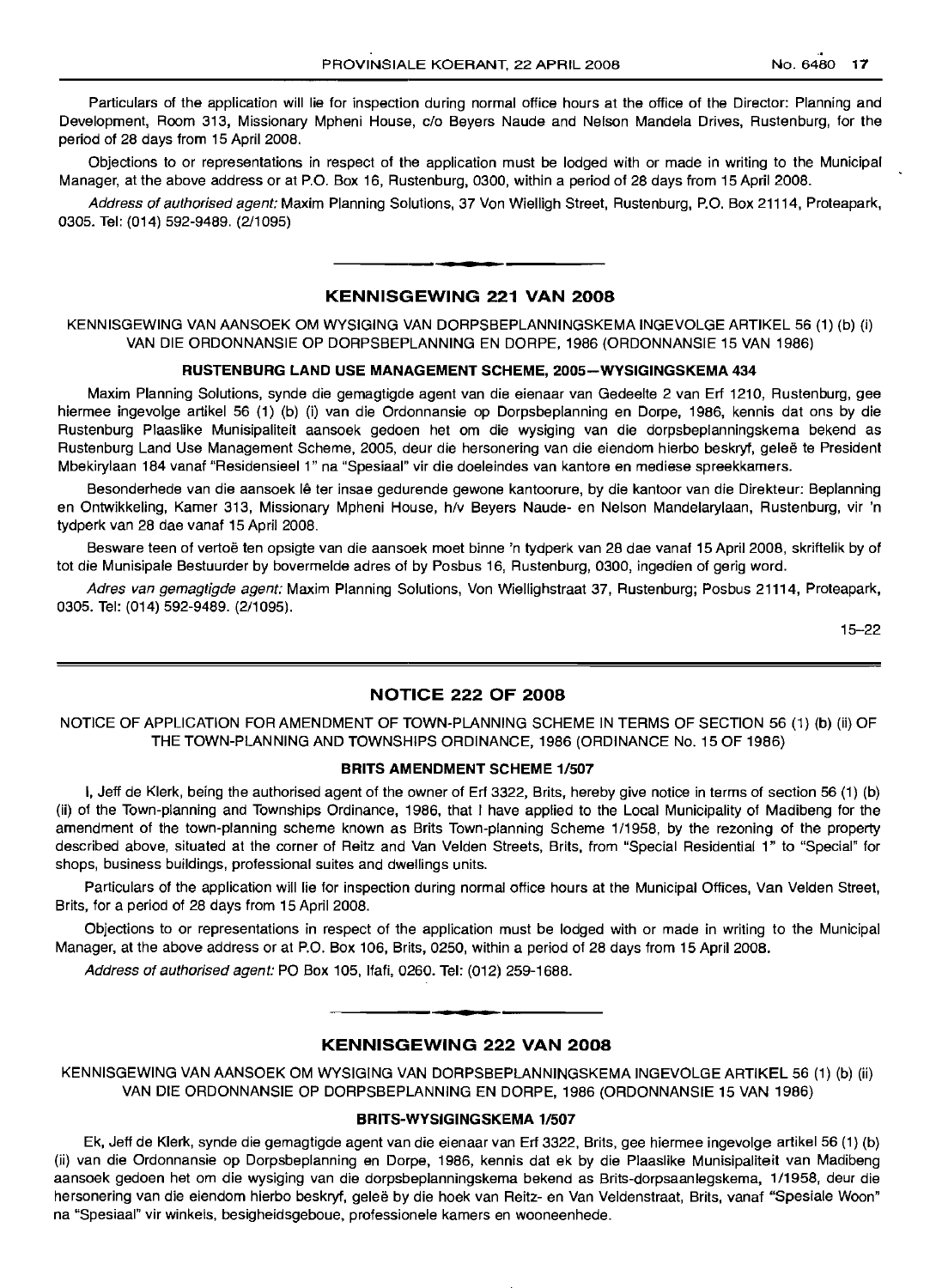Besonderhede van die aansoek lê ter insae gedurende gewone kantoorure by die Munisipale Kantore, Van Veldenstraat, Brits, vir 'n tydperk van 28 dae vanaf 15 April 2008.

Besware of vertoë ten opsigte van die aansoek moet binne 'n tydperk van 28 dae vanaf 15 April 2008, skriftelik by of tot die Munisipale Bestuurder by bovermelde adres of by Posbus 106, Brits, 0250, ingedien word.

Adres van gemagtigde agent: Posbus 105, Ifafi, 0260. Tel. (012) 259-1688.

15-22

#### NOTICE 223 OF 2008

NOTICE OF APPLICATION FOR AMENDMENT OF THE POTCHEFSTROOM TOWN-PLANNING SCHEME 1980, IN TERMS OF SECTION 56 (1) (b) (i) OF THE TOWN-PLANNING AND TOWNSHIPS ORDINANCE, 1986 (ORDINANCE 15 OF 1986)

#### POTCHEFSTROOM AMENDMENT SCHEME 1501

Plancentre, being the authorized agent of the owner of Erven 1525 & 1524, Potchefstroom Extension 4, Registration Division IQ, hereby give notice in terms of section 56 (1) (b) (i) of the Town-planning and Townships Ordinance, 1986, that we have applied to the Potchefstroom Local Municipality for the amendment of the town-planning scheme known as the Potchefstroom Town-planning Scheme, 1980, as amended, by the rezoning of the above-mentioned properties situated on 63 & 65 Reitz Street, from "Residential 1" with a density of one dwelling house per 1 000 m2 to "Residential 4" with Annexure 1080, in order to make provision for a coverage of 65%, a F.A.R. of 0,8 and a height of 3 storeys.

Particulars of the application will lie for inspection during normal office hours at the office of the Municipal Manager, Potchefstroom Municipal Offices, Wolmarans Street, Potchefstroom, for a period of 28 days from 15 April 2008.

Objections to or representations in respect of the application must be lodged with or made in writing to the Municipal Manager at the above address or posted to him at P.O. Box 113, Potchefstroom, 2520, within a period of 28 days from 15 April 2008.

Address of authorised agent: Plancentre, PO Box 21108, Noordbrug, 2522. Tel: (018) 297-0100 (2767).

# KENNISGEWING 223 VAN 2008

• **- I**

KENNISGEWING VAN AANSOEK OM WYSIGING VAN POTCHEFSTROOM-DORPSBEPLANNINGSKEMA, 1980, INGEVOLGE ARTIKEL 56 (1) (b) (i) VAN DIE ORDONNANSIE OP DORPSBEPLANNING EN DORPE, 1986 (ORDONNANSIE 15 VAN 1986)

#### POTCHEFSTROOM-WYSIGINGSKEMA 1501

Plancentre, synde die gemagtigde agent van die eienaar van Erwe 1525 & 1524, Potchefstroom Uitbreiding 4, Registrasie Afdeling IQ, gee hiermee ingevolge artikel 56 (1) (b) (i) van die Ordonnansie op Dorpsbeplanning en Dorpe, 1986, kennis dat ons by die Potchefstroom Plaaslike Munisipaliteit aansoek gedoen het om die wysiging van die dorpsbeplanningskema bekend as die Potchefstroom Dorpsbeplanningskema, 1980, soos gewysig, deur die hersonering van die bogenoemde eiendomme geleë te Reitzstraat 63 & 65, vanaf "Residensieel 1" met 'n digtheid van een woonhuis per 1 000 m<sup>2</sup> na "Residensieel 4" met Bylae 1080 ten einde voorsiening te maak vir 'n dekking van 65%, 'n V.O.V. van 0,8 en 'n hoogte van 3 verdiepings.

Besonderhede van die aansoek lê ter insae gedurende gewone kantoorure by die kantoor van die Munisipale Bestuurder, Potchefstroom Munisipale Kantore, Wolmaransstraat, Potchefstroom, vir 'n tydperk van 28 dae vanaf 15 April 2008.

Besware teen of vertoë ten opsigte van die aansoek moet binne 'n tydperk van 28 dae vanaf 15 April 2008 skriftelik tot die Munisipale Bestuurder by bovermelde adres of by Posbus 113, Potchefstroom, 2520, ingedien of gerig word.

Adres van gemagtigde agent: Plancentre, Posbus 21108, Noordbrug, 2522. Tel: (018) 297-0100 (2767).

15-22

# NOTICE 224 OF 2008

NOTICE OF APPLICATION FOR AMENDMENT OF THE POTCHEFSTROOM TOWN-PLANNING SCHEME 1980, IN TERMS OF SECTION 56 (1) (b) (i) OF THE TOWN-PLANNING AND TOWNSHIPS ORDINANCE, 1986 (ORDINANCE 15 OF 1986)

#### POTCHEFSTROOM AMENDMENT SCHEME 1538

Plancentre, being the authorized agent of the owners of Portion 1 of Erf 420, Dassierand, Potchefstroom, Registration Division IQ, hereby give notice in terms of section 56 (1) (b) (i) of the Town-planning and Townships Ordinance, 1986, that we have applied to the Potchefstroom Local Municipality for the amendment of the town-planning scheme known as the Potchefstroom Town-planning Scheme, 1980, as amended, by the rezoning of the above-mentioned property situated on 25 Michael Heyns Street, from "Residential 1" with a density of one dwelling house per 1 000 m<sup>2</sup> to "Residential 3" with Annexure 1098, in order to make provision for a hair salon and place of refreshment.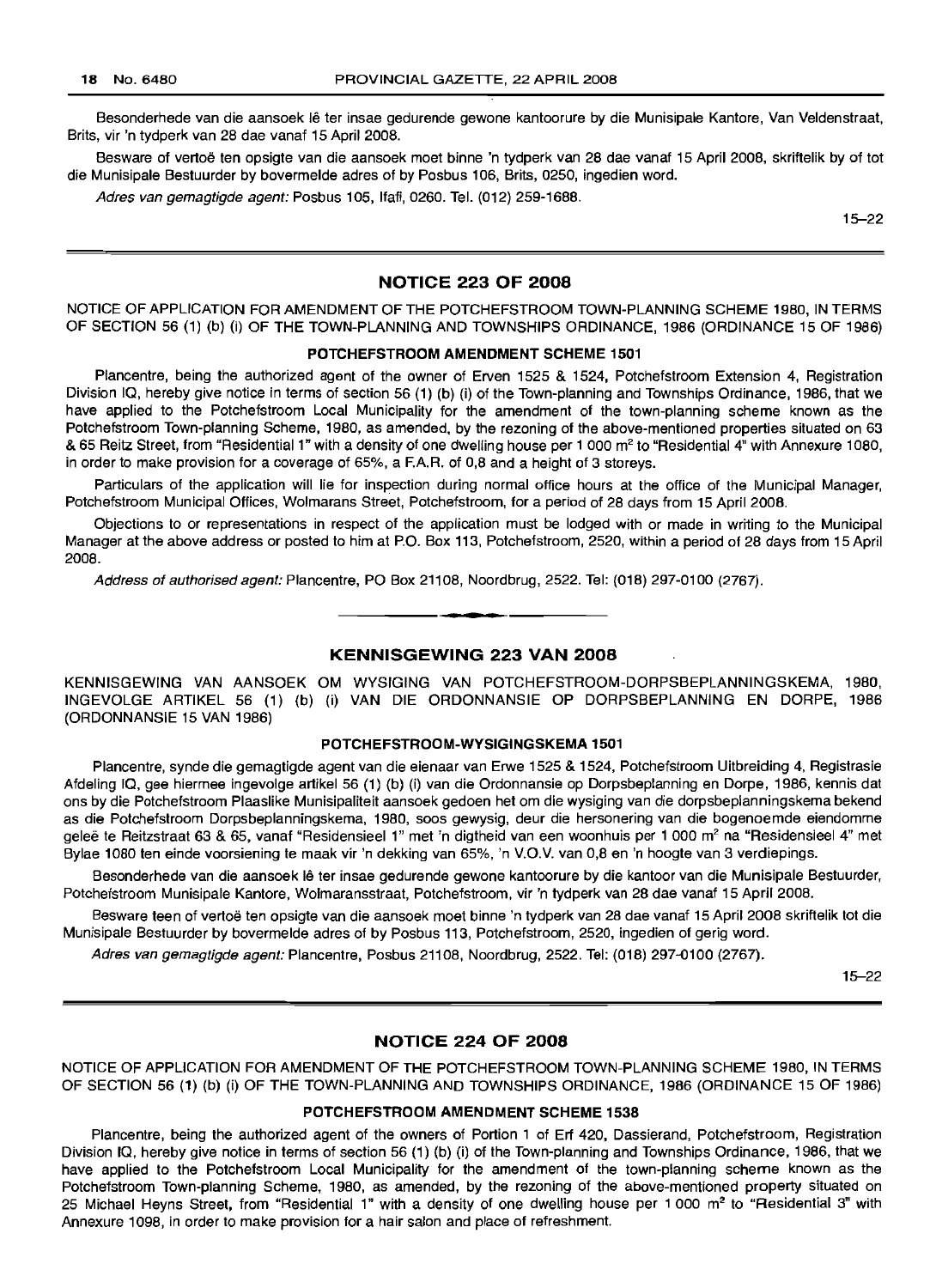Particulars of the application will lie for inspection during normal office hours at the office of the Municipal Manager, Potchefstroom Municipal Offices, Wolmarans Street, Potchefstroom, for a period of 28 days from 15 April 2008.

Objections to or representations in respect of the application must be lodged with or made in writing to the Municipal Manager at the above address or posted to him at P.O. Box 113, Potchefstroom, 2520, within a period of 28 days from 15 April 2008.

Address of authorised agent: Plancentre, PO Box 21108, Noordbrug, 2522. Tel: (018) 297-0100 (2809).

#### **KENNISGEWING 224 VAN 2008**

**•**

KENNISGEWING VAN AANSOEK OM WYSIGING VAN POTCHEFSTROOM-DORPSBEPLANNINGSKEMA, 1980, INGEVOLGE ARTIKEL 56 (1) (b) (i) VAN DIE ORDONNANSIE OP DORPSBEPLANNING EN DORPE, 1986 (ORDONNANSIE 15 VAN 1986)

#### **POTCHEFSTROOM-WYSIGINGSKEMA 1538**

Plancentre, synde die gemagtigde agent van die eienaar van Gedeelte 1 van Erf 420, Dassiesrand, Potchefstroom, Registrasie Afdeling 10, gee hiermee ingevolge artikel 56 (1) (b) (i) van die Ordonnansie op Dorpsbeplanning en Dorpe, 1986, kennis dat ons by die Potchefstroom Plaaslike Munisipaliteit aansoek gedoen het om die wysiging van die dorpsbeplanningskema bekend as die Potchefstroom Dorpsbeplanningskema, 1980, soos gewysig, deur die hersonering van die bogenoemde eiendom geleë te Michael Heynsstraat, vanaf "Residensieel 1" met 'n digtheid van een woonhuis per 1 000 m<sup>2</sup> na "Residensieel 3" met Bylae 1098 om voorsiening te maak vir 'n haarsalon en verversingsplek.

Besonderhede van die aansoek lê ter insae gedurende gewone kantoorure by die kantoor van die Munisipale Bestuurder, Potchefstroom Munisipale Kantore, Wolmaransstraat, Potchefstroom, vir 'n tydperk van 28 dae vanaf 15 April 2008.

Besware teen of vertoë ten opsigte van die aansoek moet binne 'n tydperk van 28 dae vanaf 15 April 2008 skriftelik tot die Munisipale Bestuurder by bovermelde adres of by Posbus 113, Potchefstroom, 2520, ingedien of gerig word.

Adres van gemagtigde agent: Plancentre, Posbus 21108, Noordbrug, 2522. Tel: (018) 297-0100 (2809).

15-22

#### **NOTICE 225 OF 2008**

#### APPLICATION FOR ESTABLISHMENT OF TOWNSHIP

The Town Council of Potchefstroom, hereby gives notice in terms of section 96 (3) read in conjunction with section 69 (6) (a) of the Town-planning and Townships Ordinance, 1986 (Ordinance 15 of 1986), that an application for township establishment for the township referred to in the Annexure hereto, has been received by it.

Particulars of the application will lie for inspection during normal office hours at the office of the Municipal Manager, Room 214, 2nd Floor, Dan Tloome Complex, corner of Gouws and Wolmarans Street, Potchefstroom, for a period of 28 days from 15 April 2008.

Objections to or representations in respect of the application must be lodged with or made in writing and in duplicate to the Municipal Manager, Potchefstroom City Council, at the above-mentioned address or at P.O. Box 113, Potchefstroom, 2520, within a period of 28 days from 15 April 2008.

#### **ANNEXURE**

# Name of township: **Van der Hoffpark Extension 42.**

Full name of applicant: PlanCentre on behalf of the property owners, Defacto Investments 288 (Pty) Ltd, and Hencetrade 44 (Pty) Ltd.

Number of erven and proposed township: 2 "Special" zoned erven for conference facility, dwelling units, quest house, hotel, institution, motor sales mart, office, parking garage, place of amusement, place of instruction, place of public worship, place of refreshment, residential use, shop and a social hall.

Land description: Portion 20 (a portion of Portion 15) of the farm Vyfhoek 424, the farm Vyfhoek 423, and a portion of Holding 1, Vyfhoek Agricultural Holdings Registration Division 10, Province North West.

Location: The proposed township is situated south of the existing township Mooivallei Park, Potchefstroom, and adjacent to Provincial Road R501 to Carletonville.

Applicant: Plancentre, P.O. Box 21108, Noordbrug, 2522. Tel: (018) 297-0100. Notice No. 35/2008.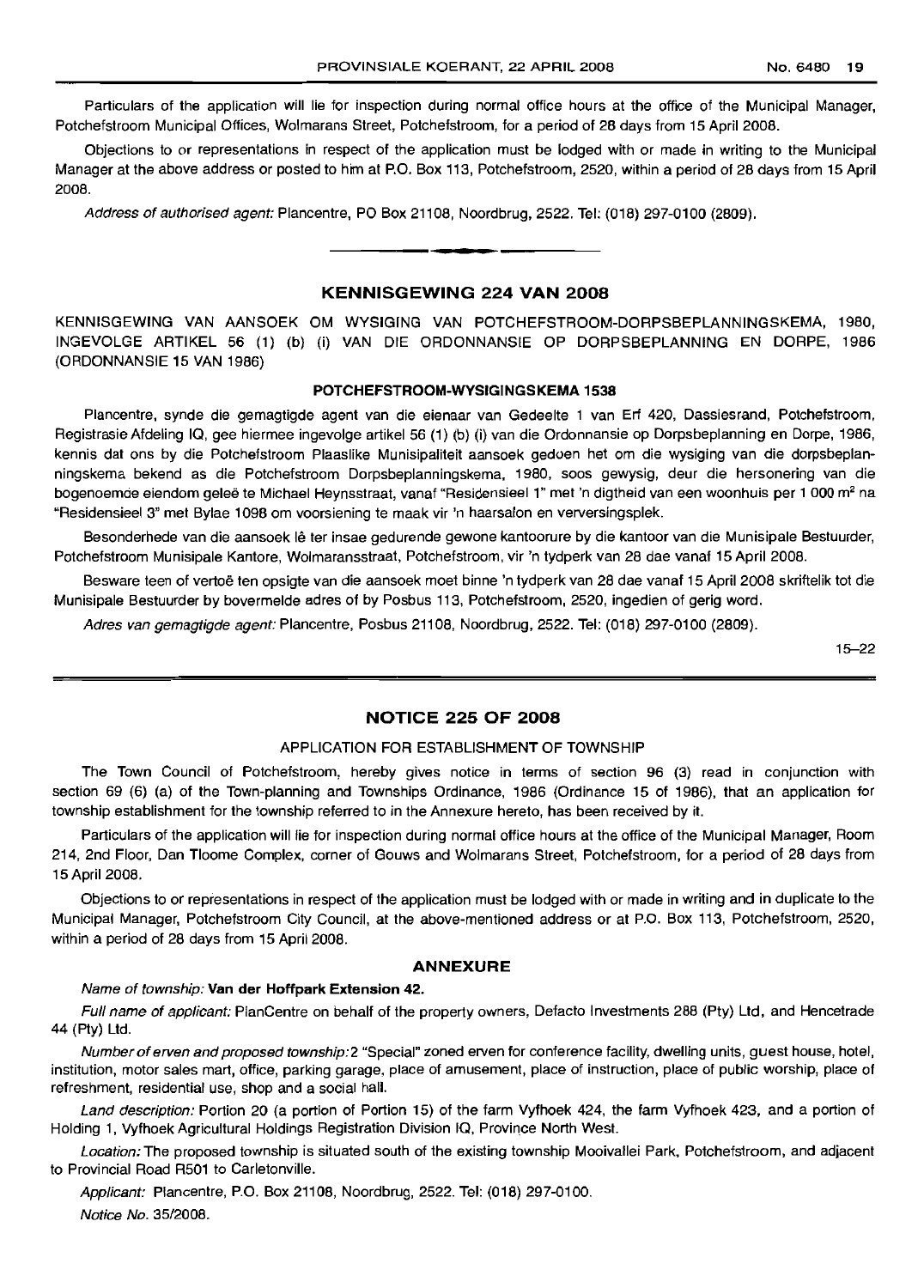#### KENNISGEWING 225 VAN 2008

#### AANSOEK OM STIGTING VAN DORP

Die Stadsraad van Potchefstroom, gee hiermee ingevolge artikel 96 (3), saamgelees met artikel 69 (6) (a) van die Ordonnansie op Dorpsbeplanning en Dorpe, 1986 (Ordonnansie 15 van 1986), kennis dat 'n aansoek om die dorp in die Bylae hieronder genoem, te stig deur hom ontvang is.

Besonderhede van die aansoek lê ter insae gedurende kantoorure by die kantoor van die Munisiaple Bestuurder, Kantoor 214, 2de Vloer, Dan Tloome Kompleks, hoek van Gouws- en Wolmaransstraat, Potchefstroom, vir 'n tydperk van 28 dae vanaf 15 April 2008.

Besware teen of vertoë ten opsigte van die aansoek moet binne 'n tydperk van 28 dae vanaf 15 April 2008, skriftelik en in tweevoud by die Munisipale Bestuurder, Stadsraad van Potchefstroom, by bovermelde adres of by Posbus 113, Potchefstroom, 2520, ingedien of gerig word.

#### BYLAE

Naam van dorp: Van der Hoffpark Uitbreiding 42.

Naam van aansoeker: PlanCentre namens die grondeienaars, Defacto Investments 288 (Pty) Ltd en Hencetrade 44 (Pty) Ltd.

Aantal erwe in die voorgestelde dorp: 4 "Spesiaal" gesoneerde erwe vir konferensie fasiliteite, wooneenhede, gastehuis, hotel, inrigting, motorverkoopmark, kantore, parkeergarage, vermaaklikheidsplek, onderrigplek, plek vir openbare godsdiens, verversingsplek, residensiele gebruik, winkel en 'n geselligheidsaal.

Grondbeskrywing: Gedeelte 20 ('n gedeelte van Gedeelte 15), van die plaas Vyfhoek 424, die plaas Vyfhoek 423, en 'n gedeelte van Hoewe 1, Vyfhoek Landbouhoewes, Registrasie Afdeling IQ, provinsie Noordwes.

Ligging: Die voorgestelde dorpsgebied is suid van die bestaande dorp Mooivalleipark, Potchefstroom, en langs die Provinsiale Pad R501, na Carltonville, geleë.

Applikant: Plancentre, Posbus 21108, Noordbrug, 2522. Tel: (018) 297-0100.

Kennisgewing No. 35/2008.

15-22

# NOTICE 226 OF 2008

### NOTICE OF APPLICATION FOR ESTABLISHMENT OF TOWNSHIP

The City Council of Matlosana hereby give notice in terms of section 69 (6) (a) of the Town-planning and Townships Ordinance, 1986 (Ordinance 15 of 1986), that an application for township establishment for the township referred to in the Annexure hereto, has been received by it.

Particulars of the application will lie for inspection during normal office hours at the office of the Municipal Manager, Room 101, Municipal Offices, Bram Fisher Street, Klerksdorp, for a period of 28 days from 15 April 2008.

Objections to or representations in respect of the application must be lodged with or made in writing and in duplicate to the Municipal Manager, City Council of Matlosana, at the above-mentioned address or at P.O. Box 99, Klerksdorp, 2570, within a period of 28 days from 15 April 2008.

#### ANNEXURE

Name of township: La Hoff Extension No.3.

Name of applicant: Nova Investments (Eiendoms) Beperk, Registration No. 1992/004742/07.

Number of erven and proposed township: 127-"Residential 2" erven, streets and private access roads.

Land description: Portion 127 of the farm Elandsheuvel No. 402-IP, District of Klerksdorp, Province of the North West.

Locality of proposed township: The proposed township adjoins Von Wielligh Avenue on the western side between Jansen Street on the northern side and Malherbe Street on the southern side.

(16/3/2/240)

# KENNISGEWING 226 VAN 2008

.**- .**

KENNISGEWING VAN AANSOEK OM STIGTING VAN DORP

Die Stadsraad van Matlosana gee hiermee ingevolge artikel 69 (6) (a) van die Ordonnansie op Dorpsbeplanning en Dorpe, 1986 (Ordonnansie 15 van 1986), kennis dat 'n aansoek om die dorp in die Bylae hieronder genoem, te stig, deur hom ontvang is.

Besonderhede van die aansoek lê ter insae gedurende gewone kantoorure by die kantoor van die Munisipale Bestuurder, Kamer 101, Munisipale Kantore, Bram Fisherstraat, Klerksdorp, vir 'n tydperk van 28 dae vanaf 15 April 2008.

Besware teen of vertoë ten opsigte van die aansoek moet binne 'n tydperk van 28 dae vanaf 15 April 2008, skriftelik en in tweevoud by die Munisipale Bestuurder, Stadsraad van Motlosana, by bovermelde adres of by Posbus 99, Klerksdorp, 2570, ingedien of gerig word.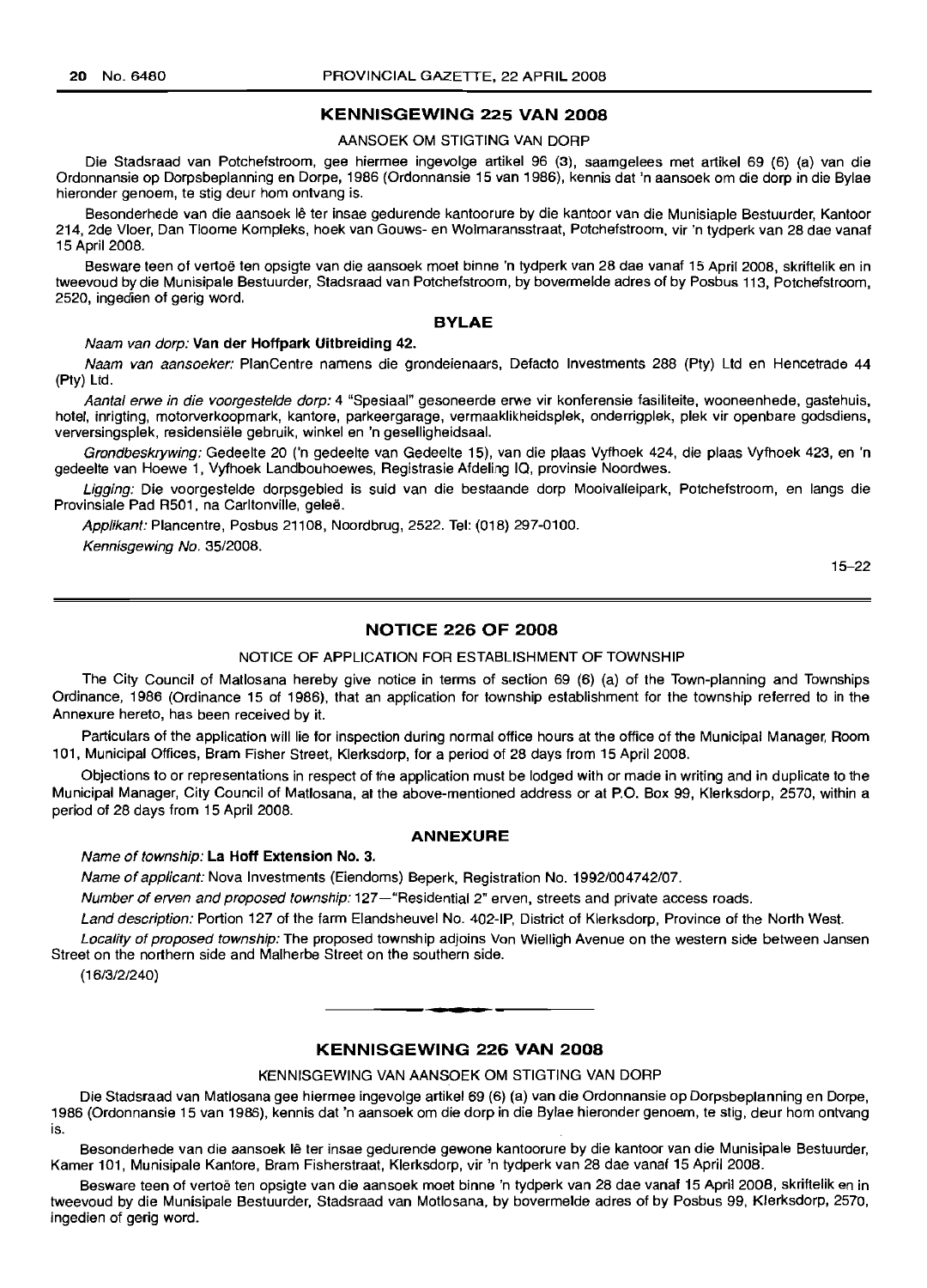# BVLAE

Naam van dorp: La Hoff Uitbreiding No. 3.

Naam van aansoeker: Nova Investments (Eiendoms) Beperk, Registrasie No. 1992/004742/07.

Aantal erwe in die voorgestelde dorp: 127-"Residensieel 2" erwe, strate en privaat toegange.

Grondbeskrywing: Gedeelte 127 van die plaas Elandsheuvel No. 402-IP, distrik Klerksdorp, provinsie Noordwes.

Ligging van voorgestelde dorp: Die voorgestelde dorp is geleë aanliggend en wes van Von Wiellighlaan, tussen Jansenstraat aan die noordekant en Malherbestraat aan die suidekant.

(16/3/2/240)

15-22

#### NOTICE 227 OF 2008

### NOTICE OF APPLICATION FOR THE AMENDMENT OF THE TOWN-PLANNING SCHEME IN TERMS OF SECTION 17 OF THE LAND USE PLANNING ORDINANCE, 1985 (ORDINANCE 15 OF 1985)

#### MAFIKENG AMENDMENT SCHEME 7

I, G. W. van Niekerk, the authorised agent of the owner of Erf 818, Mafikeng Extension 8, hereby give notice in terms of section 17 of the Land Use Planning Ordinance, 1985, that I have applied to the Mafikeng Local Municipality for the amendment of the town-planning scheme known as Mafikeng Town-planning Scheme, 1998, by the rezoning of the property described above, situated at 56 Proctor Avenue, Golf View, Mafikeng, from "Residential 6" to "Special" for the development of a guest house with conference and office facilities.

Particulars of the application will lie for inspection during normal office hours at the office of the Municipal Manager, Municipal Offices, Mafikeng, Tel. No. (018) 389-0384, from 15 April 2008.

Objections to or representations in respect of the application must be lodged with or made in writing to the Municipal Manager at the above address or at Private Bag X63, Mmabatho, 2735, within a period of 28 days from 15 April 2008.

Address of applicant: P.O. Box 7, Lichtenburg, 2740.

## KENNISGEWING 227 VAN 2008

KENNISGEWING VAN AANSOEK OM WYSIGING VAN DORPSBEPLANNINGSKEMA INGEVOLGE ARTIKEL 17 VAN DIE ORDONNANSIE OP DORPSBEPLANNING EN DORPE, 1985 (ORDONNANSIE 15 VAN 1985)

#### MAFIKENG-WYSIGINGSKEMA 7

Ek, G. W. van Niekerk, die gemagtigde agent van die eienaar van Erf 818, Mafikeng Uitbreiding 8, gee hiermee ingevolge artikel 17 van die Ordonnansie op Grondgebruiksbeplanning, 1956, kennis dat ek by die Mafikeng Plaaslike Munisipaliteit aansoek gedoen het om die wysiging van die dorpsbeplanningskema bekend as Mafikeng-dorpsbeplanningskema, 1998, deur die hersonering van die eiendom hierbo beskryf, geleë te Proktorlaan 56, Golf View, Mafikeng, vanaf "Residensieel 6" na "Spesiaal" vir die ontwikkeling van 'n gastehuis met konferensie- en kantoorfasiliteite.

Besonderhede van die aansoek lê ter insae gedurende gewone kantoorure by die kantoor van die Munisipale Bestuurder, Munisipale Kantore, Mafikeng, Tel. No. (018) 389-0384, vir 'n tydperk van 28 dae vanaf 15 April 2008.

Besware teen of vertoë ten opsigte van die aansoek moet binne 'n tydperk van 28 dae vanaf 15 April 2008, skriftelik by of tot die Munisipale Bestuurder by bovermelde adres of by Privaatsak X63, Mmabatho, 2735, ingedien of gerig word.

Adres van applikant: Posbus 7, Lichtenburg, 2740.

15-22

# NOTICE 228 OF 2008

NOTICE OF LAND DEVELOPMENT AREA APPLICATION

#### PROPOSED TOWNSHIP ESTABLISHMENT ON THE REMAINING EXTENT OF PORTION 25 OF THE FARM WELGEGUND 491 JQ

NOTICE IN TERMS OF REGULATION 21 (8) (c) AND 21 (10) OF THE DEVELOPMENT FACILITATION REGULATIONS IN TERMS OF THE DEVELOPMENT FACILITATION ACT, 1995 (ACT 67 OF 1995) REFERENCE: G021 /3/1 /10/10

Midplan & Associates, Town and Regional Planners, being the authorised agent of the registered owner has lodged an application in terms of the Development Facilitation Act, 1995 (Act 67 of 1995) for the establishment of a land development area on the Remaining Extent of Portion 25 of the farm Welgegund 491 JQ. The land development area is located on the Pelindaba Road (R104) directly north of NECSA (Pelindaba).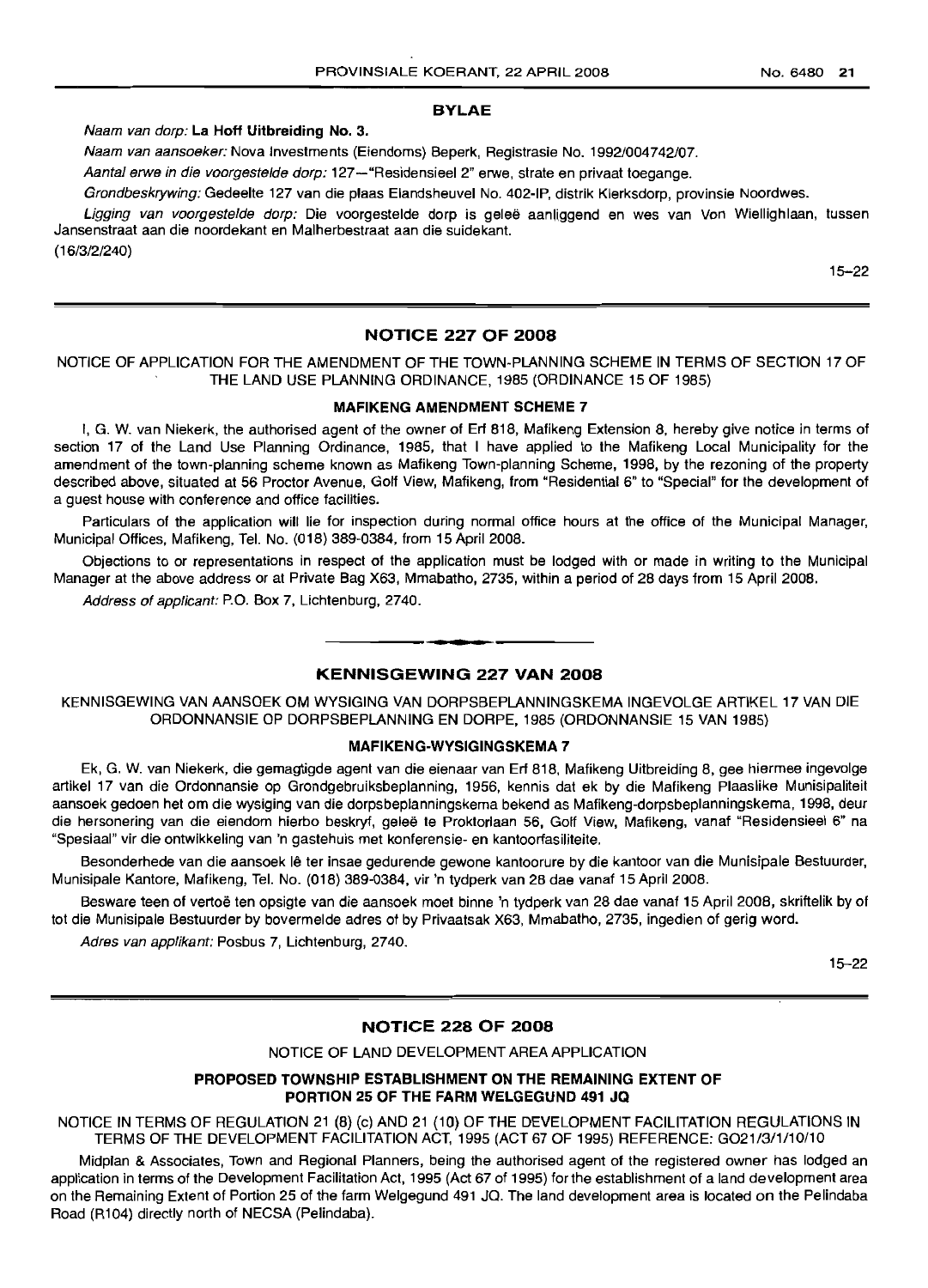The land development area will consist of 82 "Residential 3" erven, 144 erven for "Special", 1 ert for "Business 1", 1 ert for "Education", 1 ert for "Institutional (Worship), 1 ert for "Sewage Farm", 8 erven for "Public Open Space", 9 erven for "Private Open Space", 1 ert for a Guard House and streets. The relevant plans and documents are open for inspection at the Designated Officer, North-West Province Development Tribunal, Paul Ramosa Riekert Building, c/o Von Wielligh and Gerrit Maritz Avenues, Dassierand, Potchefstroom and at 23 De Havilland Avenue, Helderkruin, Roodepoort, for a period of 21 days from 15 April 2008 up to and including 12 May 2008.

The application will be considered at a tribunal hearing at the Pelindaba Mission Station off the R511 on 24 July 2008 at 10hOO and a Pre-Hearing Conference will be held at the same venue and time on 17 July 2008.

Any person having an interest in the application should note:

1. You may within 21 days from the date of the first publication of this notice (15 April 2008), provide the Designated Officer with your written objections or representations; and

2. if your comments constitute an objection to any aspect of the land development application, you must appear before the Tribunal in person or through a representative on the dates mentioned above.

Any written objection or representation must be delivered to the Designated Officer, Paul Ramosa Riekert Building, c/o Von Wielligh and Gerrit Maritz Avenues, Dassierand, Potchefstroom or sent to Private Bag X1213, Potchefstroom, 2520 on or before 12 May 2008. You may contact the Designated Officer on telephone number (018) 297-5011 and facsimile (018) 297-7956.

Midplan & Associates, P.O. Box 21443, Helderkruin, 1733. Tel: (011) 764-5753/082881 2563 .

# KENNISGEWING 228 VAN 2008

**• I**

#### KENNISGEWING VAN AANSOEK OM GRONDONTWIKKELINGSGEBIED

#### VOORGESTELDE DORPSTIGTING OP DIE RESTERENDE GEDEELTE VAN GEDEELTE 25 VAN DIE PLAAS WELGEGUND 491 JQ

KENNIS INGEVOLGE REGULASIE 21 (8) (c) EN 21 (10) VAN DIE ONTWIKKELlNGSFASILITERINGSREGULASIES INGEVOLGE DIE WET OP ONTWIKKELlNGSFASILITERING, 1995 (WET 67 VAN 1995) VERWYSING: G021 13/1/10/1 0

Midplan & Medewerkers, die gevolmagtigde agent van die geregistreerde eienaar het aansoek gedoen ingevolge die Wet op Ontwikkelingsfasilitering, 1995 (Wet 67 van 1995), vir die vestiging van 'n grondontwikkelingsgebied op die Resterende Gedeelte van Gedeelte 25 van die plaas Welgegund 491 JQ. Die grondontwikkelingsgebied is gelee aan die Pelindabapad (R104), direk noord van NECSA (Pelindaba).

Die grondontwikkelingsgebied sal bestaan uit 82 erwe vir "Residensieel 3", 144 erwe vir "Spesiaal", 1 ert vir "Besigheid 1", 1 ert vir "Opvoedkundig", 1 ert vir "Institusioneel" (Aanbidding), 1 ert vir "Rioolplaas", 1 ert vir 'n Waghuis, 8 erwe vir "Publieke Oopruimte", 9 erwe vir "Privaat Oopruimte" en strate. Die relevante planne en dokumente is oop vir inspeksie by die Aangewese Beampte, Noord-Wes Provinsie Ontwikkelingstribunaal, Paul Ramosa Riekertgebou, h/v Von Wielligh- en Gerrit Maritzlaan, Dassierand, Potchefstroom en te De Havillandlaan 23, Helderkruin, Roodepoort, vir 'n tydperk van 21 dae vanaf 15 April 2008 tot en met 12 Mei 2008.

Die aansoek sal oorweeg word by 'n tribunaalverhoor by die Pelindaba Missiestasie naasliggend aan die R511, op 24 Julie 2008 en 'n Voorverhoor Konferensie sal by dieselfde plek en op dieselfde tyd gehou word op 17 Julie 2008.

Enige persoon wat 'n belang het by die aansoek moet kennis neem dat:

1. U mag binne 21 dae vanaf die eerste datum van hierdie kennisgewing (15 April 2008), die Aangewese Beampte voorsien van u skriftelike besware of vertoë; en

2. indien u kommentaar 'n beswaar uitmaak ten opsigte van enige aspek van die aansoek, moet u persoonlik of by wyse van verteenwoordiging voor die Tribunaal verskyn op die datums hierbo genoem.

Enige skriftelike beswaar of vertoë moet aan die Aangewese Beampte oorhandig word by Paul Ramosa Riekertgebou, h/v Von Wielligh- en Gerrit Maritzlaan, Dassierand, Potchefstroom of gestuur word aan Privaatsak X1213, Potchefstroom, 2520, voor of op 12 Mei 2008. U mag die Aangewese Beampte kontak by telefoon (018) 297-5011 en faksimilee (018) 297-7956.

Midplan & Medewerkers, Posbus 21443, Helderkruin, 1733. Tel: (011) 764-5753/082881 2563.

15-22

#### NOTICE 230 OF 2008

NOTICE OF APPLICATION FOR AMENDMENT OF TOWN-PLANNING SCHEME IN TERMS OF SECTION 56 (1) (b) (i) OF THE TOWN-PLANNING AND TOWNSHIPS ORDINANCE, 1986 (ORDINANCE 15 OF 1986)

#### BRITS AMENDMENT SCHEME

We, Koplan Consultants, being the authorised agent of the owner of Ert 222 and Ert 223, Primindia Ext. 2 and Ert 237, Primindia Ext. 19, located between Central and Crocodile Streets, Primindia, hereby give notice in terms of section 56 (1) (b) (i) of the Town-planning and Townships Ordinance, Ordinance 15 of 1986, that we have applied to the Madibeng Local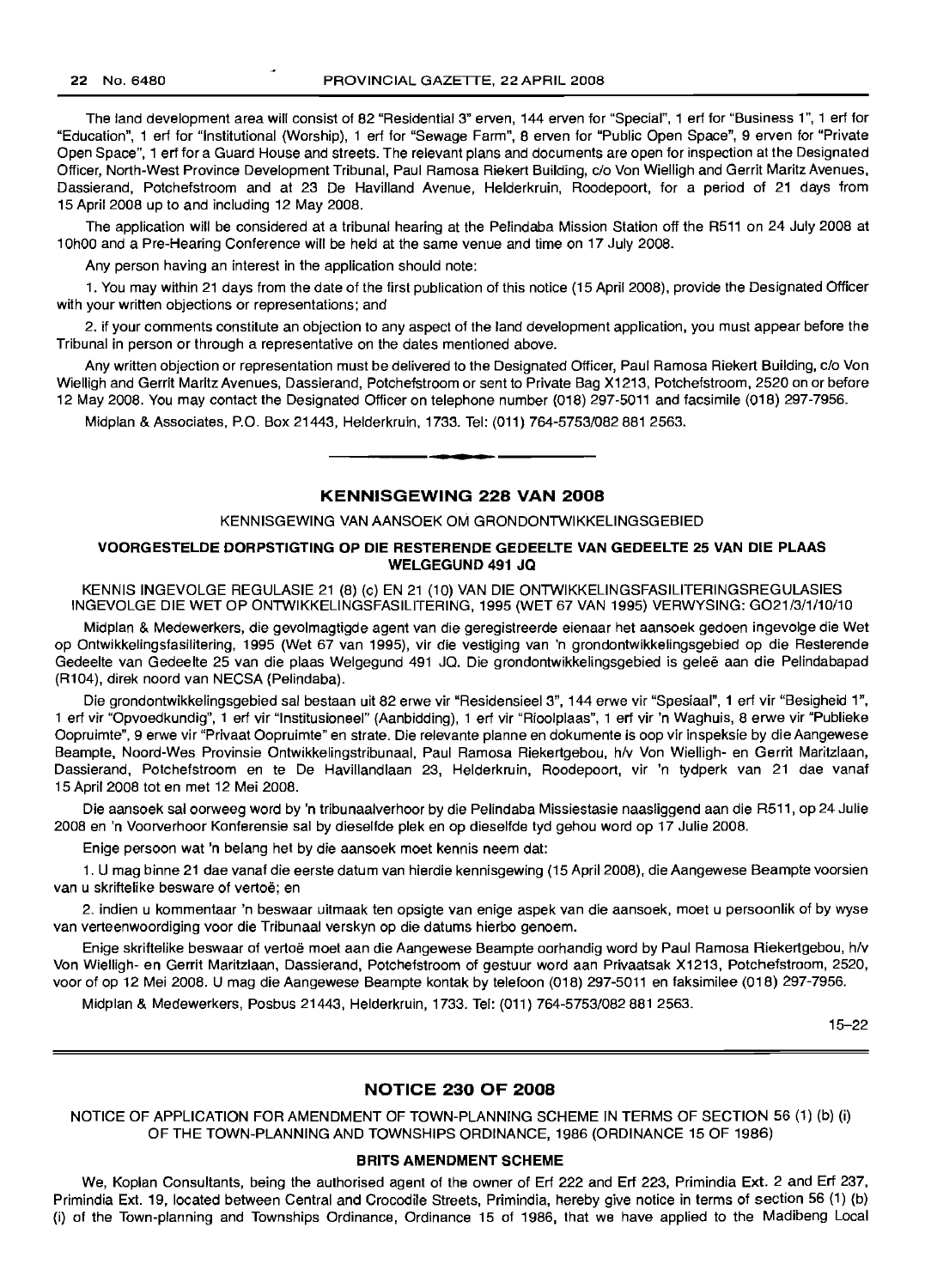Municipality for the amendment of the town-planning scheme known as the Brits Town-planning Scheme, 1/1959, for the rezoning of the above-mentioned property, from "Special Residential" and "General Residential" to "Special" for residential buildings and dwelling units, attached or detached, subject to certain conditions.

Particulars of the application will lie for inspection during normal office hours at the Municipal Offices, Van Velden Street, Brits, for a period of 28 days from 22 April 2008 (the date of the first publication of this notice).

Objections to or representations in respect of the amendment scheme must be lodged with or made in writing to the Municipal Manager, at the above address or to PO Box 106, Brits, 0250, and to Koplan Consultants, PO Box 441026, Linden, 2104, within a period of 28 days from 22 April 2008.

Address of agent: Koplan Consultants, PO Box 441026, Linden, 2104. Tel: (011) 888-8685. Fax: 086 641 7769. E-mail: koplan@koplan.co.za

#### KENNISGEWING 230 VAN 2008

**• •**

KENNISGEWING VAN AANSOEK OM WYSIGING VAN DORPSBEPLANNINGSKEMA INGEVOLGE ARTIKEL 56 (1) (b) (i) VAN DIE ORDONNANSIE OP DORPSBEPLANNING EN DORPE, 1986 (ORDONNANSIE 15 VAN 1986)

#### BRITS-WYSIGINGSKEMA

Ons, Koplan Consultants, synde die gemagtigde agent van die eienaar van Erf 222 en Erf 223, Primindia Uitbr. 2 en Erf 237, Primindia Uitb. 9, gelee tussen Central- en Crocodilestraat, Primindia, gee hiermee ingevolge artikel 56 (1) (b) (i) van die Ordonnansie op Dorpsbeplanning en Dorpe, Ordonnansie 15 van 1986, kennis dat ons by die Madibeng Plaaslike Munisipaliteit aansoek gedoen het om die wysiging van die dorpsbeplanningskema bekend as die Brits-dorpsbeplanningskema, 1/1959, deur die hersonering van die eiendom hierbo beskryf, vanaf "Spesiale Woon" en "Algemene Woon" na "Spesiaal" vir residensiele geboue en wooneenhede, enkelwoonhuise en skakelhuise, onderhewig aan sekere voorwaardes.

Besonderhede van die aansoek Ie ter insae gedurende gewone kantoorure by die Munisipale Kantore, Van Veldenstraat, Brits, vir 'n tydperk van 28 dae vanaf 22 April 2008 (datum van die eerste publikasie van hierdie kennisgewing).

Besware teen of vertoë ten opsigte van die aansoek moet binne 'n tydperk van 28 dae vanaf 22 April 2008 skriftelik by of tot die Munisipale Bestuurder, by bovermelde adres of by Posbus 106, Brits, 0250, en tot Koplan Consultants, Posbus 441026, Linden, 2104, ingedien of gerig word.

Adres van agent: Koplan Consultants CC, Pobus 441026, Linden, 2104. Tel: (011) 888-8685. Faks: 086 641 7769. E-pos: koplan@koplan.co.za

22-29

# NOTICE 231 OF 2008

NOTICE OF APPLICATION FOR AMENDMENT OF TOWN-PLANNING SCHEME IN TERMS OF SECTION 56 (1) (b) (i) OF THE TOWN-PLANNING AND TOWNSHIPS ORDINANCE, 1986 (ORDINANCE 15 OF 1986)

# RUSTENBURG AMENDMENT SCHEME 392

I, Jan-Nolte Ekkerd, of the firm EPS, being the authorised agent of the owner of the Remainder of Portion 1 of Erf 1399, Rustenburg, hereby give notice in terms of section 56 (1) (b) (i) of the Town-planning and Townships Ordinance, 1986, that I have applied to the Rustenburg Local Municipality for the amendment of the town-planning scheme known as Rustenburg Land Use Management Scheme 2005, by the rezoning of the property described above, situated on 259 Beyers Naude Drive, Rustenburg, respectively from "Residential 1" to "Special" for offices, service enterprises and medical consulting rooms.

Particulars of the application will lie for inspection during normal office hours at the office of the Municipal Manager, Room 319, at the Missionary Mpheni House, cnr. of Nelson Mandela and Beyers Naude Drives, Rustenburg, for the period of 28 days from 22 April 2008.

Objections to or representations in respect of the application must be lodged with or made in writing to the Municipal Manager at the above address or at P.O. Box 16, Rustenburg, 0300, within a period of 28 days from 22 April 2008.

Address of owner: Pia EPS Consulting Engineers, P.O. Box 5002, Rustenburg, 0300. Tel: (014) 597-2001. Fax: (014) 597-4956.

**• •**

#### KENNISGEWING 231 VAN 2008

KENNISGEWING VAN AANSOEK OM WYSIGING VAN DORPSBEPLANNINGSKEMA INGEVOLGE ARTIKEL 56 (1) (b) (i) VAN DIE ORDONNANSIE OP DORPSBEPLANNING EN DORPE, 1986 (ORDONNANSIE 15 VAN 1986)

#### RUSTENBURG-WYSIGINGSKEMA 392

Ek, Jan-Nolte Ekkerd, van die firma EPS, synde die gemagtigde agent van die eienaar van die Restant van Gedeelte 1 van Erf 1399, Rustenburg, gee hiermee ingevolge artikel 56 (1) (b) (i) van die Ordonnansie op Dorpsbeplanning en Dorpe, 1986, kennis dat ek by die Rustenburg Plaaslike Munisipaliteit aansoek gedoen het om wysiging van die dorpsbeplanningskema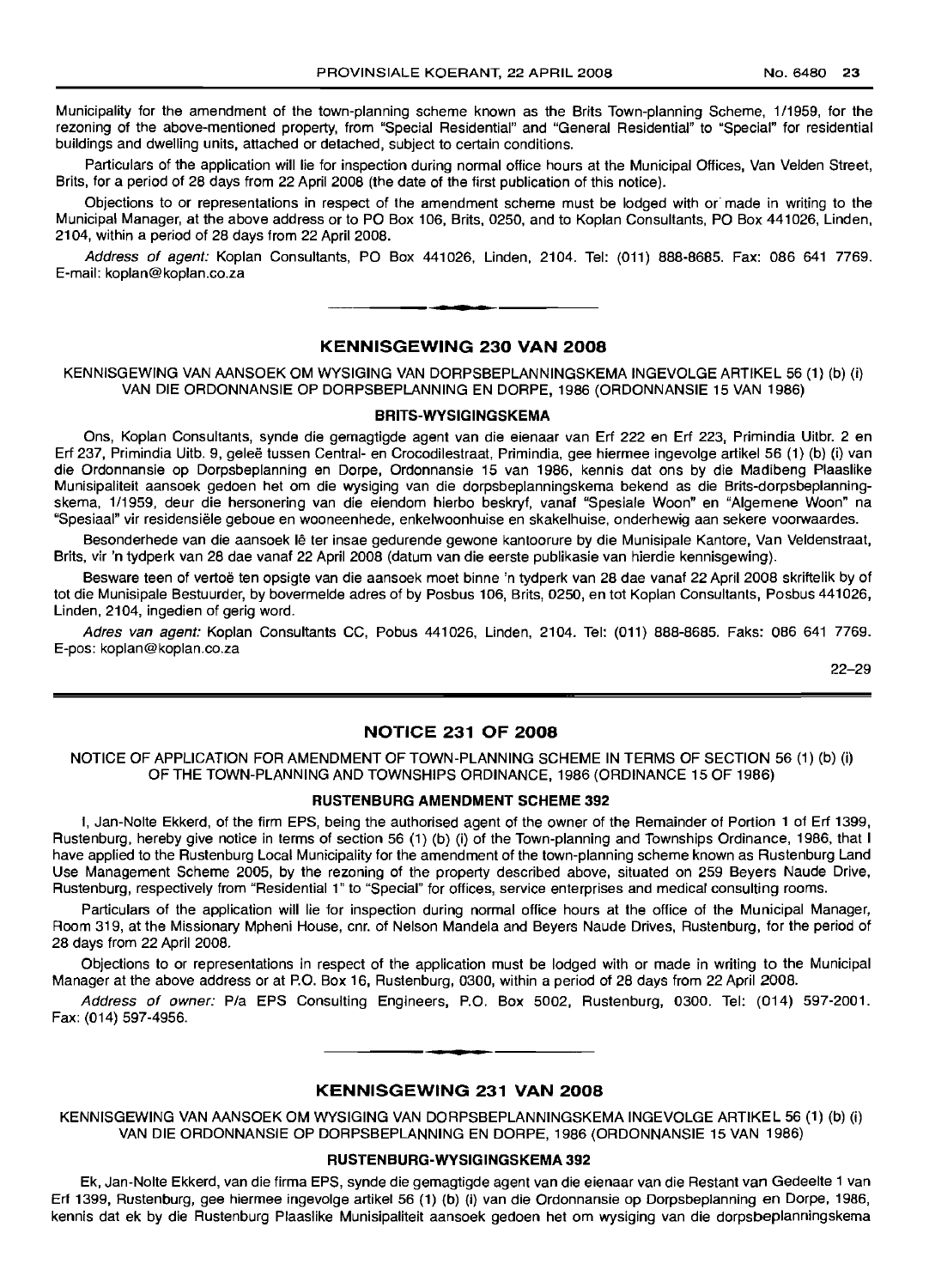bekend as Rustenburg Grondgebruiksbestuurskema 2005, deur die hersonering van die eiendom hierbo beskryf, geleë te Beyers Nauderylaan 259, Rustenburg, onderskeidelik vanaf "Residensieel 1" na "Spesiaal" vir kantore, diensbedrywe en mediese spreekkamers.

Besonderhede van die aansoek lê ter insae gedurende gewone kantoorure by die kantoor van die Munisipale Bestuurder, Kamer 319, Missionary Mpheni House, h/v Nelson Mandela- en Beyers Naudelaan, Rustenburg, vir 'n tydperk van 28 dae vanaf 22 April 2008.

Besware teen of vertoë ten opsigte van die aansoek moet binne 'n tydperk van 28 dae vanaf 22 April 2008, skriftelik by of tot die Munisipale Bestuurder by bovermelde adres of by Posbus 16, Rustenburg, 0300, ingedien of gerig word.

Adres van eienaar: Pia EPS Raadgewende Ingenieurs, Posbus 5002, Rustenburg, 0300. Tel: (014) 597-2001. Faks: (014) 597-4956.

22-29

#### NOTICE 232 OF 2008

#### NOTICE OF APPLICATION FOR AMENDMENT OF TOWN-PLANNING SCHEME IN TERMS OF SECTION 56 (1) (b) (i) OF THE TOWN-PLANNING AND TOWNSHIPS ORDINANCE, 1986 (ORDINANCE 15 OF 1986)

#### RUSTENBURG AMENDMENT SCHEME 457

I, Jan-Nolte Ekkerd, of the firm EPS, being the authorised agent of the owner of the Remainder of Erf 1251, Rustenburg, hereby give notice in terms of section 56 (1) (b) (i) of the Town-planning and Townships Ordinance, 1986, that I have applied to the Rustenburg Local Municipality for the amendment of the town-planning scheme known as Rustenburg Land Use Management Scheme 2005, by the rezoning of the property described above, situated on 199 Leyd Street, Rustenburg, from "Residential 1" to "Residential 2".

Particulars of the application will lie for inspection during normal office hours at the office of the Municipal Manager, Room 319, at the Missionary Mpheni House, em. of Nelson Mandela and Beyers Naude Drives, Rustenburg, for the period of 28 days from 22 April 2008.

Objections to or representations in respect of the application must be lodged with or made in writing to the Municipal Manager at the above address or at P.O. Box 16, Rustenburg, 0300, within a period of 28 days from 32 April 2008.

Address of owner: Pia EPS Consulting Engineers, P.O. Box 5002, Rustenburg, 0300. Tel: (014) 597-2001. Fax: (014) 597-4956.

# KENNISGEWING 232 VAN 2008

**• •**

KENNISGEWING VAN AANSOEK OM WYSIGING VAN DORPSBEPLANNINGSKEMA INGEVOLGE ARTIKEL 56 (1) (b) (i) VAN DIE ORDONNANSIE OP DORPSBEPLANNING EN DORPE, 1986 (ORDONNANSIE 15 VAN 1986)

#### RUSTENBURG-WYSIGINGSKEMA 457

Ek, Jan-Nolte Ekkerd, van die firma EPS, synde die gemagtigde agent van die eienaar van Resterende Gedeelte van Erf 1251, Rustenburg, gee hiermee ingevolge artikel 56 (1) (b) (i) van die Ordonnansie op Dorpsbeplanning en Dorpe, 1986, kennis dat ek by die Rustenburg Plaaslike Munisipaliteit aansoek gedoen het om wysiging van die dorpsbeplanningskema bekend as Rustenburg Grondgebruiksbestuurskema 2005, deur die hersonering van die eiendom hierbo beskryf, geleë te Leydstraat 199, Rustenburg, vanaf "Residensieel 1" na "Residensieel 2".

Besonderhede van die aansoek lê ter insae gedurende gewone kantoorure by die kantoor van die Munisipale Bestuurder, Kamer 319, Missionary Mpheni House, h/v Nelson Mandela- en Beyers Naudelaan, Rustenburg, vir 'n tydperk van 28 dae vanaf 22 April 2008.

Besware teen of vertoë ten opsigte van die aansoek moet binne 'n tydperk van 28 dae vanaf 22 April 2008, skriftelik by of tot die Munisipale Bestuurder by bovermelde adres of by Posbus 16, Rustenburg, 0300, ingedien of gerig word.

Adres van eienaar: Pia EPS Raadgewende Ingenieurs, Posbus 5002, Rustenburg, 0300. Tel: (014) 597-2001. Faks: (014) 597-4956.

22-29

### NOTICE 233 OF 2008

NOTICE OF APPLICATION FOR AMENDMENT OF TOWN-PLANNING SCHEME IN TERMS OF SECTION 56 (1) (b) (i) OF THE TOWN-PLANNING AND TOWNSHIPS ORDINANCE, 1986 (ORDINANCE 15 OF 1986)

#### RUSTENBURG AMENDMENT SCHEME 459

I, Jan-Nolte Ekkerd, of the firm EPS, being the authorised agent of the owner of Erven 15709 to Erven 15728, Boitekong Extension 12, hereby give notice in terms of section 56 (1) (b) (i) of the Town-planning and Townships Ordinance, 1986, that I have applied to the Rustenburg Local Municipality for the amendment of the town-planning scheme known as Rustenburg Land Use Management Scheme 2005, by the rezoning of the properties described above, situated in the northern part of Boitekong Extension 12, east of Thlou Street from "Residential 1" to "Special" for Social Housing.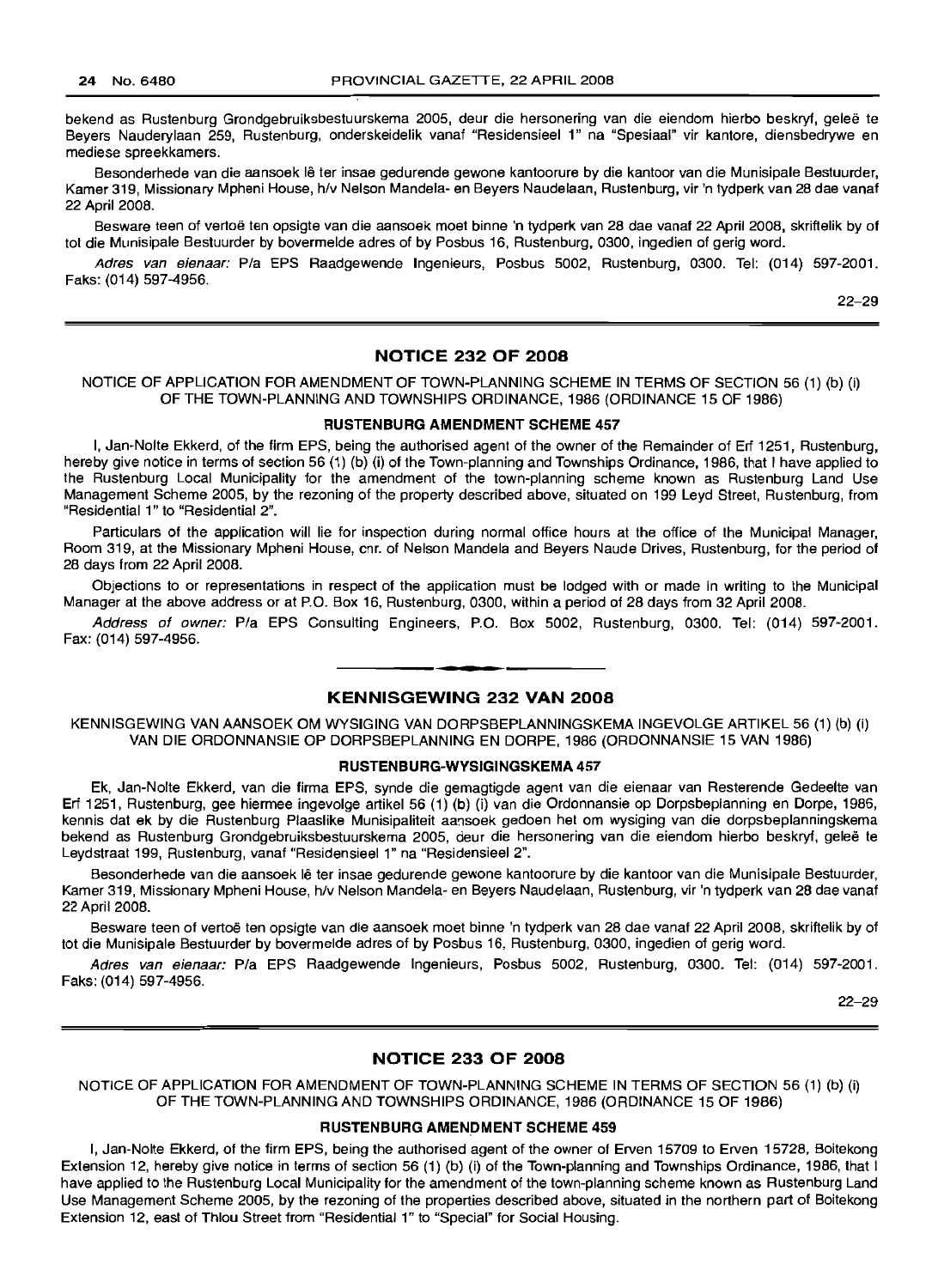Particulars of the application will lie for inspection during normal office hours at the office of the Municipal Manager, Room 319, at the Missionary Mpheni House, cnr, of Nelson Mandela and Beyers Naude Drives, Rustenburg, for the period of 28 days from 22 April 2008.

Objections to or representations in respect of the application must be lodged with or made in writing to the Municipal Manager at the above address or at P.O. Box 16, Rustenburg, 0300, within a period of 28 days from 22 April 2008.

Address of owner: Pia EPS Consulting Engineers, P.O. Box 5002, Rustenburg, 0300. Tel: (014) 597-2001. Fax: (014) 597-4956. **-.**

# KENNISGEWING 233 VAN 2008

KENNISGEWING VAN AANSOEK OM WYSIGING VAN DORPSBEPLANNINGSKEMA INGEVOLGE ARTIKEL 56 (1) (b) (i) VAN DIE ORDONNANSIE OP DORPSBEPLANNING EN DORPE, 1986 (ORDONNANSIE 15 VAN 1986)

#### RUSTENBURG-WYSIGINGSKEMA 459

Ek, Jan-Nolte Ekkerd, van die firma EPS, synde die gemagtigde agent van die eienaar van Erf 15709 tot Erf 15728, Boitekong Uitbreiding 12, gee hiermee ingevolge artikel 56 (1) (b) (i) van die Ordonnansie op Dorpsbeplanning en Dorpe, 1986, kennis dat ek by die Rustenburg Plaaslike Munisipaliteit aansoek gedoen het om wysiging van die dorpsbeplanningskema bekend as Rustenburg Grondgebruiksbestuurskema 2005, deur die hersonering van die eiendomme hierbo beskryf, geleë in die noordelike gedeelte van Boitekong Uitbreiding 12, oos van Thloustraat, vanaf "Residensieel 1" na "Spesiaal" vir Sosiale Behuising.

Besonderhede van die aansoek lê ter insae gedurende gewone kantoorure by die kantoor van die Munisipale Bestuurder, Kamer 319, Missionary Mpheni House, *hlv* Nelson Mandela- en Beyers Naudelaan, Rustenburg, vir 'n tydperk van 28 dae vanaf 22 April 2008.

Besware teen of vertoë ten opsigte van die aansoek moet binne 'n tydperk van 28 dae vanaf 22 April 2008, skriftelik by of tot die Munisipale Bestuurder by bovermelde adres of by Posbus 16, Rustenburg, 0300, ingedien of gerig word.

Adres van eienaar: Pia EPS Raadgewende Ingenieurs, Posbus 5002, Rustenburg, 0300. Tel: (014) 597-2001. Faks: (014) 597-4956.

22-29

# NOTICE 234 OF 2008

NOTICE OF APPLICATION FOR AMENDMENT OF TOWN-PLANNING SCHEME IN TERMS OF SECTION 56 (1) (b) (i) OF THE TOWN-PLANNING AND TOWNSHIPS ORDINANCE, 1986 (ORDINANCE 15 OF 1986)

#### POTCHEFSTROOM AMENDMENT SCHEME 1541

Maxim Planning Solutions, being the authorised agent of the owner of Erf 244, Bailie Park, Potchefstroom, hereby gives notice in terms of section 56 (1) (b) (i) of the Town-planning and Townships Ordinance, 1986, that we have applied to the Tlokwe City Council for the amendment of the town-planning scheme, known as Potchefstroom Town-planning Scheme, 1980, by the rezoning of the property described above, situated at 16 Holtzhausen Avenue from "Special" with an Annexure to "Business 3".

Particulars of the application will lie for inspection during normal office hours at the office of the Municipal Manager, Potchefstroom Municipal Offices, Wolmarans Street, Potchefstroom, for the period of 28 days from 22 April 2008.

Objectives to or representations in respect of the application must be lodged with or made in writing to the Municipal Manager at the above address or at P.O. Box 113, Potchefstroom, 2520, within a period of 28 days from 22 April 2008.

Address of authorised agent: Maxim Planning Solutions, 37 Von Wielligh Street, Rustenburg; P.O. Box 21114, Proteapark, 0305. Tel. (014) 592-9489. (2/1102).

# **•** KENNISGEWING 234 VAN 2008

KENNISGEWING VAN AANSOEK OM WYSIGING VAN DORPSBEPLANNINGSKEMA INGEVOLGE ARTIKEL 56 (1) (b) (i) VAN DIE ORDONNANSIE OP DORPSBEPLANNING EN DORPE, 1986 (ORDONNANSIE 15 VAN 1986)

#### POTCHEFSTROOM-WYSIGINGSKEMA 1541

Maxim Planning Solutions, synde die gemagtigde agent van die eienaar van Erf 244, Baillie Park, Potchefstroom, gee hiermee ingevolge artikel 56 (1) (b) (i) van die Ordonnansie op Dorpsbeplanning en Dorpe, 1986, kennis dat ons by die Tlokwe Stadsraad aansoek gedoen het om die wysiging van die dorpsbeplanningskema bekend as Potchefstroom-dorpsbeplanningskema, 1980, deur die hersonering van die eiendom hierbo beskryf, gelee te Holtzhausenweg 16, vanaf "Spesiaal" met 'n Bylae na "Besigheid 3".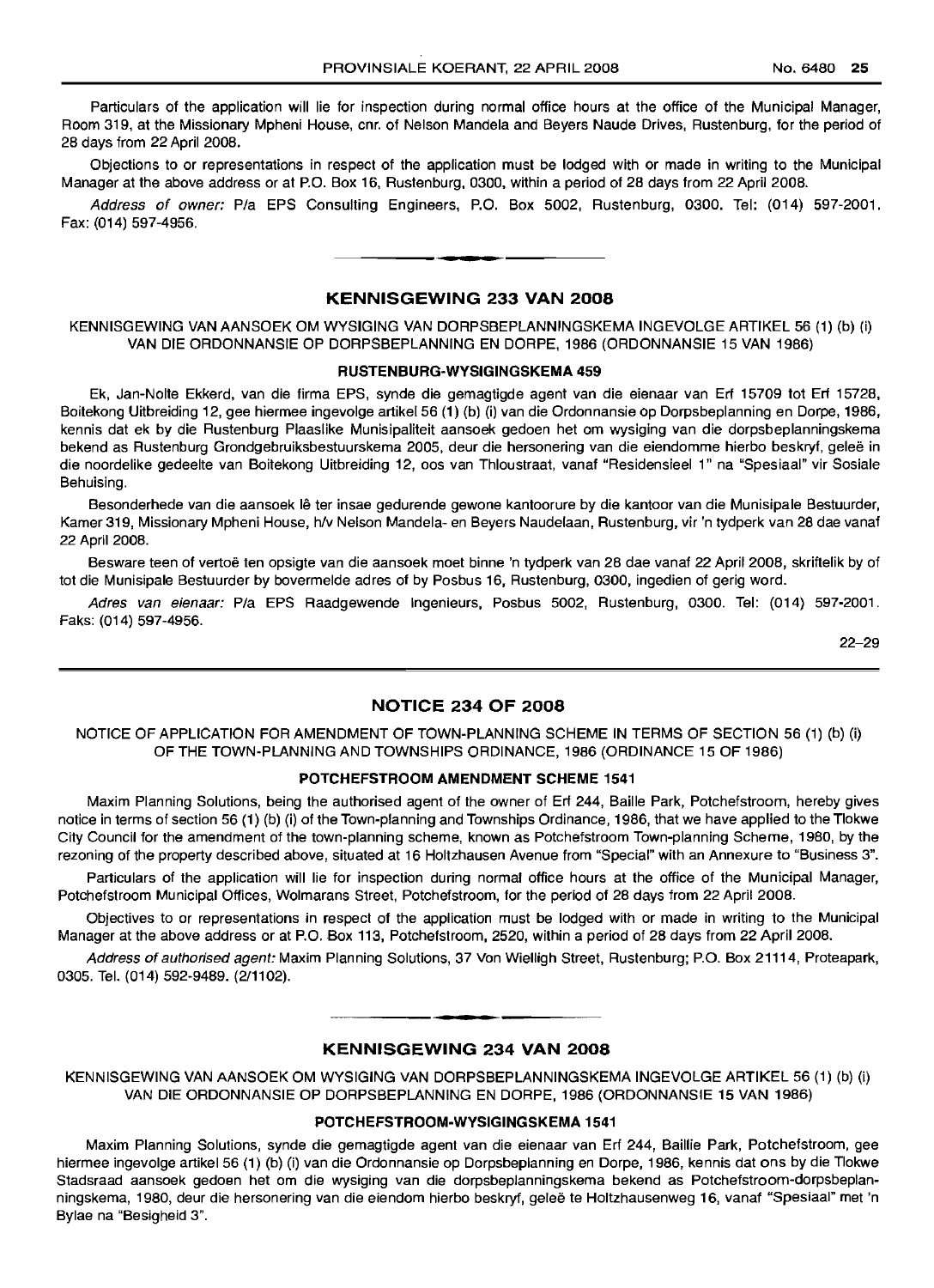Besonderhede van die aansoek lê ter insae gedurende gewone kantoorure by die kantoor van die Munisipale Bestuurder, Potchefstroom Munisipale Kantore, Wolmaransstraat, Potchefstroom, vir 'n tydperk van 28 dae vanaf 22 April 2008.

Besware teen of vertoë ten opsigte van die aansoek moet binne 'n tydperk van 28 dae vanaf 22 April 2008 skriftelik by of tot die Munisipale Bestuurder by bovermelde adres of by Posbus 113, Potchefstroom, 2520, ingedien of gerig word.

Adres van gemagtigde agent: Maxim Planning Solutions, Von Wiellighstraat 37, Rustenburg; Posbus 21114, Proteapark, 0305. Tel. (014) 592-9489. (2/1102).

 $22 - 29$ 

# NOTICE 235 OF 2008

## NOTICE OF APPLICATION FOR THE AMENDMENT OF THE TOWN-PLANNING SCHEME IN TERMS OF SECTION 56 (1) (b) (i) OF THE TOWN-PLANNING AND TOWNSHIPS ORDINANCE, 1986 (ORDINANCE 15 OF 1986)

#### KLERKSDORP LAND USE MANAGEMENT SCHEME 2005: AMENDMENT SCHEME 404

I, Joze Maleta, being the authorized agent of the owner of Portions 10 to 14 of Erf 887, of the Township Doringkruin, hereby give notice in terms of section 56 (1) (b) (i) of the Town-planning and Townships Ordinance, 1986, that I have applied to the City Council of Matlosana, for the amendment of the Town-planning Scheme, known as the Klerksdorp Land Use Management Scheme, 2005, as amended by the rezoning of Portions 10 to 14 of Erf 887, of the Township Doringkruin, situated adjacent to Mispel Avenue and Boekenhout Road, Dorningkruin, from "Residential 1" to "Residential 2" with twelve living units.

Particulars of the application will lie for inspection during normal office hours at the office of the Municipal Manager, Room 107, Municipal Buildings, Bram Fisher Street, Klerksdorp, for a period of 28 days from 22 April 2008.

Objections to or representations in respect of the application must be lodged with or made in writing to the Municipal Manager, at the above address or at P.O. Box 99, Klerksdorp, 2570, within a period of 28 days from 22 April 2008.

Address of agent: J. Maleta, P.O. Box 1372, Klerksdorp, 2570. Tel. (018) 462-1991.

# KENNISGEWING 235 VAN 2008

**• •**

KENNISGEWING VAN AANSOEK OM WYSIGING VAN DORPSBEPLANNINGSKEMA INGEVOLGE ARTIKEL 56 (1) (b) (i) VAN DIE ORDONNANSIE OP DORPSBEPLANNING EN DORPE, 1986 (ORDONNANSIE 15 VAN 1986)

# KLERKSDORP GRONDGEBRUIKBESTUURSKEMA 2005: WYSIGINGSKEMA 404

Ek, Joze Maleta, synde die gemagtigde agent van die eienaar van Gedeeltes 10 tot 14 van Erf 887, van die dorp Doringkruin, gee hiermee ingevolge artikel 56 (1) (b) (i) van die Ordonnansie op Dorpsbeplanning en Dorpe, 1986, kennis dat ek by die Stadsraad van Matlosana aansoek gedoen het om die wysiging van die dorpsbeplanningskema, bekend as Klerksdorp Grondgebruikbestuurskema, 2005, soos gewysig, deur die hersonering van Gedeeltes 10 tot 14 van Erf 887, van die dorp Doringkruin, gelee aan Mispellaan en Boekenhoutweg, Doringkruin, van "Residensieel 1" na "Residensieel 2" met twaalf wooneenhede.

Besonderhede van die aansoek lê ter insae gedurende gewone kantoorure by die kantoor van die Munisipale Bestuurder, Kamer 107, Burgersentrum, Bram Fisherstraat, Klerksdorp, vir 'n tydperk van 28 dae vanaf 22 April 2008.

Besware teen of vertoë ten opsigte van die aansoek moet binne 'n tydperk van 28 dae vanaf 22 April 2008, skriftelik by of tot die Munisipale Bestuurder, by bovermelde adres of by Posbus 99, Klerksdorp, 2570, ingedien of gerig word.

Adres van agent: J. Maleta, Posbus 1372, Klerksdorp, 2570. Tel. (018) 462-1991.

22-29

#### NOTICE 236 OF 2008

NOTICE OF APPLICATION FOR AMENDMENT OF TOWN-PLANNING SCHEME IN TERMS OF SECTION 56 (1) (b) (i) OF THE TOWN-PLANNING AND TOWNSHIPS ORDINANCE, 1986 (ORDINANCE 15 OF 1986)

# KLERKSDORP LAND USE MANAGEMENT SCHEME No. 401

We, K. Marais Town Planning Consultants, being the authorized agent of the owner of Erf 208, Meiringspark, hereby give notice in terms of section 56 (1) (b) (i) of the Town-planning and Townships Ordinance, 1986, that I have applied to the City Council of Klerksdorp for the amendment of the town-planning scheme known as Klerksdorp Land Use Mangement Scheme, 2005, as amended by the rezoning of abovementioned erf situated adjacent to Neeltjie Street, Meiringspark, from "Residential 1" to "Special" for the purpose of a guest house, accommodation enterprise, place of refreshment, conference facility, dwelling-house and other uses with the special concent of the City Council.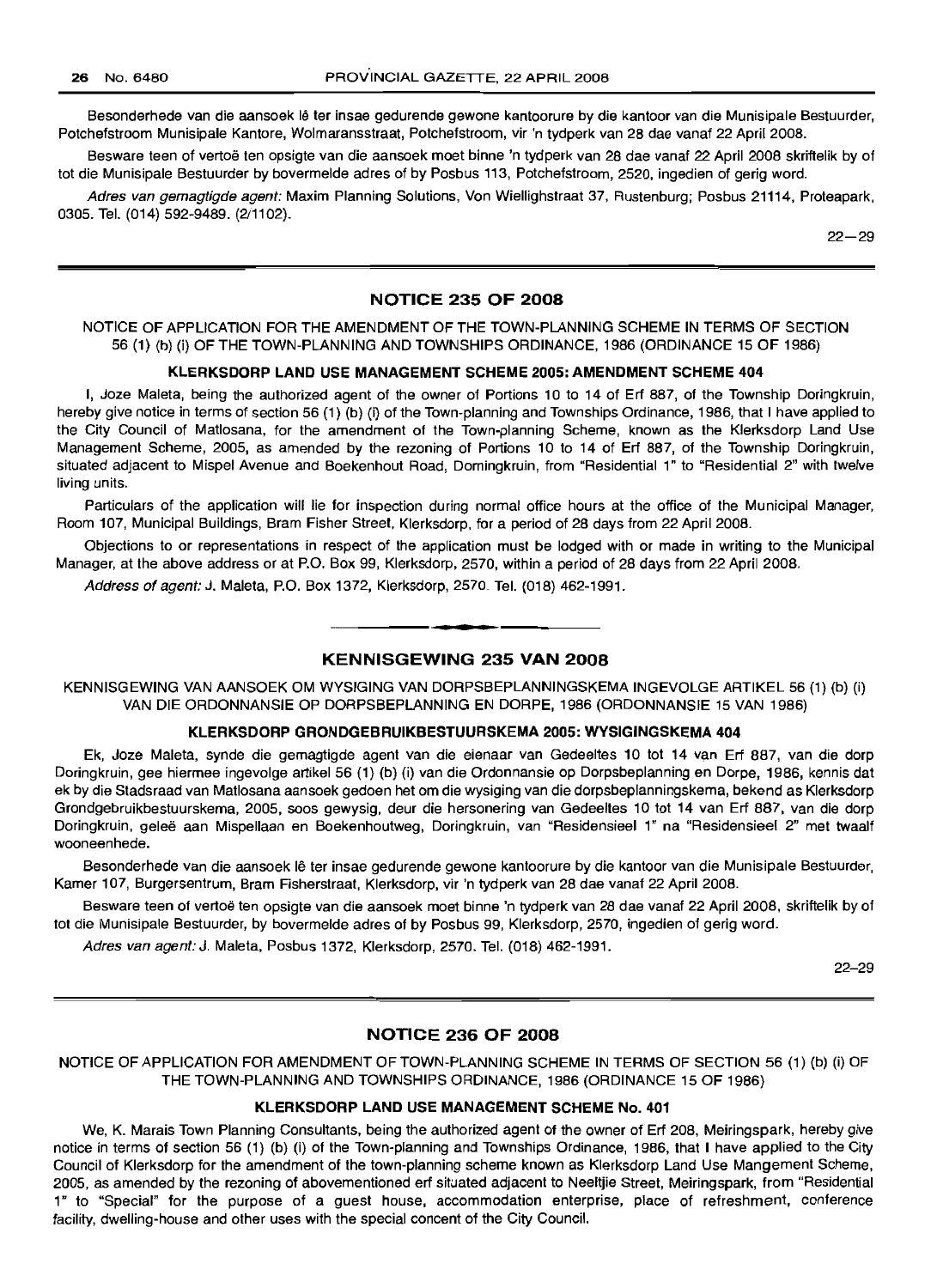Particulars of the application will lie for inspection during normal office hours at the office of the Municipal Manager, Room 128, Civic Centre, Pretoria Street, Klerksdorp, for the period of 28 days from 22 April 2008.

Objections to or representations in respect of the application must be lodged with or made in writing to the Municipal Manager, at the above address or at P.O. Box 99, Klerksdorp, 2570, within a period of 28 days from 22 April 2008.

Address of agent: K. Marais, P.O. Box 6258. Flamwood, 2572. Tel: (018) 468-5519.

# KENNISGEWING 236 VAN 2008

**•**

KENNISGEWING VAN AANSOEK OM WYSIGING VAN DORPSBEPLANNINGSKEMA INGEVOLGE ARTIKEL 56 (1) (b) (i) VAN DIE ORDONNANSIE OP DORPSBEPLANNING EN DORPE, 1986 (ORDONNANSIE 15 VAN 1986)

## KLERKSDORP GRONDGEBRlIlKBESTUURSKEMA No. 401

Ons, K. Marais Stadsbeplanning Konsultante, synde die gemagtigde agent van die eienaar van Erf 208, Meiringspark, gee hiermee ingevolge artikel 56 (1) (b) (i) van die Ordonnansie op Dorpsbeplanning en Dorpe, 1986, kennis dat ek by die Stadsraad van Klerksdorp aansoek gedoen het om die wysiging van die dorpsbeplanningskema bekend as Klerksdorp Grondbebruikbestuurskema, 2005, soos gewysig, deur die hersonering van bogenoemde Erf geleë aanliggend aan Neeltjiestraat, Meiringspark, van "Residensieel 1" na "Spesiaal", vir die doeleindes van 'n gastehuis, verblyfsonderneming, verversingsplek, konferensiefasiliteite, woonhuis en ander gebruike met die toestemming van die Stadsraad.

Besonderhede van die aansoek Ie ter insae gedurende gewone kantoorure, by die kantoor van die Munisipale Bestuurder, Kamer 128, Burgersentrum, Pretoriastraat, Klerksdorp, vir 'n tydperk van 28 dae vanaf 22 April 2008.

Besware teen of vertoë ten opsigte van die aansoek moet binne 'n tydperk van 28 dae vanaf 22 April 2008, skriftelik by of tot die Munisipale Bestuurder, by bovermelde adres of by Posbus 99, Klerksdorp, 2570, ingedien of gerig word.

Adres van gemagtigde agent: K. Marais, Posbus 6528, Flamwood, 2572. Tel: (018) 468-5519.

#### NOTICE 237 OF 2008

NOTICE OF APPLICATION FOR AMENDMENT OF TOWN-PLANNING SCHEME IN TERMS OF SECTION 56 (1) (b) (i) OF THE TOWN-PLANNING AND TOWNSHIPS ORDINANCE, 1986 (ORDINANCE 15 OF 1986)

#### KLERKSDORP LAND USE MANAGEMENT SCHEME No. 405

We, K. Marais Town Planning Consultants, being the authorized agent of the owner of Erf 767, Meiringspark Extension 5, hereby give notice in terms of section 56 (1) (b) (i) of the Town-planning and Townships Ordinance, 1986, that I have applied to the City Council of Klerksdorp for the amendment of the town-planning scheme known as Klerksdorp Land Use Management Scheme, 2005, as amended by the rezoning of above-mentioned erf situated adjacent to Alcor Street, Meiringspark Extension 5, from "Residential 1" to "Special" for the purpose of a guest house, accommodation enterprise, place of refreshment, conference facility, dwelling-house and other uses with the special concent of the City Council.

Particulars of the application will lie for inspection during normal office hours at the office of the Municipal Manager, Room 128, Civic Centre, Pretoria Street, Klerksdorp, for the period of 28 days from 22 April 2008.

Objections to or representations in respect of the application must be lodged with or made in writing to the Municipal Manager, at the above address or at P.O. Box 99, Klerksdorp, 2570, within a period of 28 days from 22 April 2008.

Address of agent: K. Marais, P.O. Box 6258. Flamwood, 2572. Tel: (018) 468-5519.

# KENNISGEWING 237 VAN 2008

**• •**

KENNISGEWING VAN AANSOEK OM WYSIGING VAN DORPSBEPLANNINGSKEMA INGEVOLGE ARTIKEL 56 (1) (b) (i) VAN DIE ORDONNANSIE OP DORPSBEPl.ANNING EN DORPE, 1986 (ORDONNANSIE 15 VAN 1986)

## KLERKSDORP GRONDGEBRUIKBESTUURSKEMA No. 405

Ons, K. Marais Stadsbeplanning Konsultante, synde die gemagtigde agent van die eienaar van Erf 767, Meiringspark, Uitbreiding 5, gee hiermee ingevolge artikel 56 (1) (b) (i) van die Ordonnansie op Dorpsbeplanning en Dorpe, 1986, kennis dat ek by die Stadsraad van Klerksdorp aansoek gedoen het om die wysiging van die dorpsbeplanningskema bekend as Klerksdorp Grondbebruikbestuurskema, 2005, soos gewysig, deur die hersonering van bogenoemde erf gelee aanliggend aan Alcorstraat, Meiringspark Uitbreiding 5, van "Residensieel 1" na "Spesiaal", vir die doeleindes van 'n gastehuis, verblyfsonderneming, verversingsplek, konferensiefasiliteite, woonhuis en ander gebruike met die toestemming van die Stadsraad.

Besonderhede van die aansoek Ie ter insae gedurende gewone kantoorure, by die kantoor van die Munisipale Bestuurder, Kamer 128, Burgersentrum, Pretoriastraat, Klerksdorp, vir 'n tydperk van 28 dae vanaf 22 April 2008.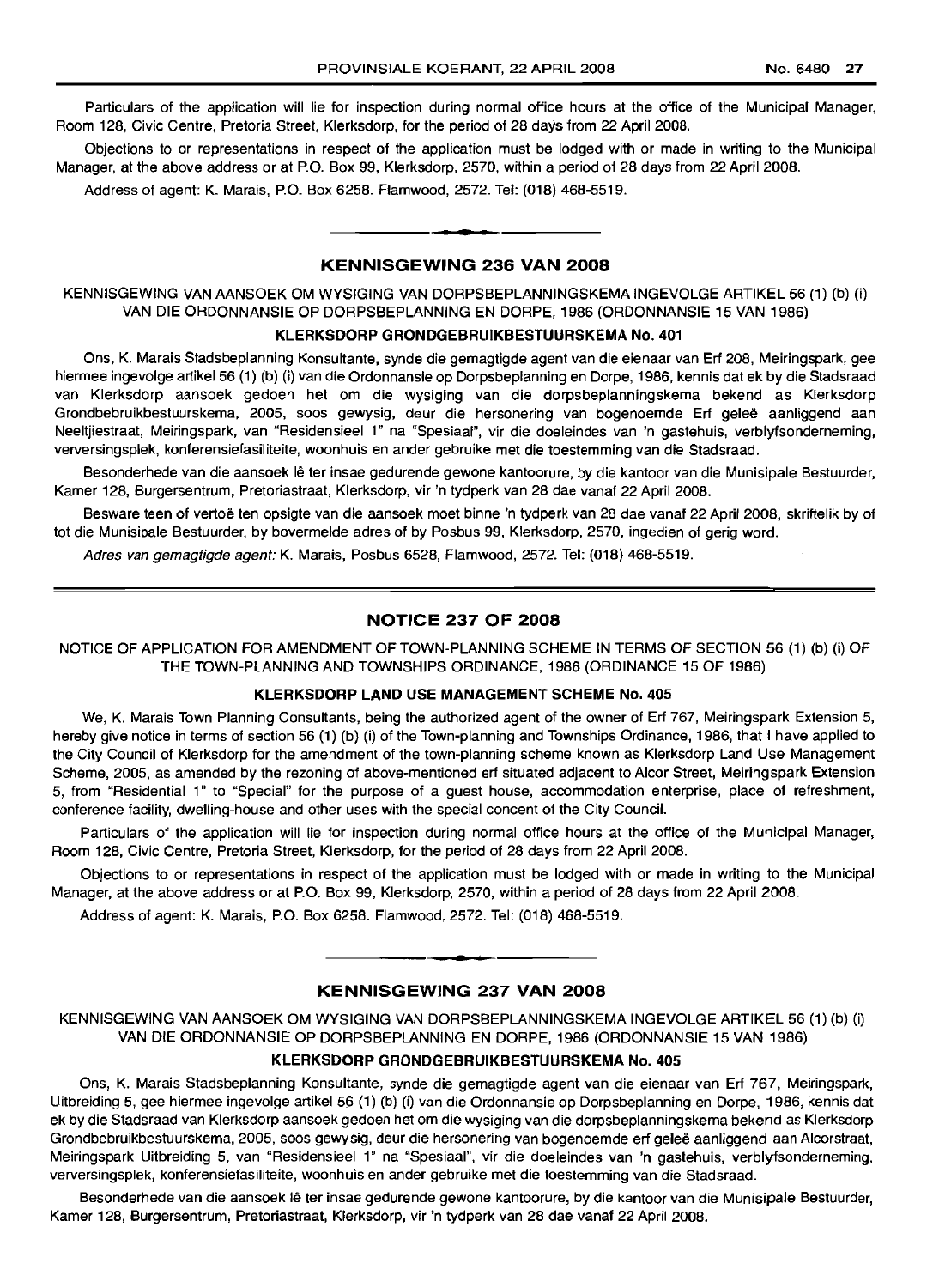Besware teen of vertoë ten opsigte van die aansoek moet binne 'n tydperk van 28 dae vanaf 22 April 2008, skriftelik by of tot die Munisipale Bestuurder, by bovermelde adres of by Posbus 99, Klerksdorp, 2570, ingedien of gerig word.

Adres van gemagtigde agent: K. Marais, Posbus 6528, Flamwood, 2572. Tel: (018) 468-5519.

# NOTICE 238 OF 2008

NOTICE OF APPLICATION FOR AMENDMENT OF TOWN-PLANNING SCHEME IN TERMS OF SECTION 56 (1) (b) (i) OF THE TOWN-PLANNING AND TOWNSHIPS ORDINANCE, 1986 (ORDINANCE 15 OF 1986)

#### KLERKSDORP LAND USE MANAGEMENT SCHEME No. 406

We, Kobus Marais Town Planning Consultants, being the authorized agent of the owner of Erf 1032, La Hoff, hereby give notice in terms of section 56 (1) (b) (i) of the Town-planning and Townships Ordinance, 1986, that I have applied to the City Council of Klerksdorp for the amendment of the town-planning scheme known as Klerksdorp Land Use Management Scheme, 2005, as amended by the rezoning of above-mentioned Erf 1032, La Hoff, situated adjacent to Cilliers Street, La Hoff, from "Residential 1" to "Residential 2", with an annexure.

Particulars of the application will lie for inspection during normal office hours at the office of the Municipal Manager, Room 107, Civic Centre, Pretoria Street, Klerksdorp, for the period of 28 days from 22 April 2008.

Objections to or representations in respect of the application must be lodged with or made in writing to the Municipal Manager, at the above address or at P.O. Box 99, Klerksdorp, 2570, within a period of 28 days from 22 April 2008.

Address of agent: Kobus Marais Town Planning Consultants, P.O. Box 6528. Flamwood, 2572. Tel: (018) 468-5519.

**• •**

# KENNISGEWING 238 VAN 2008

KENNISGEWING VAN AANSOEK OM WYSIGING VAN DORPSBEPLANNINGSKEMA INGEVOLGE ARTIKEL 56 (1) (b) (i) VAN DIE ORDONNANSIE OP DORPSBEPLANNING EN DORPE, 1986 (ORDONNANSIE 15 VAN 1986)

## KLERKSDORP GRONDGEBRUIKBESTUURSKEMA No. 406

Ons, Kobus Marais Stadsbeplanning Konsultante, synde die gemagtigde agent van die eienaar van Erf 1032, La Hoff, gee hiermee ingevolge aritkel 56 (1) (b) (i) van die Ordonnansie op Dorpsbeplanning en Dorpe, 1986, kennis dat ek by die Stadsraad van Klerksdorp aansoek gedoen het om die wysiging van die dorpsbeplanningskema bekend as Klerksdorp Grondbebruikbestuurskema, 2005, soos gewysig deur die hersonering van Erf 1032, La Hoff, gelee aanliggend Cilliersstraat, La Hoff, van "Residensieel 1" na "Residensieel 2" met 'n bylae.

Besonderhede van die aansoek Ie ter insae gedurende gewone kantoorure, by die kantoor van die Munisipale Bestuurder, Kamer 107, Burgersentrum, Pretoriastraat, Klerksdorp, vir 'n tydperk van 28 dae vanaf 22 April 2008.

Besware teen of vertoë ten opsigte van die aansoek moet binne 'n tydperk van 28 dae vanaf 22 April 2008, skriftelik by of tot die Munisipale Bestuurder, by bovermelde adres of by Posbus 99, Klerksdorp, 2570, ingedien of gerig word.

Adres van gemagtigde agent: Kobus Marais Stadsbeplanning Konsultante, Posbus 6528, Flamwood, 2572. Tel: (018) 468-5519.

#### NOTICE 239 OF 2008

NOTICE OF APPLICATION FOR AMENDMENT OF TOWN-PLANNING SCHEME IN TERMS OF SECTION 56 (1) (b) (i) OF THE TOWN-PLANNING AND TOWNSHIPS ORDINANCE, 1986 (ORDINANCE 15 OF 1986)

#### KLERKSDORP LAND USE MANAGEMENT SCHEME No. 407

We, Kobus Marais Town Planning Consultants, being the authorised agent of the owner of Erf 393, Doringkruin, hereby give notice in terms of section 56 (1) (b) (i) of the Town-planning and Townships Ordinance, 1986, that I have applied to the City Council of Klerksdorp, for the amendment of the town-planning scheme, known as the Klerksdorp Land Use Management Scheme, 2005, as amended by the rezoning of Erf 393, Doringkruin, situated adjacent to Saligna Street, Doringkruin, from "Residential 1" to "Residential 2" with an annexure.

Particulars of the application will lie for inspection during normal office hours at the office of the Municipal Manager, Room 107, Civic Centre, Pretoria Street, Klerksdorp, for the period of 28 days from 22 April 2008.

Objections to or representations in respect of the application must be lodged with or made in writing to the Municipal Manager, at the above address or at P.O. Box 99, Klerksdorp, 2570, within a period of 28 days from 22 April 2008.

Address of agent: Kobus Marais Town Planning Consultants, P.O. Box 6528, Flamwood, 2572. Tel. (018) 468-5519.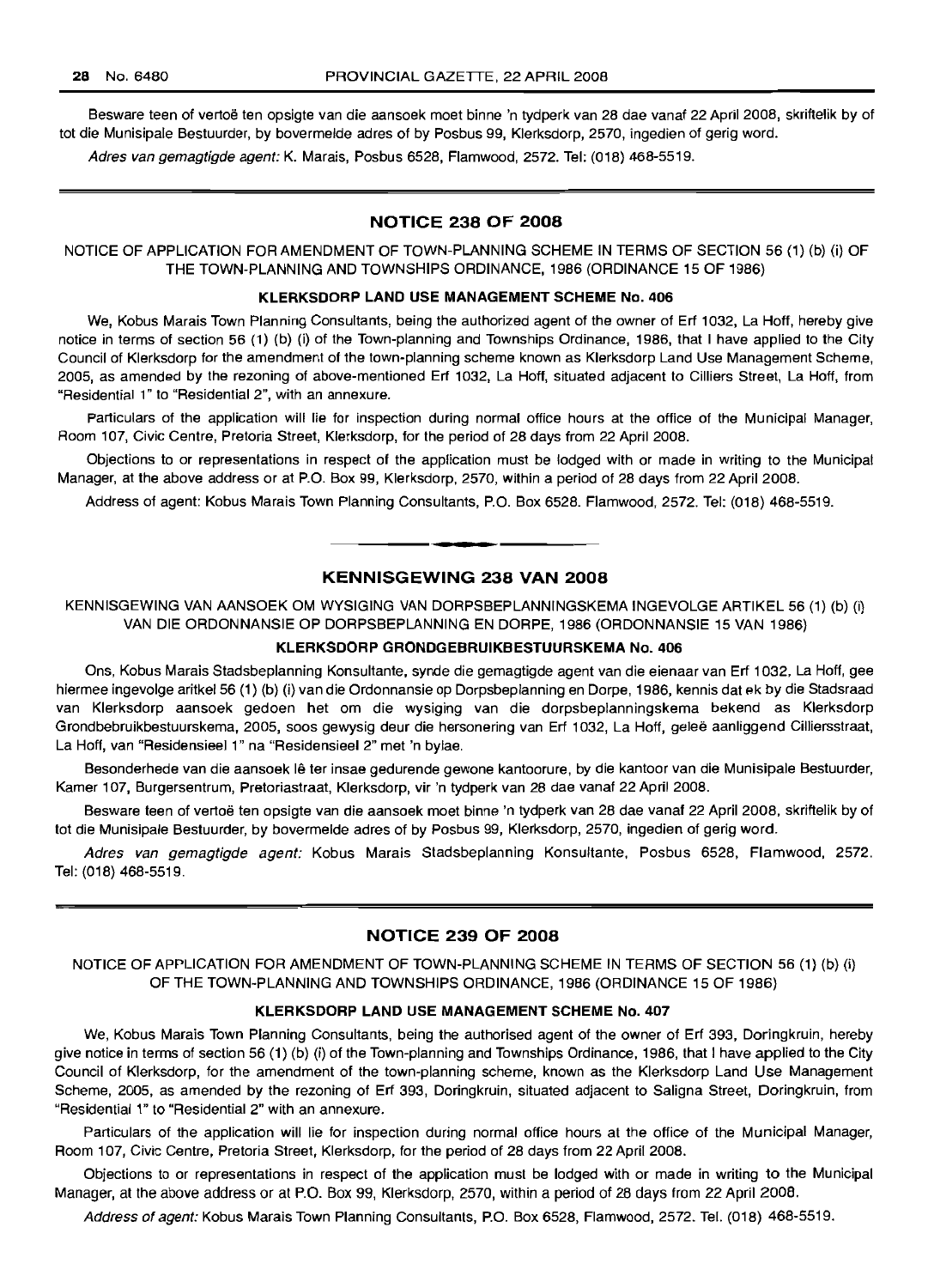#### KENNISGEWING 239 VAN 2008

KENNISGEWING VAN AANSOEK OM WYSIGING VAN DORPSBEPLANNINGSKEMA INGEVOLGE ARTIKEL 56 (1) (b) (i) VAN DIE ORDONNANSIE OP DORPSBEPLANNING EN DORPE, 1986 (ORDONNANSIE 15 VAN 1986)

## KLERKSDORP GRONDGEBRUIKBESTUURSKEMA Nr. 407

Ons, Kobus Marais, Stadsbeplanning Konsultante, synde die gemagtigde agent van die eienaar van Erf 393, Doringkruin, gee hiermee ingevolge artikel 56 (1) (b) (i) van die Ordonnansie op Dorpsbeplanning en Dorpe, 1986, kennis dat ek by die Stadsraad van Klerksdorp aansoek gedoen het om die wysiging van die dorpsbeplanningskema bekend as Klerksdorp Dorpsgebruikbestuurskema, 2005, soos gewysig, deur die hersonering van Erf 393, Doringkruin, gelee aan Salignalaan, Doringkruin, van "Residensieel 1" na "Residensieel 2" met 'n bylae.

Besonderhede van die aansoek lê ter insae gedurende gewone kantoorure by die kantoor van die Munisipale Bestuurder, Kamer, Burgersentrum, Pretoriastraat, Klerksdorp, vir 'n tydperk van 28 dae vanaf 22 April 2008.

Besware teen of vertoë ten opsigte van die aansoek moet binne 'n tydperk van 28 dae vanaf 22 April 2008 skriftelik by of tot die Munisipale Bestuurder by bovermelde adres of by Posbus 99, Klerksdorp, 2570, ingedien of gerig word.

Adres van gemagtigde agent: Kobus Marais Stadsbeplanning Konsultante, Posbus 6528, Flamwood, 2572. Tel. (018) 468-5519.

#### NOTICE 240 OF 2008

# RUSTENBURG AMENDMENT SCHEME 351

Notice is hereby given in terms of the provisions of section 57 (1) (a) of the Town-planning and Townships Ordinance, 1986, that the Rustenburg Local Municipality, has approved the amendment of the Rustenburg Land Use Management Scheme, 2005, by the rezoning of Portion 6 of Erf 1189, Rustenburg, from "Residential 1" to "Residential 2".

Map 3 and scheme clauses of the amendment scheme are filed with the Regional Director, North West Provincial Administration, Private Bag X1213, Potchefstroom, 2520, and the Municipal Manager, Room 620, Missionary Mpheni House, Beyers Naude Drive, Rustenburg, and are open for inspection at all reasonable times.

This amendment is known as Rustenburg Amendment Scheme 351 and shall come into operation on the date of the publication hereof.

#### MR A. BOSHOFF, Municipal Manager

Missionary Mpheni House, PO Box 16, Rustenburg, 0300

# **•** KENNISGEWING 240 VAN 2008

#### RUSTENBURG WVSIGINGSKEMA 351

Kennis geskied hiermee ingevolge die bepalings van artikel 57 (1) (a) van die Ordonnansie op Dorpsbeplanning en Dorpe, 1986, dat die Rustenburg Plaaslike Munisipaliteit die wysiging van die Rustenburg Grondgebruiksbeheerskema, 2005, goedgekeur het deur die hersonering van Gedeelte 6 van Erf 1189, Rustenburg, vanaf "Residensieel 1" na "Residensieel 2".

Kaart 3 en die skemaklousules van die wysigingskema word in bewaring gehou deur die Streekdirekteur, Noordwes Provinsiale Administrasie, Privaatsak X1213, Potchefstroom, 2520, en die Munisipale Bestuurder, Kamer 620, Missionary Mpeni House, Beyers Naude Drive, Rustenburg, en is te aile redelike tye ter insae beskikbaar.

Hierdie wysiging staan bekend as Rustenburg Wysigingskema 351 en sal in werking tree op die datum van publikasie hiervan.

#### MNR. A. BOSHOFF, Munisipale Bestuurder

Missionary Mpheni House, Posbus 16, Rustenburg, 0300

# LOCAL AUTHORITY NOTICE

#### LOCAL AUTHORITY NOTICE 151

# LOCAL MUNICIPALITY OF MADIBENG

#### BRITS AMENDMENT SCHEME 1/502

Notice is hereby given in terms of Section 57 (1) of the Town-planning and Townships Ordinance, 1986 (Ordinance 15 of 1986), that the Local Municipality of Madibeng has approved an amendment scheme being an amendment of the Brits Townplanning Scheme, 1/1958, by the rezoning of Erven 192 and 193, Brits, from "Special Residential" to "Special" for dwelling units, attached or detached, subject to conditions as per Annexure 309 to the Scheme.